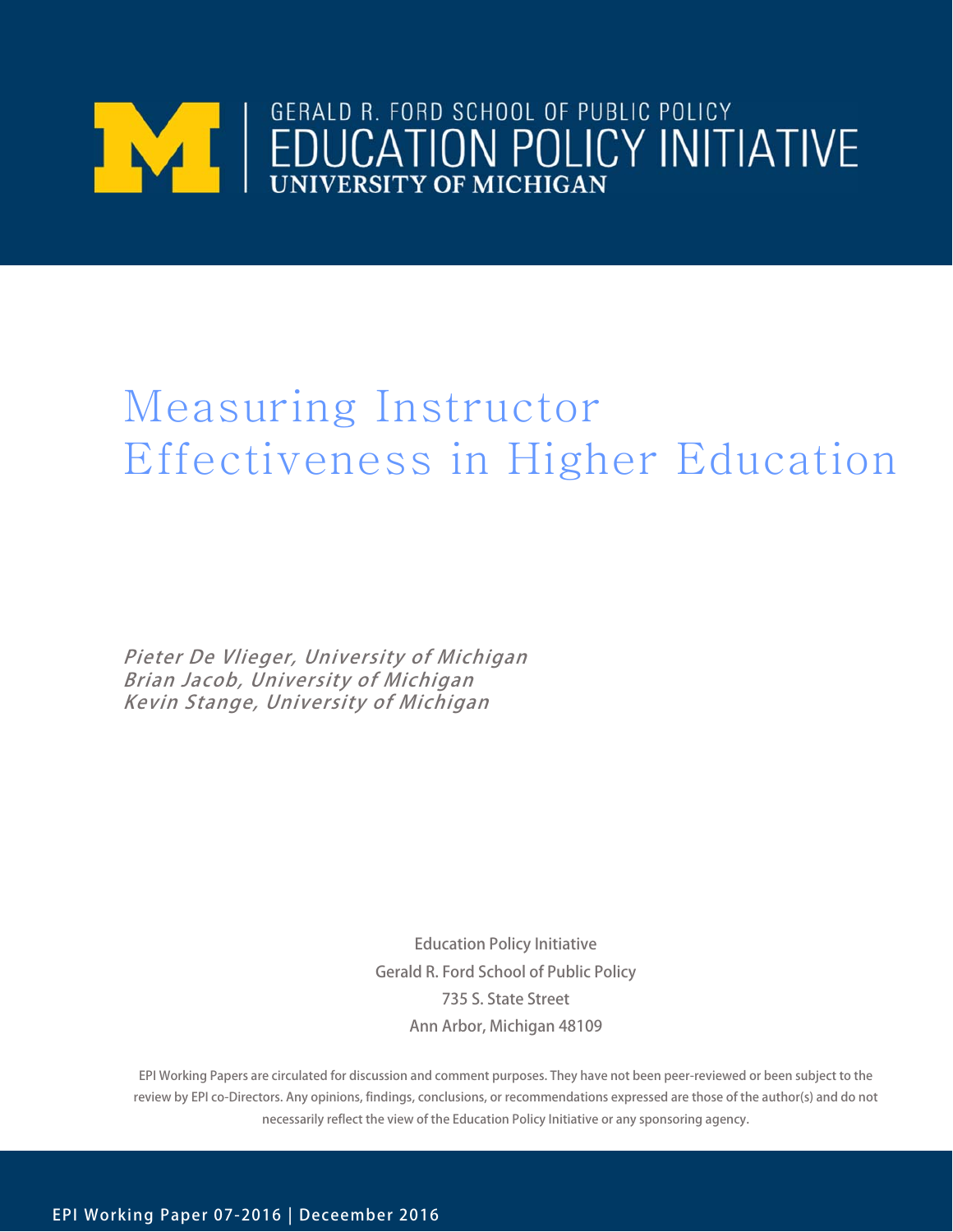## **Measuring Instructor Effectiveness in Higher Education\***

Pieter De Vlieger, University of Michigan Brian Jacob, University of Michigan Kevin Stange, University of Michigan

Originally posted as NBER Working Paper 22998 Issued December 2016

November 30, 2016

#### **Abstract**

Instructors are a chief input into the higher education production process, yet we know very little about their role in promoting student success. This is in contrast to elementary and secondary schooling, for which ample evidence suggests teacher quality is an important determinant of student achievement. Whether colleges could improve student and institutional performance by reallocating instructors or altering personnel policies hinges on the role of instructors in student success. In this paper we measure variation in postsecondary instructor effectiveness and estimate its relationship to overall and coursespecific teaching experience. We explore this issue in the context of the University of Phoenix, a large for-profit university that offers both online and in-person courses in a wide array of fields and degree programs. We focus on instructors in the college algebra course that is required for all BA degree program students. We find substantial variation in student performance across instructors both in the current class and subsequent classes. Variation is larger for in-person classes, but is still substantial for online courses. Effectiveness grows modestly with course-specific teaching experience, but is unrelated to pay. Our results suggest that personnel policies for recruiting, developing, motivating, and retaining effective postsecondary instructors may be a key, yet underdeveloped, tool for improving institutional productivity.

We very grateful to Hinrich Eylers and Ashok Yadav at the University of Phoenix for many discussions and for

\* held on June 1, 2016. We also are grateful for useful feedback from Caroline Hoxby and other participants at the providing access to the data. This paper was prepared for the NBER Conference "Productivity in Higher Education" conference and at the University of Michigan Causal Inference in Education Research Seminar.

credit, including © notice, is given to the source. © 2016 by Pieter De Vlieger, Brian Jacob and Kevin STange. All rights reserved. Short sections of text, not to exceed two paragraphs, may be quoted without explicit permission provided that full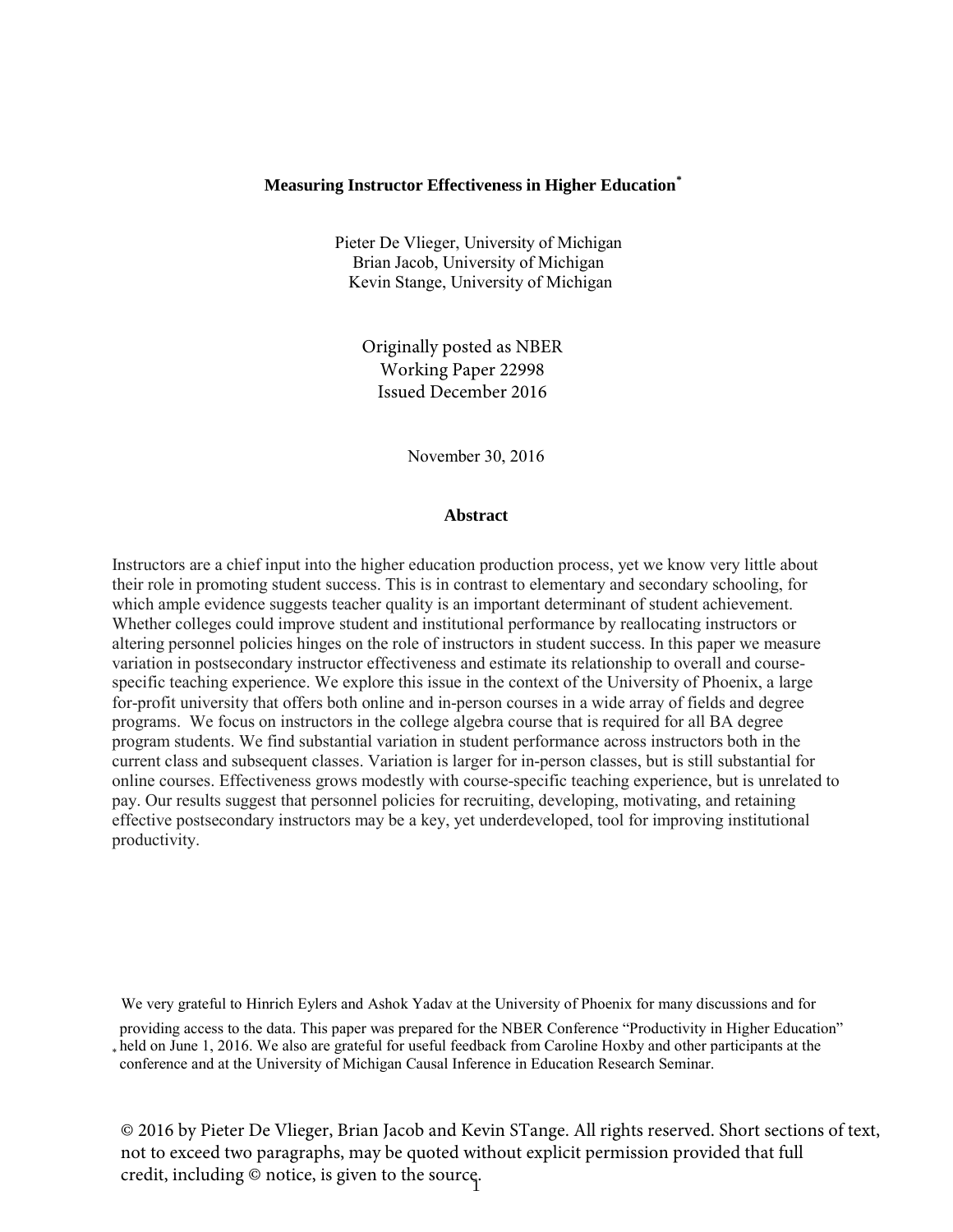#### **I. Introduction**

Professors and instructors are a chief input into the higher education production process, yet we know very little about their role in promoting student success. There is growing evidence that teacher quality is an important determinant of student achievement in K12, with some school districts identifying and rewarding teachers with high value-added. Yet relatively little is known about the importance of or correlates of instructor effectiveness in postsecondary education. Such information may be particularly important at the post-secondary level, in which administrators often have substantial discretion to reallocate teaching assignments not only within a specific class of instructors (e.g., tenured faculty), but across instructor types (e.g., adjuncts vs. tenured faculty).

There are a number of challenges to measuring effectiveness in the context of higher education. Unlike the K12 context, there are rarely standardized test scores to use as an outcome. Furthermore, to the extent that college courses and majors intend to teach a very wide variety of knowledge and skills, it is harder to imagine an appropriate outcome as a conceptual matter. The issue of non-random student sorting across instructors is arguably more serious in the context of higher education because students have a great deal of flexibility in the choice classes and the timing of these classes. Finally, one might have serious concerns about the attribution of a particular skill to a specific instructor given the degree to which knowledge spills over across courses in college (e.g., the importance of calculus in intermediate microeconomics or introductory physics, the value of English composition in a history classes where the grade is based almost entirely on a term paper, etc.) For many reasons, the challenge of evaluating college instructors is more akin to the problem of rating physicians.

This paper addresses two main questions. First, is there variation in instructor effectiveness in higher education? We examine this in highly standardized setting where one would expect minimal variation in what instructors actually do. Second, how does effectiveness correlate with teaching experience and salary? This informs whether teaching assignment and personnel policies could be used to increase effectiveness and institutional productivity. We examine these questions using detailed administrative data from the University of Phoenix (UPX), the largest university in the world, which offers both online and in-person courses in a wide array of fields and degree programs. We focus on instructors in the college algebra course that is required for all students in BA degree programs and that often is a roadblock to student attainment.

This context provides several advantages. Our sample includes more than two thousand instructors over more than a decade in campuses all across the United States. This allows us to generate extremely precise estimates, and to generalize to a much larger population than has been the case in previous studies. Most students in these courses take a common, standardized assessment that provides an objective outcome by which to measure instructor effectiveness. And, as we describe below, student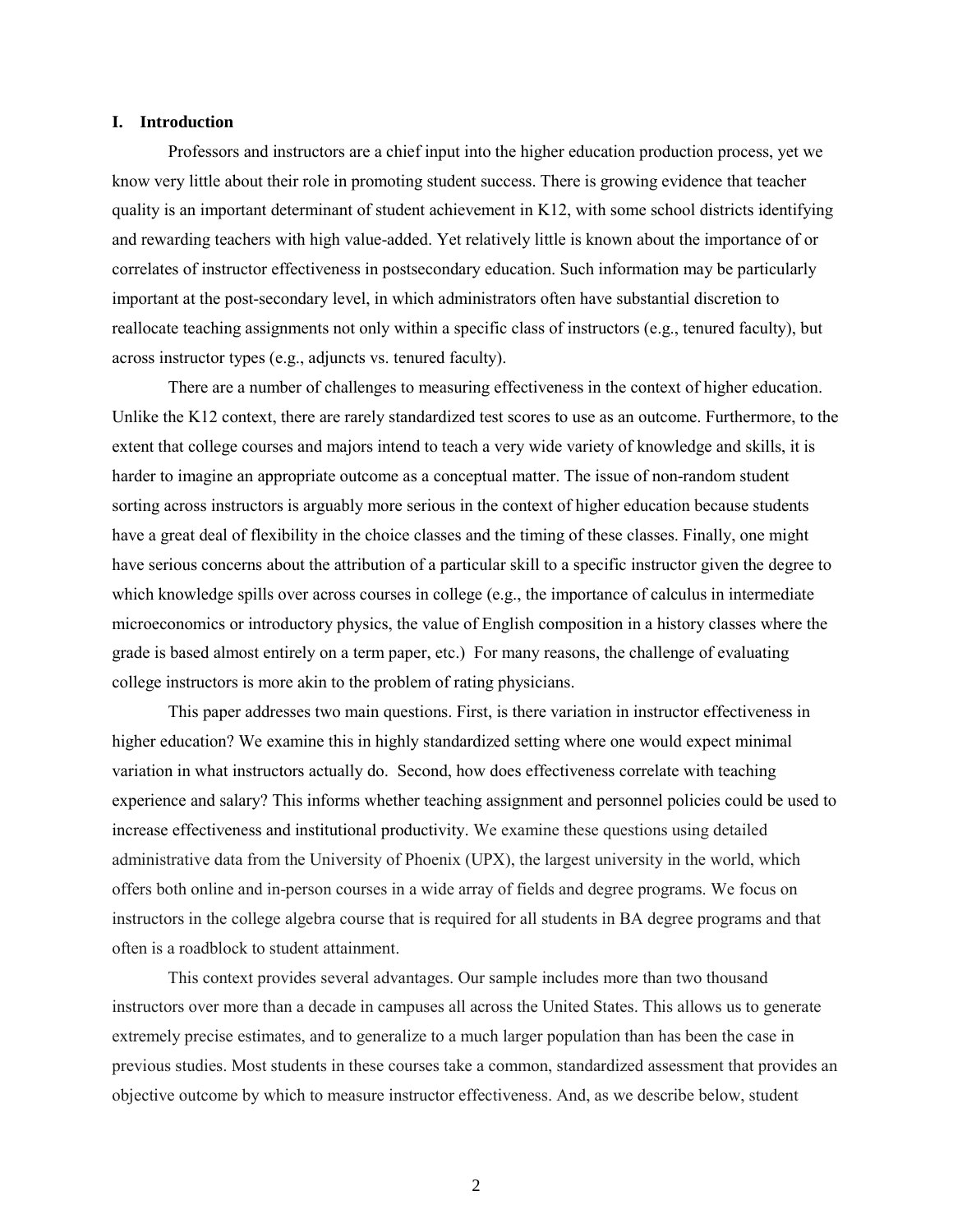enrollment and course assignment is such that we believe the issue of sorting is either non-existent (in the case of the online course) or extremely small (in the case of face-to-face or FTF courses).

The UPX is different than what some might think of as the "traditional" model of higher education, in which tenured faculty at selective institutions teach courses they develop themselves. UPX is a for-profit institution with contingent (i.e., non-tenured, mostly part-time) faculty, and the courses are highly standardized, with centrally prepared curriculum materials and assessments (both online and faceto-face sections). So, while our findings may not generalize to all sectors of higher education, we believe it will be relevant for the growing for-profit sector and possibly less-selective 4-year and community colleges that share many of these same traits. A limitation of prior research is that it focuses on largely selective non-profit or public institutions, which are quite different from the non-selective or for-profit sectors. It is in these settings with many contingent faculty and institutions whose primary purpose is instruction (rather than, say, research) where productivity-driven personnel policies could theoretically be adapted.

We find substantial variation in student performance across instructors. A 1 SD increase in instructor quality is associated with 0.30 SD increase in grades in current course and a 0.20 SD increase in grades in the subsequent course in the math sequence. Unlike some prior work (Carrell and West 2010), we find a positive correlation between instructor effectiveness measured by current and subsequent course performance overall and for face-to-face courses. The variation in instructor effectiveness is larger for inperson courses, but still substantial for online courses. These broad patterns and magnitudes are robust to extensive controls to address any possible non-random student sorting, using test scores that are less likely to be under the control of instructors, and other specification checks. These magnitudes are substantially larger than found in the K12 literature and in the Carrell and West (2010) study of the Air Force Academy, but comparable to the recent estimates from DeVry University (Bettinger at al. 2015). Furthermore, instructor effects on future course performance has little correlation with student end-ofcourse evaluations, the primary metric through which instructor effectiveness is currently judged.

Salary is primarily determined by tenure (time since hire), but is mostly uncorrelated with measured effectiveness or course-specific teaching experience, both in the cross-section and for individual teachers over time. However, effectiveness grows modestly with course-specific teaching experience but is otherwise unrelated to time since hire. Given the disconnect between pay and effectiveness, the performance differences we uncover translate directly to differences in productivity from the University's perspective. These large productivity differences imply that personnel decisions and policies that attract, develop, allocate, motivate, and retain faculty are a potentially important tool for improving student success and productivity at the University of Phoenix. Our study institution – like almost all others – measures faculty effectiveness through optional student end-of-course evaluations,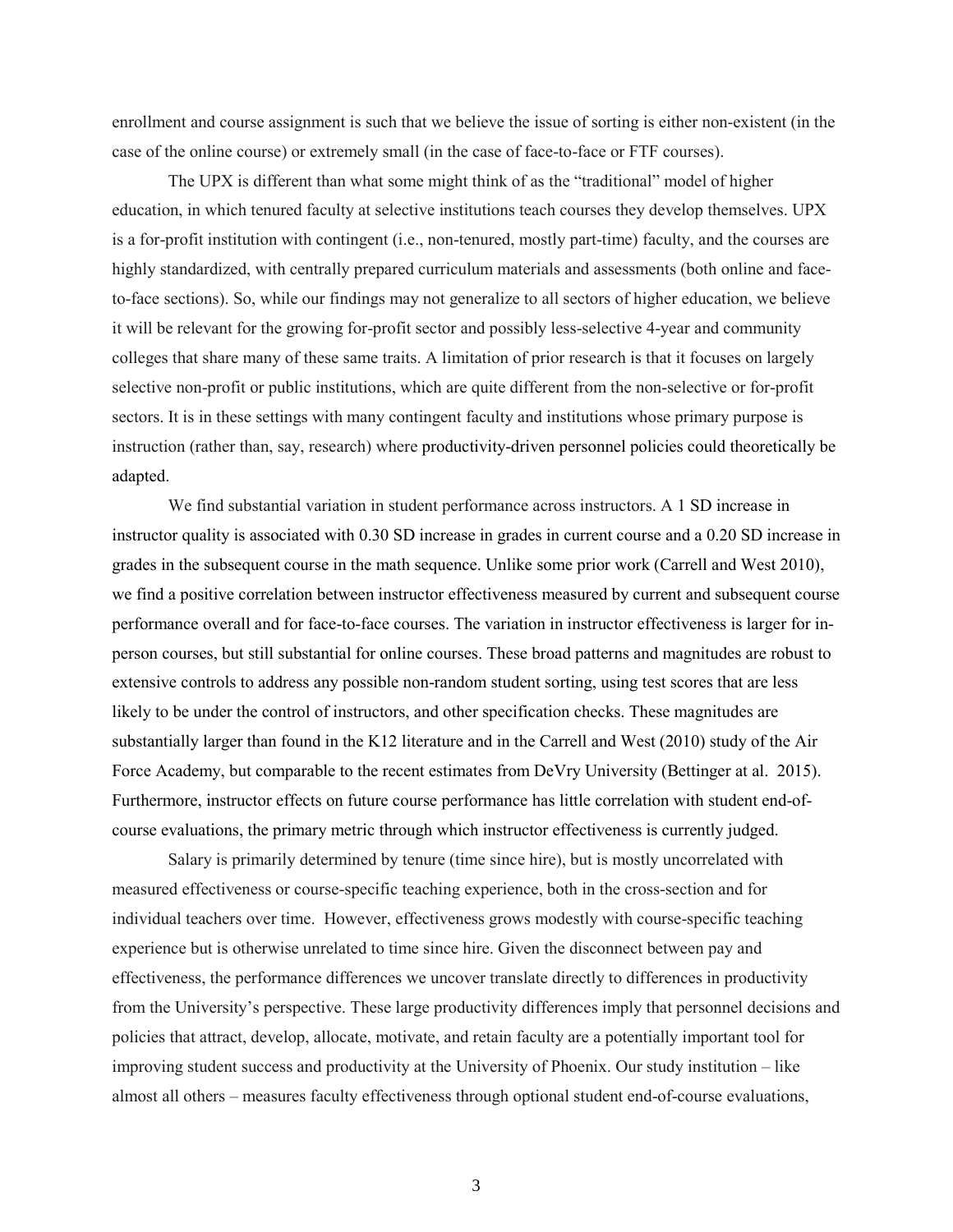despite only minimal correlation between evaluation scores and our measures of effectiveness. Thus current practices are not doing a great job of identifying or supporting effective instructors. Though policy-makers and practitioners have recently paid a lot of attention to the importance of teachers in elementary and secondary school, there is surprisingly little attention paid to the importance of instructors or instructor-related policies and practices at the postsecondary level.

The remainder of this paper proceeds as follows. We discuss prior evidence on college instructor effectiveness and our institutional context in Section II. Section III introduces our administrative data sources and our analysis sample. Section IV presents our empirical approach and examines the validity of our proposed method. Our main results quantifying instructor effectiveness are presented in Section V. Section VI examines how instructor effectiveness correlates with experience. Section VII concludes by discussing the implications of our work for institutional performance and productivity.

## **II. Prior Evidence and Institutional Context**

#### **A. Prior Evidence**

There is substantial evidence that teacher quality is an important determinant of student achievement in elementary and secondary education (Rockoff, 2004; Rivkin, Hanushek, and Kain, 2005; Rothstein, 2010; Chetty, Friedman, Rockoff, 2014). Many states and school districts now incorporate measures of teacher effectiveness into personnel policies in order to select and retain better teachers (Jackson, Rockoff, Staiger, 2014). Yet little is known about instructor effectiveness in postsecondary education, in part due to difficulties with outcome measurement and self-selection. Standardized assessments are rare and grading subjectivity across professors makes outcome measurement difficult. In addition, students often choose professors and courses, so it is difficult to separate instructors' contribution to student outcomes from student sorting. As a consequence of these two challenges, only a handful of existing studies examine differences in professor effectiveness.

Several prior studies have found that the variance of college instructor effectiveness is small compared to what has been estimated for elementary teachers. Focusing on large, introductory courses at a Canadian research university, Hoffmann and Oreopoulos (2009a) find the standard deviation of professor effectiveness in terms of course grades is no larger than 0.08. Carrell and West (2010) examine students at the U.S. Air Force Academy, where grading is standardized and students have no choice over coursework or instructors. They find sizeable differences in student achievement across professors teaching the same courses, roughly 0.05 SD, which is about half as large as in the K12 sector. Interestingly, instructors that were better at improving contemporary performance received higher teacher evaluations but were less successful at promoting "deep-learning", as indicated by student performance in subsequent courses. Braga, Paccagnella, Pellizzari (2016) estimate teacher effects on both student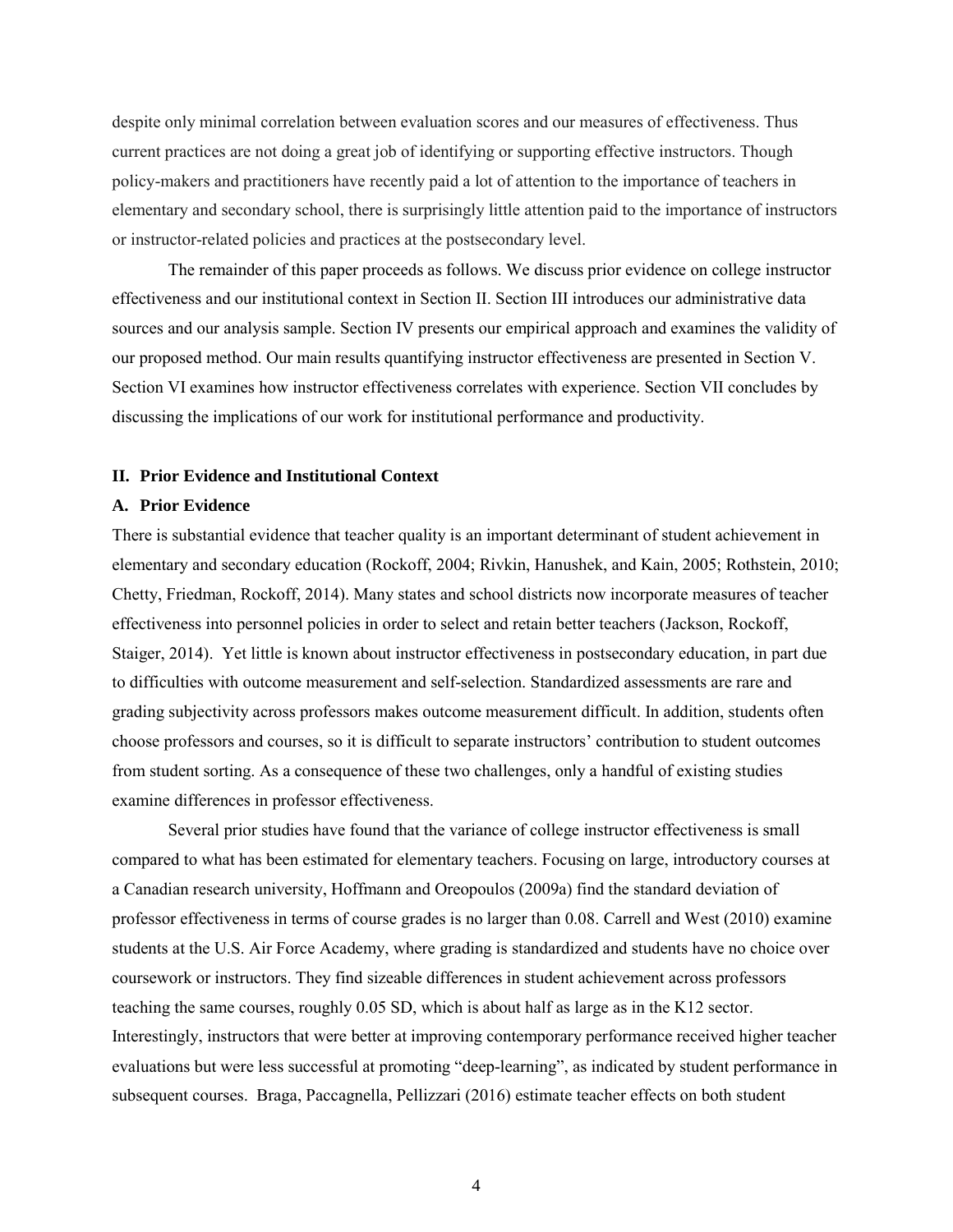academic achievement and labor market outcomes at Bocconi University. They also find significant variation in teacher effectiveness, roughly 0.05 SD both for academic and labor market outcomes. They find only a modest correlation of instructor effectiveness in academic and labor market outcomes.

Two recent studies have concluded that instructors play a larger role in student success. Bettinger, Fox, Loeb, and Taylor (2015) examine instructor effectiveness using data from DeVry University, a large for-profit institution in which the average student takes two-thirds of her courses online. They find a variance of instructor effectiveness that is substantially larger than prior studies in higher education. Specifically, they find that being taught by an instructor that is 1 SD more effective improves student course grades by about 0.18 to 0.24 SD. The estimated variation is 15% lower when courses are online, even among instructors that teach in both formats. Among instructors of economics, statistics, and computer science at an elite French public university, Brodaty and Gurgand (2016) find that a 1 SD increase in teacher quality is associated with a 0.14 or 0.25 SD increase in student test scores, depending on the subject.

A few studies have also examined whether specific professor characteristics correlate with student success, though the results are quite mixed.<sup>[1](#page-5-0)</sup> Using institutional-level data from a sample of U.S. universities, Ehrenberg and Zhang (2005) examine the effects of adjuncts (part-time faculty) on student dropout rates. They find a negative relationship between the use of adjuncts and student persistence, though they acknowledge that this result could stem, in part, from non-random sorting of students across schools. Hoffmann and Oreopoulos (2009a) find no relationship between faculty rank (including adjuncts and tenure-track faculty) and subsequent course enrollment. Two other studies find positive effects of adjuncts. Studying course-taking among students in public four-year institutions in Ohio, Bettinger and Long (2010) find adjuncts are more likely to induce students to take further courses in the same subject. Using a sample of large, introductory courses taken by first-term students at Northwestern University, Figlio, Schapiro, and Soter (2013) find that adjuncts are positively associated with subsequent coursetaking in the subject as well as performance in these subsequent courses. In their study of the U.S. Air Force Academy, Carrell and West (2010) find that academic rank, teaching experience, and terminal degree are positively correlated with follow-on course performance, though negatively related to contemporary student performance.

There is also evidence that gender and racial match between students and instructors influences students' interest and performance (Bettinger and Long, 2005; Hoffmann and Oreopoulos, 2009b; Fairlie, Hoffmann, Oreopoulos, 2014). Finally, Hoffmann and Oreopoulos (2009a) find that students' subjective evaluations of professors are a much better predictor of student academic performance than objective professor characteristics such as rank. This echoes the finding of Jacob and Lefgren (2008) that

<span id="page-5-0"></span><sup>&</sup>lt;sup>1</sup> Much of this evidence is reviewed in Ehrenberg  $(2012)$ .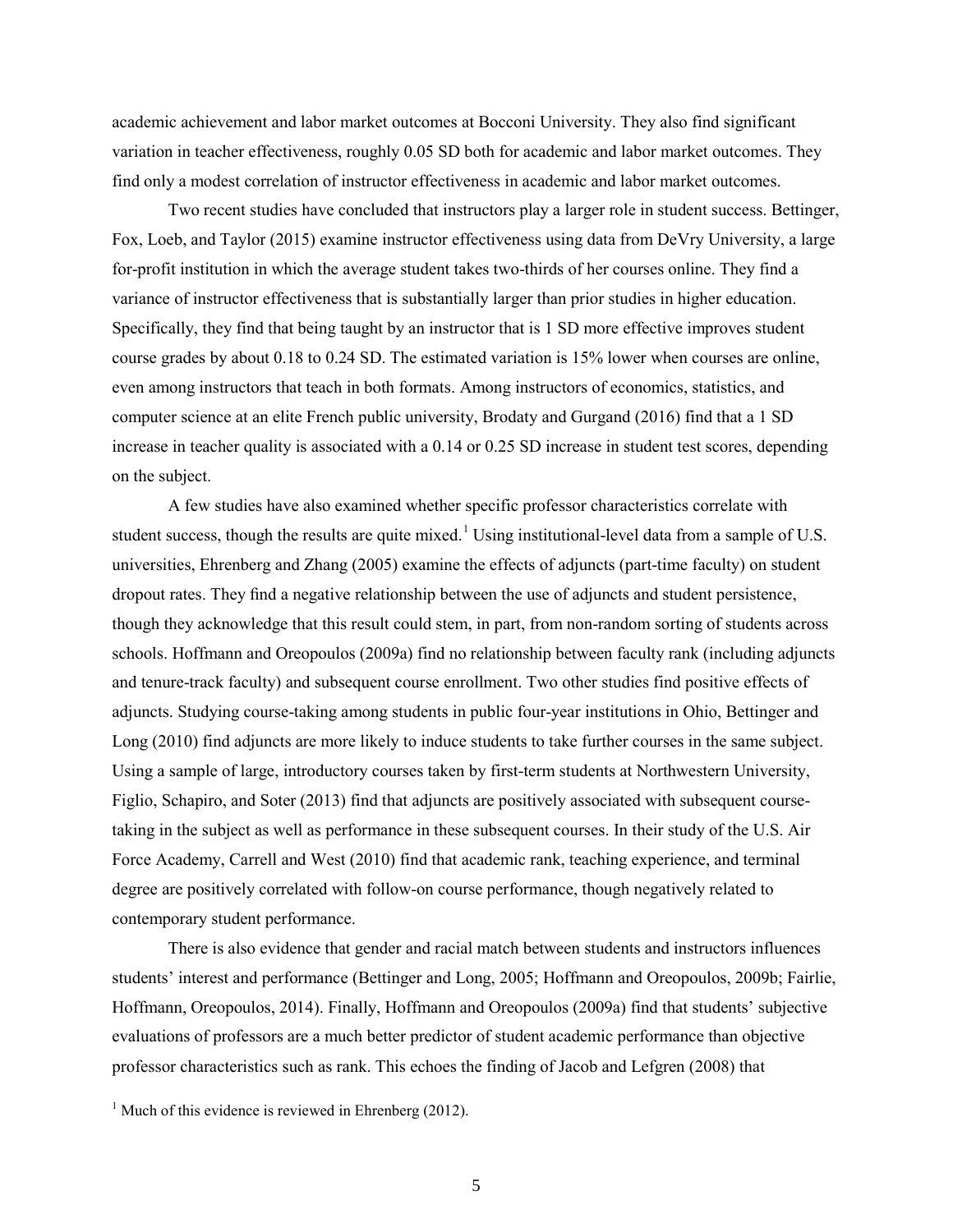elementary school principals can identify effective teachers, but that observed teacher characteristics tend to explain little of teacher effectiveness.

A limitation of this prior research is that it focuses largely on selective non-profit or public institutions, which are quite different from the non-selective or for-profit sectors that constitute a large and growing share of the postsecondary sector. It is in these settings with many contingent faculty and institutions whose primary purpose is instruction (rather than, say, research) where productivity-driven personnel policies could theoretically be adapted. Students at these types of institutions also have lower rates of degree completion, so facilitating these students' success is thus particularly important policy goal. The one prior study examining a setting similar to ours (Bettinger et al's 2015 study of Devry University) focuses on differences in student performance between online and in-person formats, with very little attention paid to instructors. The simultaneous consideration of multiple outcomes and how the exploration of how effectiveness varies with salary and teaching experience is also novel in the postsecondary literature.

#### **B. Context: College Algebra at The University of Phoenix**

We study teacher effectiveness in the context of the University of Phoenix, a large for-profit university that offers both online and face-to-face (FTF) courses. UPX offers a range of programs, including AA, BA and graduate degrees, while also offering à-la carte courses. We focus on core mathematics courses, MTH/208 and MTH/209 (College Mathematics I and II), which are a requirement for most BA programs. Below we describe these courses, the process through which instructors are hired and evaluated, and the mechanism through which students are allocated to instructors.<sup>[2](#page-6-0)</sup>

## *MTH208 and MTH209*

BA-level courses at UPX are typically five weeks in duration and students take one course at a time (sequentially), in contrast to the typical structure at most universities. The MTH/208 curriculum focuses on setting up algebraic equations and solving single and two-variable linear equations and inequalities. Additionally, the coursework focuses on relating equations to real-world applications, generating graphs, and the use of exponents. MTH/209 is considered a logical follow-up course, focusing on more complicated, non-linear equations and functions. Students in our sample take MTH208 after completing about eight other courses, so enrollment in the math course sequence does signify a higher level of commitment to the degree program than students in the most entry-level courses. However, many students struggle in these introductory math courses and they are regarded by UPX staff as an important obstacle to obtaining a BA for many students.

<span id="page-6-0"></span> $2$  This description draws on numerous conversations between the research team and individuals at the University of Phoenix.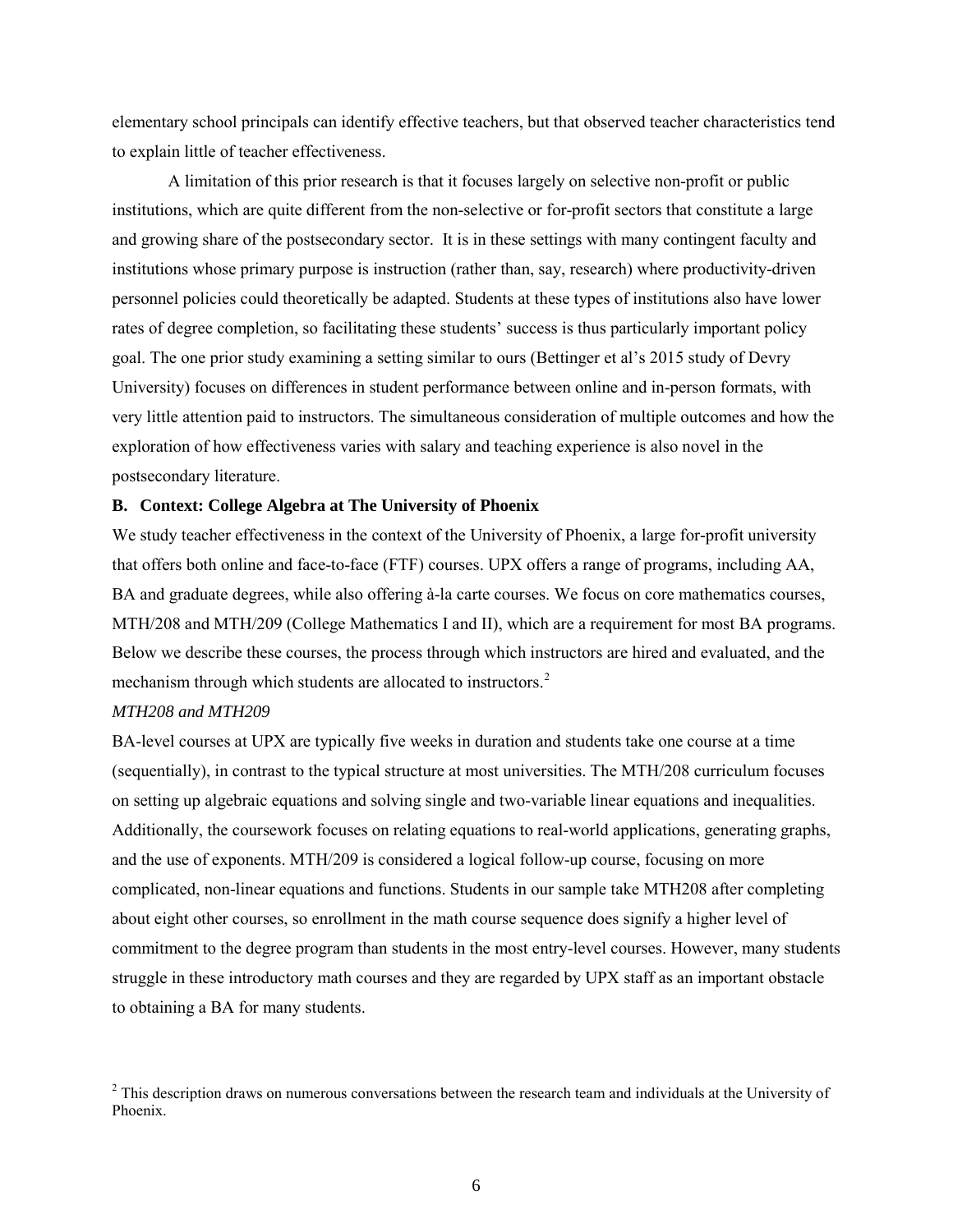Students can take these courses online or in-person. In the face-to-face sections, students attend four hours of standard in-class lecture per week, typically held on a single day in the evening. In addition, students are required to work with peers roughly four hours per week on what is known as "learning team" modules. Students are then expected to spend 16 additional hours outside of class reading material, working on assignments and studying for exams.<sup>[3](#page-7-0)</sup>

Online courses are asynchronous, which means that a set of course materials is provided through the online learning platform, and instructors provide guidance and feedback through online discussion forums and redirect students to relevant materials when necessary. There is no synchronous or face to face interaction with faculty in the traditional sense, but students are required to actively participate in online discussions by substantively posting six to eight times per week over three to four days. One instructor defined a substantive post as having substantial math content:

*Substantial math content means you are discussing math concepts and problems. A substantive math post will have at least one math problem in it. Simply talking "around" the topic (such as, "I have trouble with the negative signs" or "I need to remember to switch the signs when I divide by a negative coefficient") will not be considered substantive.* (Morris, 2016).

Online participation is the equivalent of the four hours of classes for the FTF sections.<sup>[4](#page-7-1)</sup>

There are substantial differences between the two course modes in terms of curriculum and grading flexibility. Both courses have standardized course curricula, assignments, and tests that are made available to the instructors. Grading for these components is performed automatically through the course software. However, FTF instructors sometimes provide students with their own learning tools, administer extra exams and homework, or add other components that are not part of the standard curriculum. In contrast, online instructors mainly take the course materials and software as given, and interaction with students for these teachers is mainly limited to the online discussion forum. In both online and FTF courses, teachers are able to choose the weights they assign to specific course components for the final grade. As discussed below, for this reason we also use student performance on the final exam as an outcome measure.

#### *Hiring and allocation of instructors*

The hiring and onboarding process of teachers is managed and controlled by a central hiring committee that is hosted at the Phoenix campus, though much input comes from local staff at ground campuses.

<span id="page-7-0"></span> $3$  There have been recent reductions in the use of learning team interactions in the past two years, but these changes occurred after our analysis sample.<br><sup>4</sup> The posting requirements actually changed over time - for the majority of the time of the study, the requirement

<span id="page-7-1"></span>was four days a week, two substantive posts per day (i.e., eight posts). In the past several years, it went to six times per week, on at last three days (effectively, allowing for two single post days).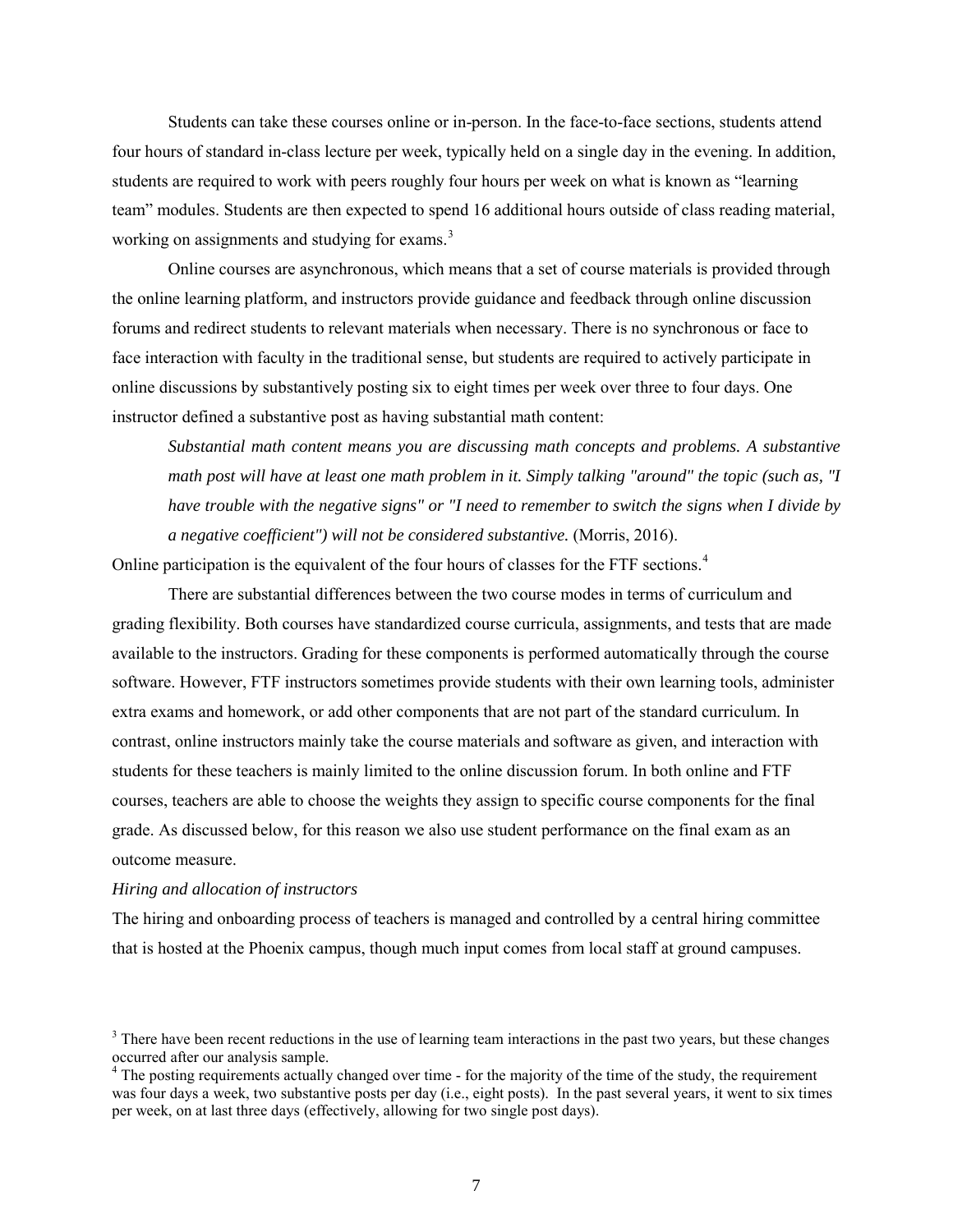First, this committee checks whether a new candidate has the appropriate degree.<sup>[5](#page-8-0)</sup> Second, qualified candidates then go through a five-week standardized training course they need to pass. This includes a mock lecture for FTF instructors and a mock online session for online instructors. Third, and finally, an evaluator sits in on the first class or follows the online course to ensure the instructor performs according to university standards. Salaries are relatively fixed, but do vary somewhat with respect to degree and tenure.<sup>[6](#page-8-1)</sup> We should note that the actual hiring process for instructors may deviate from this description for certain campuses or in time periods when positions are particularly difficult to fill.

The allocation of instructors to classes is essentially random for online classes. About 60 MTH/208 sections are started weekly and the roster is only made available to students two or three days before the course starts, at which point students are typically enrolled. The only way to sidestep these teacher assignments is by dropping the course altogether and enrolling in a subsequent week.

For FTF sections, the assignment works differently, since most campuses are too small to have different sections concurrently and students may need to wait for a few months if they decide to take the next MTH/208 section at that campus. While this limits the ability of students to shop around for a better teacher, the assignment of students to these sections is likely to be less random than for online sections. For this reason, we rely on value-added models that control for a host of student-specific characteristics that may correlate with both instructor and student course performance.

#### *Evaluation and retention of instructors*

UPX has in place three main evaluation tools to keep track of the performance of instructors. First, instructors need to take a yearly refresher course on teaching methods, and an evaluator will typically sit in or follow an online section every year to ensure the quality of the instructor still meets the university's requirements. Second, there is an in-house data analytics team that tracks key performance parameters. These include average response time to questions asked through the online platform, or indicators that students in sections are systematically getting too high (or too low) overall grades. For instance, if instructors consistently give every student in a section full or very high marks, this will raise a flag, and the validity of these grades will be verified. Finally, additional evaluations can be triggered if students file complaints about instructor performance. If these evaluation channels show the instructor has not met the standards of the university, the instructor receives a warning. Instructors that have received a warning are followed up more closely in subsequent courses. If the instructor performance does not improve, the university will not hire the person back.

<span id="page-8-0"></span> $<sup>5</sup>$  For MTH/208 sections, for instance, a minimum requirement might be having a master's degree in mathematics, or</sup> a master's degree in biology, engineering or similar coursework, along with a minimum number of credits in advanced mathematics courses and teaching experience in mathematics.

<span id="page-8-1"></span><sup>6</sup> For instance, all else equal, instructors with a Ph.D. can expect a higher salary than instructors with a master's degree. Additionally, tenure in this context refers to the date of first hire at the University of Phoenix. Salary differences are larger among new instructors, and tend to diminish at higher levels of experience.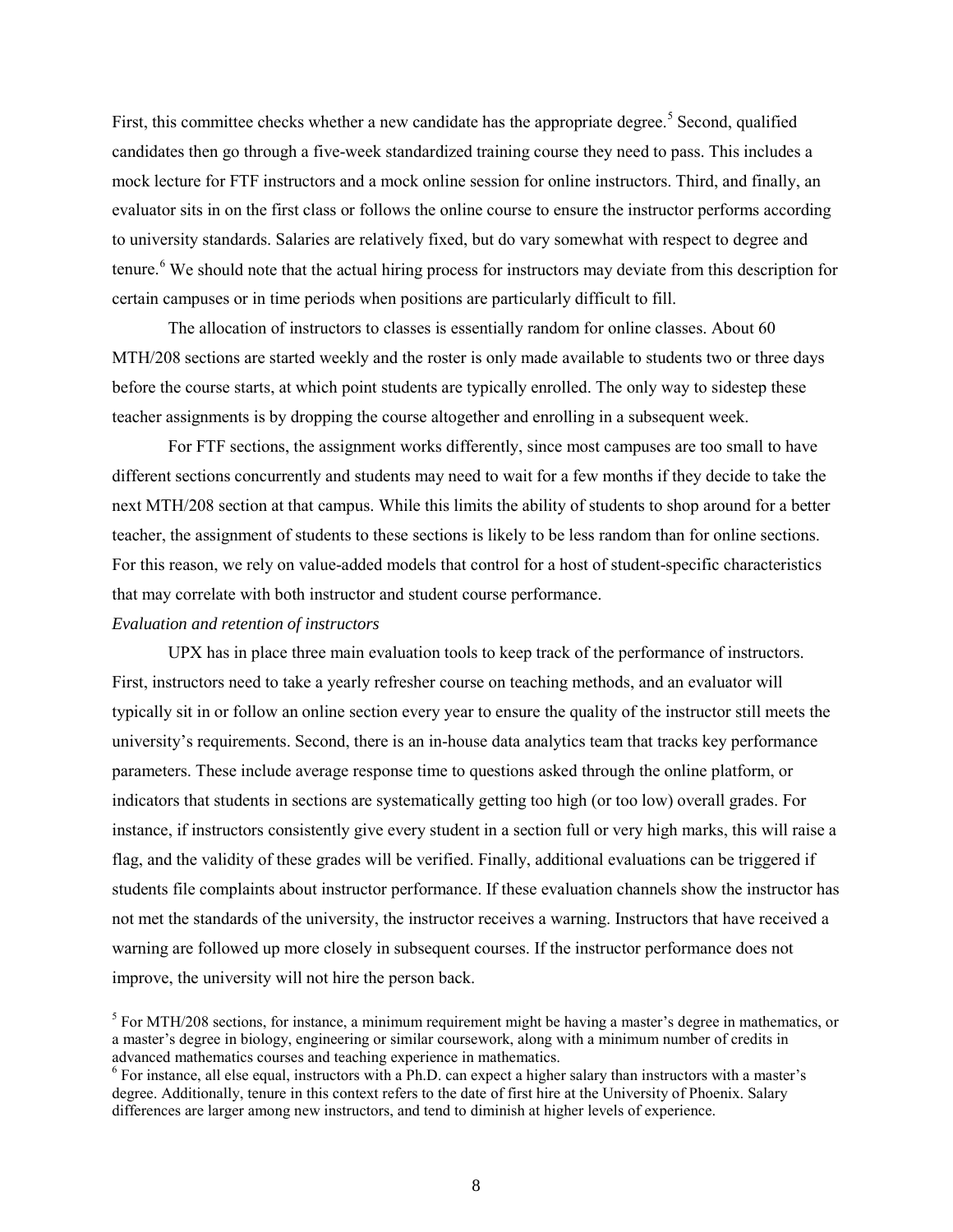#### **III. Data**

We investigate variation in instructor effectiveness using data drawn from administrative UPX records. This section describes these records, the sample selection, and descriptive statistics. While the data we analyze has very rich information about the experiences of students and instructors while at the University of Phoenix, information on outside activities is limited.

### **A. Data Sources**

We analyze university administrative records covering all students and teachers who have taken or taught MTH/208 at least once between July 2000 and July 2014. The raw data contains information on 2,343 instructors that taught 34,725 sections of MTH/208 with a total of 396,038 student-section observations. For all of these instructors and students, we obtain the full teaching and course-taking history back to  $2000$ .<sup>[7](#page-9-0)</sup> Our analysis spans 84 campuses (plus the online campus). There is typically one campus per city, but some larger metropolitan areas have multiple physical locations (branches) at which courses are offered.<sup>[8](#page-9-1)</sup>

## *Instructors*

We draw on three information sources for instructor level characteristics. A first dataset provides the full teaching history of instructors that have ever taught MTH/208, covering 190,066 class sections. Information includes the campus and location of instruction, subject, the number of credits, and start date and end date of the section.

For each instructor x section observation, we calculate the instructor's teaching load for the current year, as well as the number of sections he or she had taught in the past separately for MTH/208 and other courses. This allows us to construct a variety of different experience measures, which we use in the analysis below. As the teaching history is censored before the year 2000, we only calculate the cumulative experience profile for instructors hired in the year 2000 or later.

The second dataset contains self-reported information on ethnicity and gender of the instructor, along with complete information on the date of first hire, the type of employment (full-time or part-time) and the zip code of residence.<sup>[9](#page-9-2)</sup> A unique instructor identifier allows us to merge this information onto the

<span id="page-9-0"></span> $<sup>7</sup>$  The administrative records are not available before 2000 because of information infrastructure differences, leading</sup> to incomplete teaching and course-taking spells for professors and students respectively.

<span id="page-9-1"></span><sup>&</sup>lt;sup>8</sup> There are more than 200 physical locations corresponding to these 84 campuses because some have multiple physical locations (branches).

<span id="page-9-2"></span> $9$  This instructor dataset also contains information on birth year and military affiliation. These variables, however, have high non-response rates and are therefore not used for the analysis.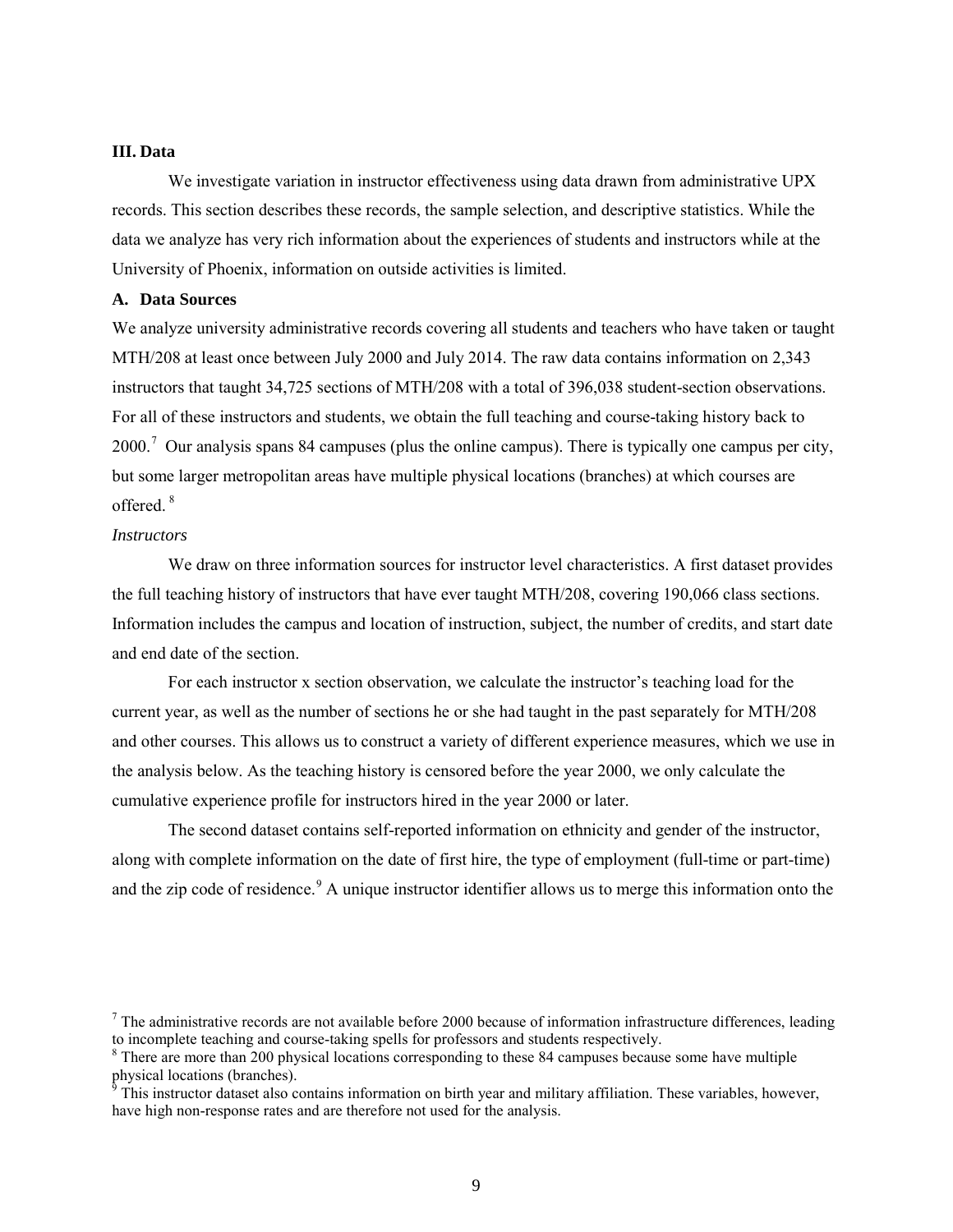MTH/208 sections.<sup>[10](#page-10-0)</sup> A third dataset contains the salary information for the instructor of each section, which can be merged onto the MTH/208 sections using the unique section identifier. *Students*

Student level information combines four data sources: demographics, transcript, assessment, and student end-of-course evaluations. The demographics dataset provides information on the zip code of residence, gender, age of the student, program the student is enrolled in, program start, and program end date. <sup>[11](#page-10-1)</sup> A unique student identifier number allows us to merge this information onto the course-taking history of the student.

Transcript data contains complete course-taking history including the start and end date of the section, campus of instruction, grade, and number of credits. Every section has a unique section identifier that allows for matching students to instructors. Additionally, student level information includes course completion, course grade, earned credits, along with a unique student identifier that allows for merging on the student demographics.

Moreover, for sections from July 2010 to March 2014, or roughly 30 percent of the full sample, we have detailed information on student performance separately by course assignment or assessment, which includes everything from individual homework assignments to group exercises to exams. We use this data to obtain a final exam score for each student when available. Because the data does not have a single, clear code for final exam component across all sections, and instructors have discretion to add additional final exam components, we use a decision rule to identify the "best" exam score for each student based on the text description of the assessment object. Approximately 11% of observations have a single score clearly tied to the common computer-administered final assessment, 77% have a single assessment for a final exam (but we cannot be certain it is from the standardized online system), and the remainder have final exam assessments that are a little more ambiguous. Discussions with UPX personnel indicated that the vast majority of instructors use the online standardized assessment tool with no customization, but unfortunately this is not recorded in the administrative data. Nonetheless, results excluding this latter group are quite similar to analysis with the full sample. Our approach is outlined in Appendix B.

While the analysis focuses on course grades and final test scores, it also considers future performance measures, such as grades and cumulative grade point average earned in the 180 or 365 days

<span id="page-10-0"></span> $10$  The instructor identifier is, in principle, unique. It is possible, however, that an instructor shows up under two different identifiers if the instructor leaves the university and then returns after a long time. While this is a possibility, UPX administrators considered this unlikely to be a pervasive issue in their records.<br><sup>11</sup> Similar to the instructor dataset, demographic data are self-reported. While information on gender and age is

<span id="page-10-1"></span>missing for less than 1% of the sample, information on ethnicity, veteran status, and transfer credits exhibit much larger non-response rates and are therefore not used for the analysis.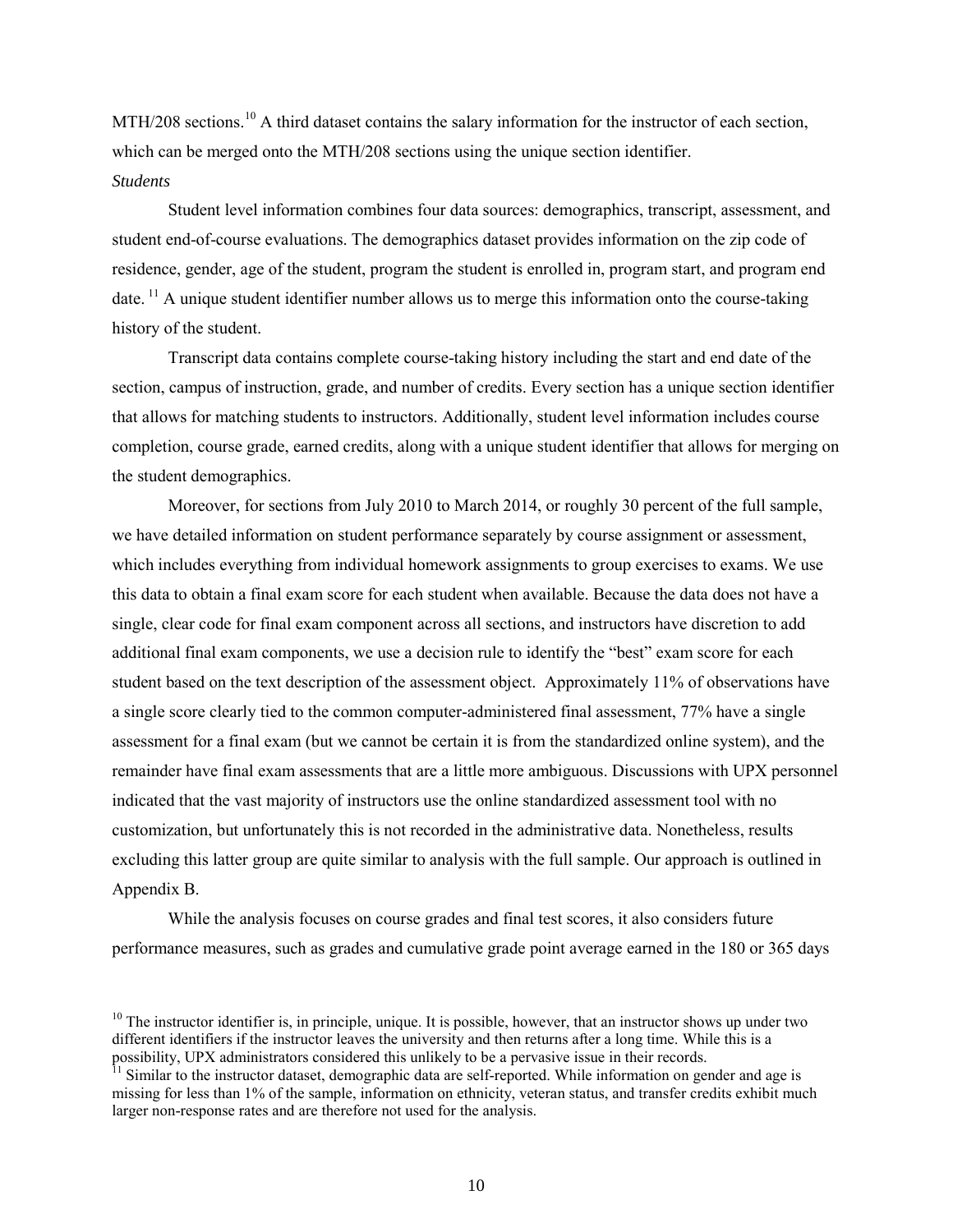following the MTH/208 section of interest. Given the linear, one-by-one nature of the coursework, these measures capture the effect instructors have on moving students towards obtaining a final degree.

Finally, for sections taught between March 2010 and July 2014, we obtained student end-ofcourse evaluations. Students are asked whether they would recommend the instructor on a ten point scale. Recommendation scores of 8 or above are considered "good" and are the primary form that the evaluations are used by the University of Phoenix administration. We follow this practice and use a binary indicator for whether the recommendation score is at least 8 as our primary evaluation measure. End of course evaluations are optional for students so have a relatively low response rate. Only 37% of students provide a course evaluation score for Math 208, which is less than half of the students that have a final exam test score for Math 208. While non-random missing evaluations could create bias in our estimates of teacher effectiveness, this bias is also present in the evaluations as used by the institution. Our goal is to see how evaluations *as currently used in practice* correlate with more objective measures of teacher effectiveness.

#### *Census data*

In addition to the UPX administrative school records, we use several census data resources to get additional variables capturing the characteristics of students' residential neighborhoods. In particular, we obtain the unemployment rate, median family income, the percentage of family below the poverty line, and the percentage with a bachelor degree or higher of students' home zip code, from the 2004-2007 fiveyear ACS files.

#### **B. Sample Selection**

Starting from the raw data, we apply several restrictions on the data to obtain the primary analysis sample. We restrict our analysis to the 33,200 Math 208 sections that started between January 2001 and July 2014. We then drop all students with missing data for final grade or unusual grades (0.1% of students) as well as students who do not show up in the student demographics file (0.3% of remaining students).<sup>[12](#page-11-0)</sup> We then drop all cancelled sections (0.02 percent of the sections), sections with fewer than 5 enrolled students who had non-missing final grade and did not withdraw from the course (11.4 percent of the remaining sections) and sections for which the instructor is paid less than \$300 (5.2 percent of remaining sections). We believe the final two restrictions exclude sections that were not actual courses, but rather independent studies of some sort. We also drop sections for which the instructor does not show up in the teacher demographics file, which is 3.5 percent of the remaining sections.

<span id="page-11-0"></span><sup>&</sup>lt;sup>12</sup> We keep students with grades A-F,  $I/A-I/F$  (incomplete A-F) or W (withdraw). Roughly 0.1% of scores are missing or not A-F or I/A-I/F (incomplete), and we drop these. These grades include AU (audit), I (incomplete), IP, IX, OC, ON, P, QC and missing values.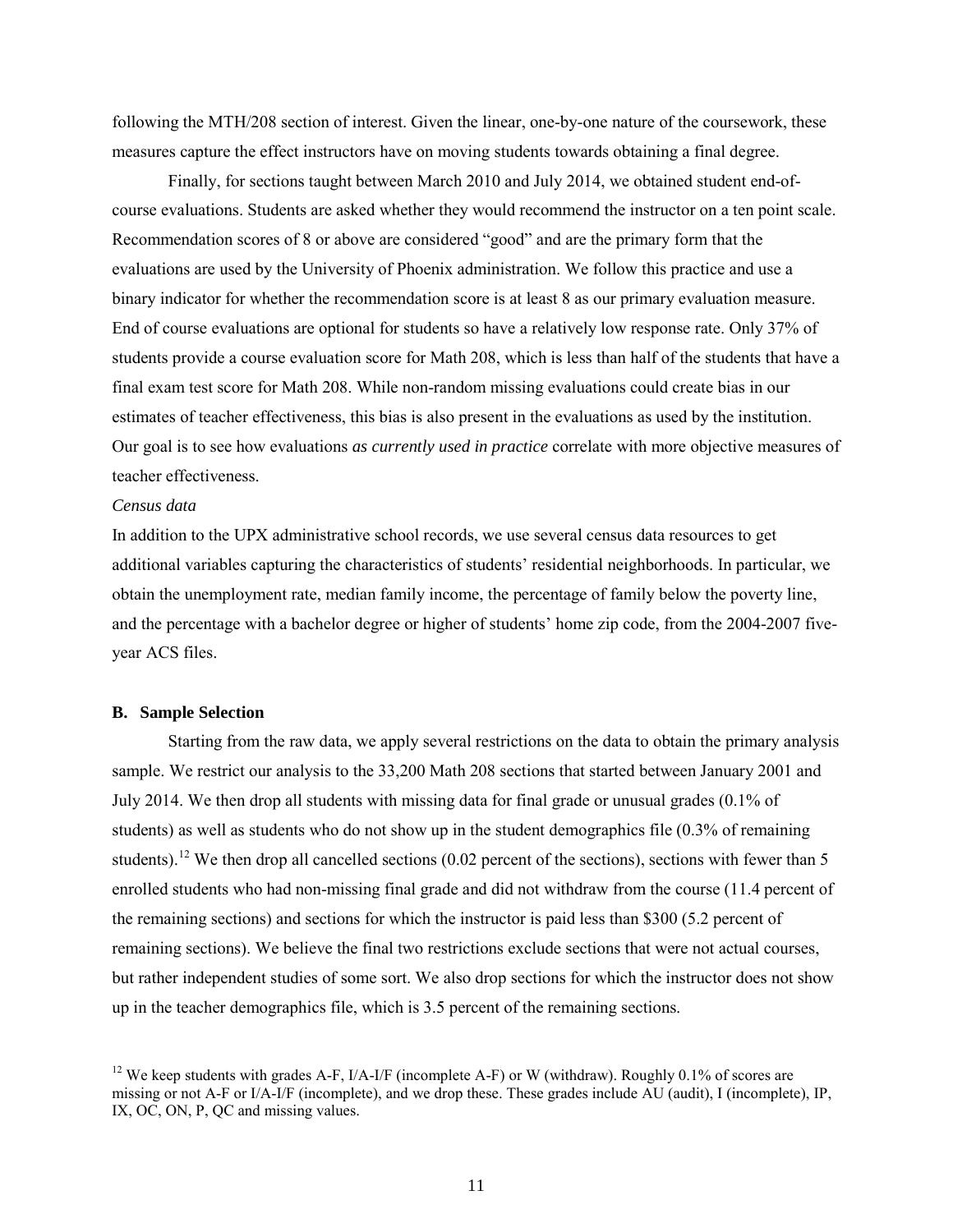To calculate instructor experience, we use an instructor-section panel that drops observations where there is no salary information (about 3% of sections), the section was cancelled (0.04%), and with less than 5 students (21.7% of the remaining sections) or for which instructor is paid less than \$300 (8.6% of the remaining sections). As above, these final two restrictions are meant to exclude independent study type courses or other unusual courses that may enter differently into the teacher human capital function.<sup>[13](#page-12-0)</sup> We then calculate several experience measures based on this sample. We calculate measures of experience such as number of courses taught in the previous calendar year and total cumulative experience in MTH208 specifically and in other categories of classes. The complete cumulative experience measures are only fully available for instructors that were hired after 2000, since the teaching history is not available in prior years.

Finally, we drop data from nine campuses because none of the instructors we observe in these campuses ever taught in another physical campus or online. As discussed in the section below, in order to separately identify campus and instructor fixed effects, each campus must have at least one instructor that has taught in a different location. Fortunately, these nine campuses represent only 2 percent of the remaining sections and 4 percent of remaining instructors.

The final analysis sample consists of 339,844 students in 26,384 sections, taught by 2,243 unique instructors. The sub-sample for which final exam data is available includes 94,745 students in 7,232 Math 208 sections taught by 1,198 unique instructors. We calculate various student characteristics from the transcript data, including cumulative grade point average and cumulative credits earned prior to enrolling in MTH208, as well as future performance measures. In the rare case of missing student demographics, we set missing to zero and include an indicator variable for missing.

#### **C. Descriptive statistics**

We report key descriptive statistics for the final analysis sample, spanning January 2001 to July 2014, in Table 1. We report these statistics for all sections, and for FTF and online sections separately. Table 1a reports section and instructor characteristics for the 26,384 Math 208 sections, while Table 1b reports student background characteristics and student performance measures. About half of all sections are taught online, and instructors are paid about \$950 for teaching a course, regardless of the instruction mode.<sup>[14](#page-12-1)</sup> Instructors are majority white and male and have been at the university just under five years. They typically have taught more than 40 total course sections since joining the faculty, of which 15 were

<span id="page-12-0"></span> $<sup>13</sup>$  There are three instructors that are first employed part-time and then employed full-time. As the part-time spells</sup> are longer than the full-time spells, we use the part-time demographics only. This restriction only impacts the employment type and date of first hire, as the other demographics are the same for the two employment spells for all three instructors.

<span id="page-12-1"></span><sup>&</sup>lt;sup>14</sup> The earnings measures are deflated using the national CPI. For each year, the CPI in April was used, with April 2001 as the base.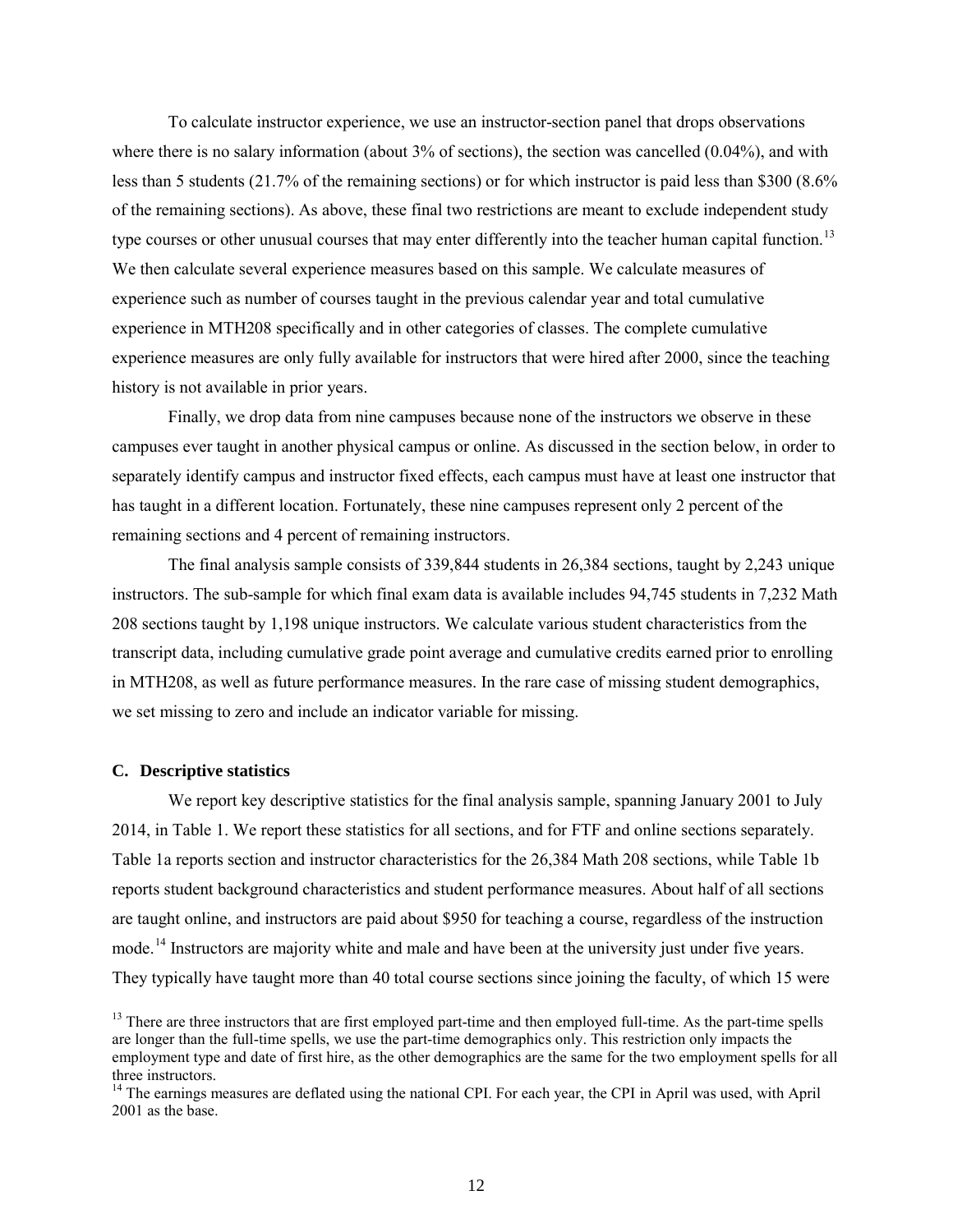Math 208 and 10 were Math 209. Instructors teaching online sections tend to specialize more in teaching Math 208 compared to their counterparts teaching FTF sections. Class size is about 13 students and is slightly larger for FTF than online sections. Tables A1a and A1b in the appendix report descriptive statistics for the sample for which test scores are available (July 2010 – March 2014). The test score sample is quite similar to the full sample, though the instructors are typically more experienced.

Table 1b provides an overview of student characteristics and performance. The students enrolled in these sections tend to be female, around 35 years old, and typically have taken 23 credits worth of classes at UPX, earning a GPA of 3.35, when beginning MTH208. Students in online sections tend to have earned somewhat fewer credits than their counterparts in FTF sections, and are more likely to have taken Math 208 before. Most students, both in FTF and online sections, are enrolled in a business or general studies program.

Students across both modes of instruction are equally likely to earn a grade of A (about 32%) or B (about 27%) and have similar final exam scores (70%) when available. Consistent with prior work, online students are more likely to withdraw from and less likely to pass MTH208 than students in FTF sections. In terms of student performance after taking Math 208, we find that FTF students are more likely to go on and take Math 209.<sup>[15](#page-13-0)</sup> Students earn about 10.5 credits in the six months following the Math 208 section, with a two-credit gap between FTF and online students. Participation in end-of-course evaluations is similar across formats, though FTF students generally report a greater level of instructor satisfaction.

#### **IV. Empirical Approach**

Our main aim is to characterize the variation in student performance across instructors teaching the same courses. Consider the standard "value-added" model of student achievement given in equation (1):

$$
Y_{ijkt} = \beta_1 X_i + \beta_2 Z_{jkt} + \emptyset_t + \theta_k + e_{ijkt}
$$
 (1)

where  $Y_{ijkt}$  is the outcome of student i in section j taught by instructor k during term t. The set of parameters  $\theta_k$  quantify the contribution of instructor k to the performance of their students, above and beyond what could be predicted by observed characteristics of the student  $(X_i)$ , course section  $(Z_{jkt})$ , or time period. The variance of  $\theta_k$  across instructors measures the dispersion of instructor quality and is our primary parameter of interest. We are particularly interested in how the distribution of  $\theta_k$  varies across outcomes and formats, and how effectiveness covaries across outcomes.

<span id="page-13-0"></span><sup>15</sup> Conditional on taking Math 209, both online and FTF students typically take this class about a week after the Math 208 section.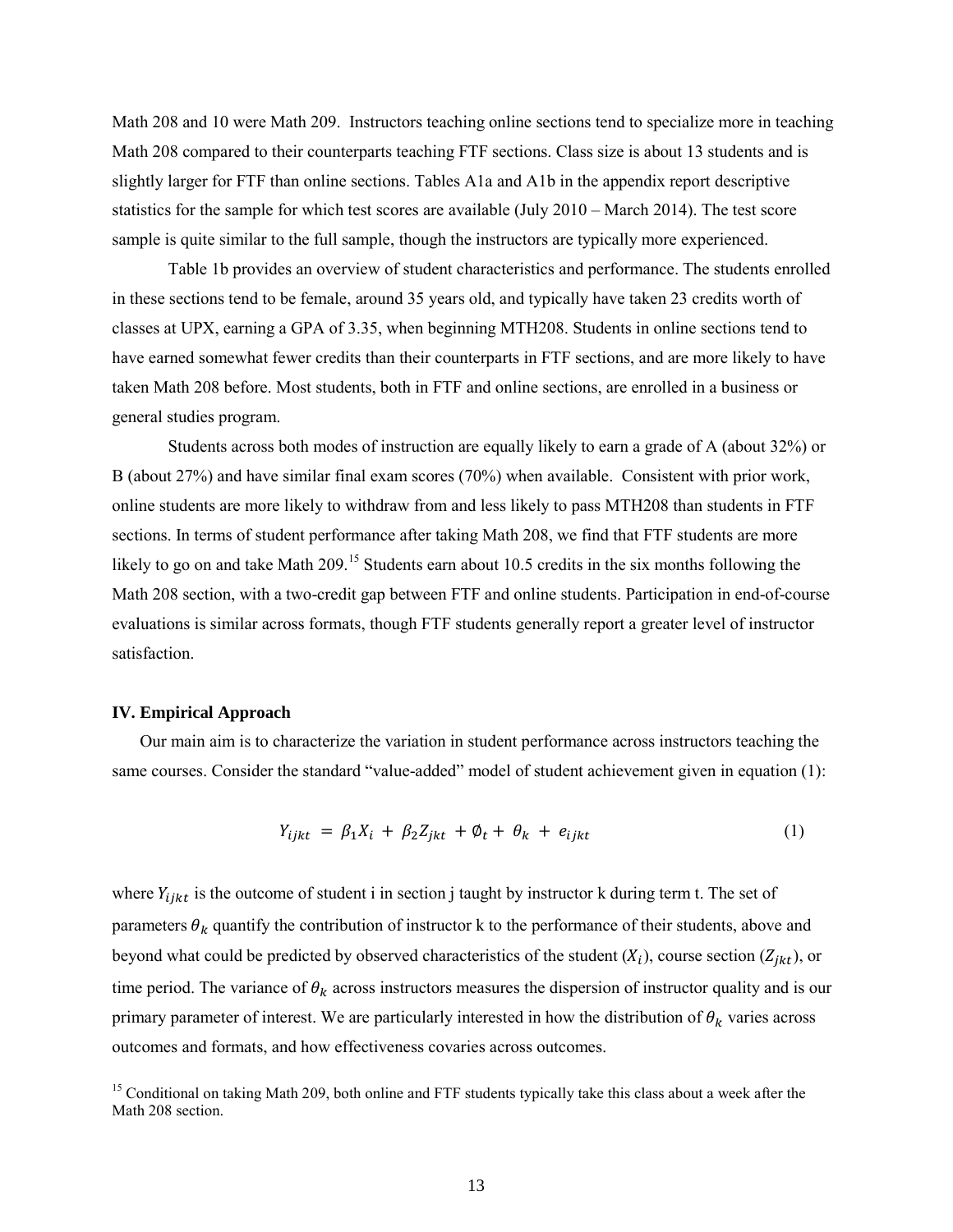Estimation of the standard value-added model in (1) must confront three key issues. First, nonrandom assignment of students to instructors or instructors to course sections could bias value-added models. In the presence of non-random sorting, differences in performance across sections could be driven by differences in student characteristics rather than differences in instructor effectiveness per se. Second, outcomes should reflect student learning rather than grading leniency or "teaching to the test" of instructors. Furthermore, missing outcomes may bias instructor effects if follow-up information availability is not random. Third, our ability to make performance comparisons between instructors across campuses while also controlling for cross-campus differences in unobserved student factors relies on the presence of instructors that teach at multiple campuses. We address each of these in turn below.

#### **A. Course and Instructor Assignment**

In many education settings, we worry about non-random assignment of instructors to sections (and students) creating bias in VA measures (Rothstein, 2009; Chetty, Friedman, Rockoff, 2014). In general, we believe that there is relatively little scope for sorting in our setting. Students do not know much about the instructor when they enroll, and instructors are only assigned to specific sections about two days before the start of the course for online sections. Students who have a strong preference with regard to instructor can choose to drop the course once they learn the instructor's identity, but this would mean that they would likely have to wait until the start of the next session to take the course, at which point they would be randomly assigned to a section again. According to UPX administrators, there is no sorting at all in online courses, which is plausible given the very limited interaction students with have with instructors in the initial meetings of the course. UPX admits the possibility of some sorting in FTF courses, but believe this is likely minimal.

To explore the extent of sorting, we conduct two types of tests. First, we test whether observable instructor characteristics correlate with the observable characteristics of students in a section. To do so, we regress mean student characteristics on instructor characteristics, where each observation is a course section.<sup>[16](#page-14-0)</sup> Table 2 reports the estimates from three regression models which differ in terms of the type of fixed effects that are included. Once we include campus fixed effects, there are very few systematic correlations between student and instructor characteristics and any significant relationships are economically insignificant. To take one example, consider incoming student GPA, which is the single biggest predictor of student success in MTH208. Whether the instructor was hired in the last year is statistically significantly related to incoming student GPA once campus fixed effects are included, yet this difference is only 0.012 grade points, or 0.3% of the sample mean. Similar patterns are seen for all other

<span id="page-14-0"></span><sup>&</sup>lt;sup>16</sup> An alternate approach would be to regress each student characteristic on a full set of course section dummies along with campus (or campus-year) fixed effects, and test whether the dummies are jointly equal to zero. This is equivalent to jointly testing the equality of the means of the characteristics across class sections.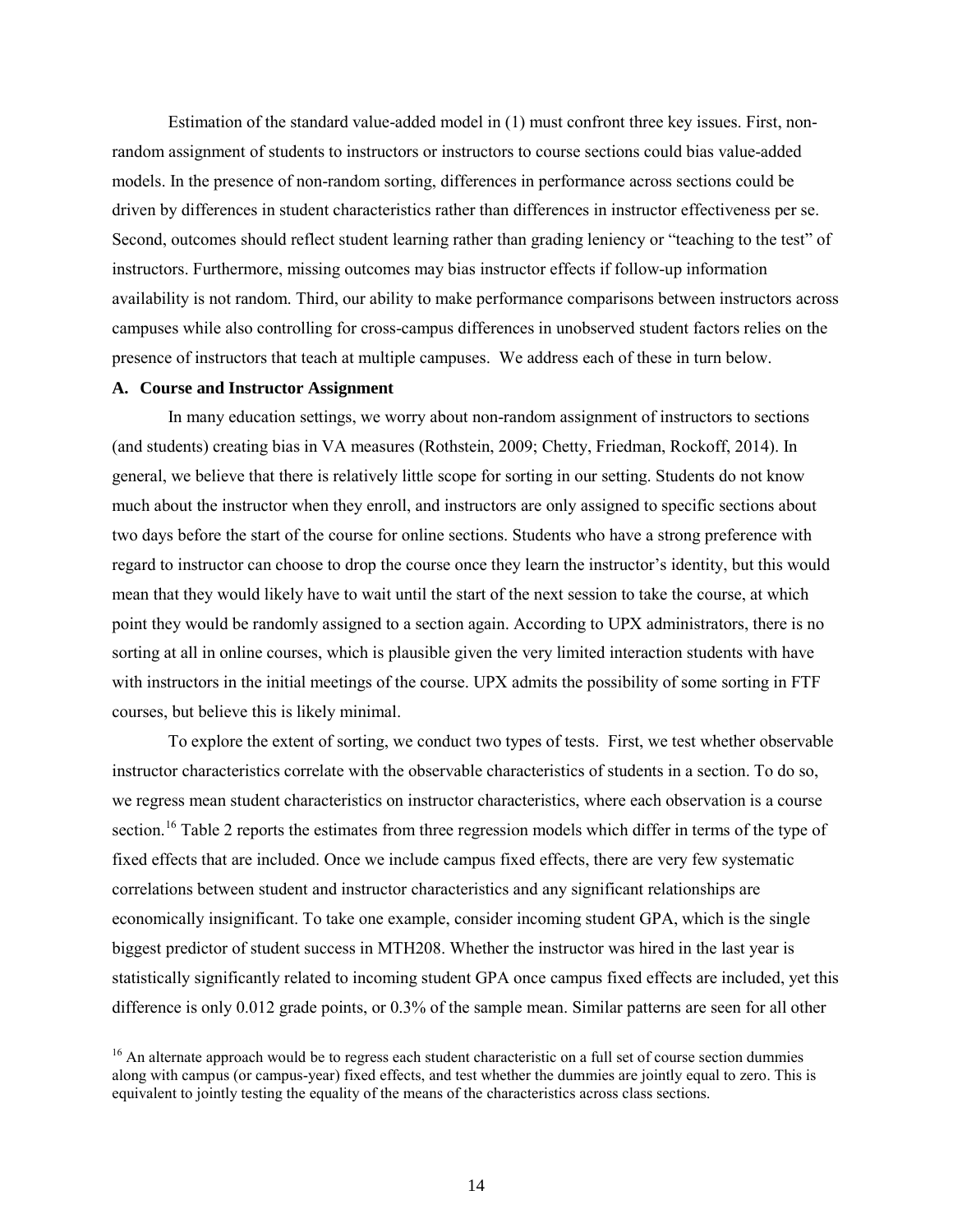observable student and instructor characteristics we examine. In results not reported here, but available upon request, we continue to find no significant relationship between instructor and student characteristics for subsamples limited to only online sections and to sections with final exam scores.

In addition, we follow the procedure utilized by Carrell and West (2010) to test whether the distribution of student characteristics across sections are similar to what you would get from random assignment within campus and time. ). In a first step, we take the pool of students in a campus-year cell, randomly draw sections of different sizes (based on the actual distribution), and compute the statistic of interest for these random sections. Similar to test 1, the statistics of interest are average age, fraction male, average prior credits, and average prior GPA. By construction, the resulting distribution of these sectionlevel characteristics is obtained under random assignment of students to sections. In a second step, we take each actual section and compare the actual student average of each baseline characteristic to the counterfactual distribution for the relevant campus-year combination by calculating the p-value. For instance, we take a section, compute the average age, and compute the fraction of counterfactual sections with values smaller than the actual value. For each campus-year combination, we therefore obtain a number of p-values equal to the number of sections held at that campus-year combination. In a final step, we test for random assignment by testing the null hypothesis that these p-values are uniformly distributed. Intuitively, we are equally likely to draw any percentile under random assignment, which should result in these p-values having a uniform distribution. If, for instance, we have systematic sorting of student according to age, we would find we are more likely to find low and high percentiles, and the p-values would not exhibit a uniform distribution

Similar to Carrell and West (2010), we test the uniformity of these p-values using the Chi-square goodness-of-fit test, and a Kolmogorov-Smirnov test with a 5% significance level. We draw counterfactual distributions at the campus-year level, leading to 763 tests of the null hypothesis of uniformity of the p-values. We find that the null hypothesis is rejected in 56 cases using the Chi-square goodness-of-fit test, and in 51 cases using the Kolmogorov-Smirnov test, which is about 6-7%. Given that the significance level of these tests was 5%, we conclude that these tests do not reject the null hypothesis of random assignment of students to sections for these specific observables.

#### **B. Outcomes**

Unlike the elementary and secondary setting in which teacher effectiveness has been studied extensively using standardized test scores, appropriate outcomes are more difficult to identify in the higher education context. Following prior studies in the literature, we examine not only contemporaneous course performance as measured by students' course grades, but also enrollment and performance (measured by grades) in subsequent courses in the same subject.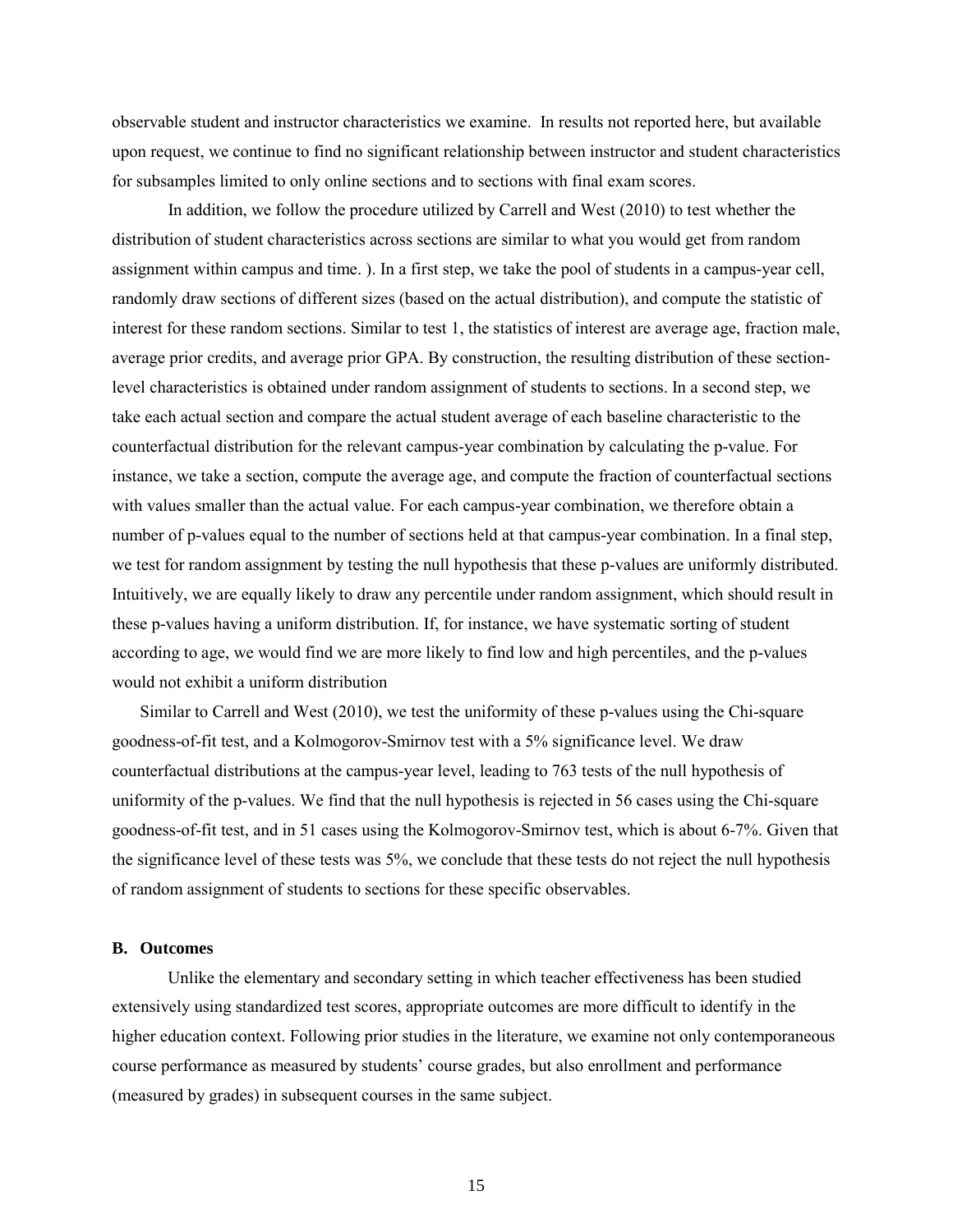An important limitation of grades as a measure of course performance is that they reflect, at least in part, different grading practices. This may be particularly worrisome in the context of FTF courses at UPX because many students have the same instructor for Math 208 and 209. Thus lenient or subjective grading practices in 208 may be correlated with the same practices in 209, meaning that the Math 209 grade is not an objective measure of long-run learning from Math 208. For a subset of our sample, we are able to examine student performance on the final examination for Math 208 and/or Math 209. It also is informative to compare test-based measures to grade-based measures simply because the grade-based measures are easier for the universities to implement. It is informative to know how far from the more "objective" measures using course grades deviates. In order to maximize sample coverage we first look at course grades and credits earned, but then also look at final exam scores (for a smaller sample).

A practical challenge with both grade and test score outcomes is that they may not be observed for students that do not persist to the final exam in MTH208 or who do not enroll in MTH209. Our main analysis imputes values for these outcomes where missing, though we also assess the consequences of this imputation. Our preferred method assumes that students who chose not to enroll in MTH209 would have received a failing grade and those without test scores would have received a score at the tenth percentile of the test score distribution from their MTH208 class. Generally results are not sensitive to imputation method used. We also look directly at the likelihood of enrolling in MTH209 or of having non-missing final exam scores as outcomes.

Persistence is less susceptible to these concerns. Given that roughly one-quarter of the sample either withdraw or fail Math 208, and an equal fraction fail to take Math 209 at any point, it is interesting to look at whether students eventually take Math 209 as an outcome. The number of credits accumulated in the six months following Math 208 is another outcome we examine that is also less susceptible to instructor leniency and missing value concerns.

## **C. Cross-campus comparisons**

A third challenge in estimating instructor effectiveness is that unobservable differences between students across campuses may confound instructor differences. This is the rationale for controlling for campus fixed effects in equation (1). But separately identifying campus and instructor effects requires that a set of instructors teach in multiple campuses.[17](#page-16-0) For example, if an instructor's students do particularly well, it is impossible to say whether this reflects the contribution of the instructor herself or unobserved campus phenomenon, such as the campus-specific facilities or student peers. Observing instructors across multiple

<span id="page-16-0"></span><sup>&</sup>lt;sup>17</sup> Including fixed effects for each of the 200 physical locations requires instructors that teach at multiple locations within each campus. Within-campus switching is more common than cross-campus switching, and thus location fixed effects are only slightly more problematic than campus fixed effects.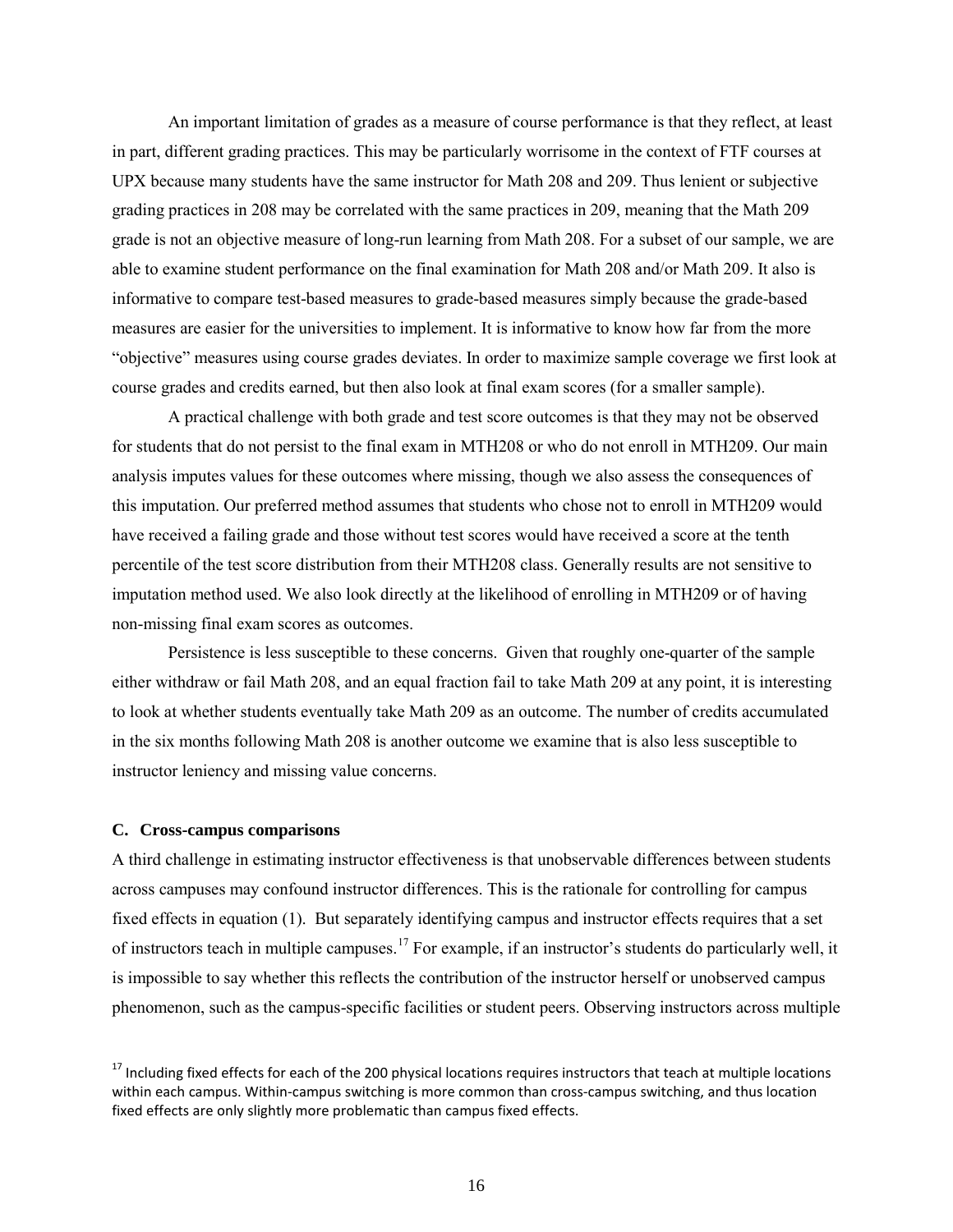campuses permits the separation of these two phenomenon and permit instructors across campuses to be ranked on a common scale. This is analogous to the concern in studies that attempt to simultaneously estimate firm and worker effects as well as the literature that measures teacher value-added at the K12 level. Most prior work on postsecondary instructors has focused on single campus locations and thus not confronted the cross-campus comparison problem.

The existence of the online courses, and the fact that a sizeable fraction of instructors teach both online and at a physical campus, provides the "connectedness" that allows us to separately identify campus and instructor effects. Appendix Table A2 reports the degree of "switching" that exists across campuses in our data. About 8 percent of the exclusively FTF instructors teach in more than one campus, and about 21 percent of the online instructors also teach at a FTF.

#### **D. Implementation**

We implement our analysis with a two-step procedure. In the first step, we first estimate the standard value-added model in (1) with OLS including a host of student characteristics, campus fixed effects, and instructor FEs ( $\theta_k$ ). Including  $\theta_k$ 's as fixed effects permits correlation between  $\theta_k$ s and X characteristics (including campus FEs), generating estimates of  $\beta_1$ ,  $\beta_2$ ,  $\emptyset_t$ , and  $\delta_c$  that are purged of any non-random sorting by instructors (Chetty, Friedman, and Rockoff, 2014a). However, the estimated  $\theta_k$ 's are noisy, so their variance would be an inaccurate estimate of the true variance of the instructor effects. We then construct mean section-level residuals for each outcome

$$
\tilde{Y}_{jkt} = \sum_{i \in j} (Y_{ijkt} - \widehat{\beta_1} X_i - \widehat{\beta_2} Z_{jkt} - \widehat{\phi_t} - \delta_c)
$$
\n(2)

The section-level residuals  $\tilde{Y}_{ikt}$  combine the instructor effects  $(\theta_k)$  with any non-mean-zero unobserved determinants of student performance at the student- or section-level. Our fully-controlled first-stage model includes student characteristics (male, age, incoming GPA, incoming credits, indicator for repeat MTH208, number of times taking MTH208, 12 program dummies, years since started program), section averages of these individual characteristics, student zip code characteristics (unemployment rate, median family income, percent of families below poverty line, percent of adults with BA degree in ZIP code, plus missing ZIP) and total section enrollment. We control for aggregate temporal changes in unobserved student characteristics or grading standards by including calendar year and month fixed effects. Campus fixed effects control for any unobserved differences in student characteristics across campuses. Since the campus includes several physical locations for very large metro areas, as a robustness we replace campus fixed effects with effects for the specific physical location at which the class is taught. Finally, we also examine models with various subsets of these control variables and large sets of interactions between them.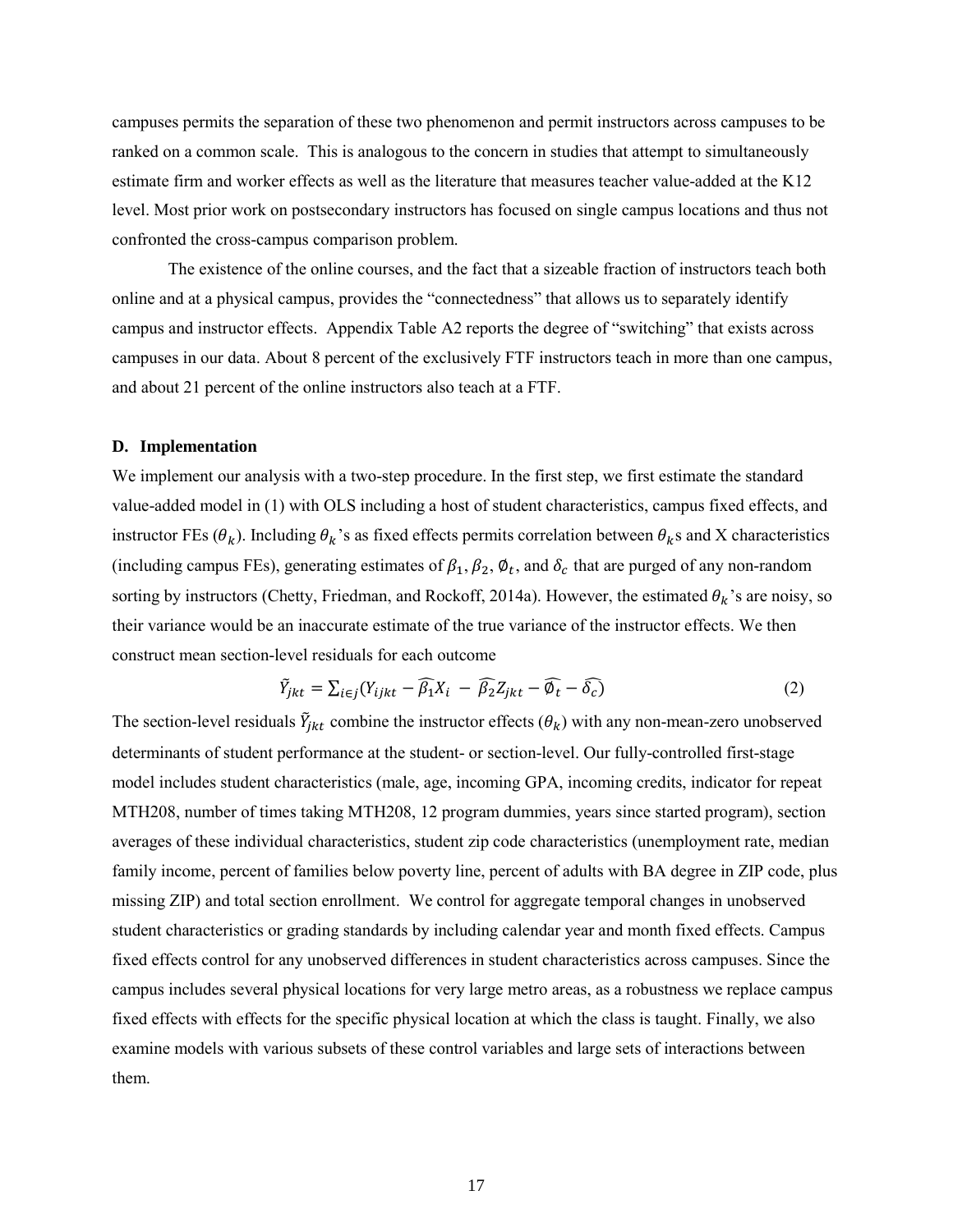In the second step, we use the mean residuals to estimate the variance of the instructor effects  $\theta_k$  as random effects with maximum likelihood.<sup>[18](#page-18-0)</sup> For a single outcome, not distinguishing by mode, the model is simply  $\tilde{Y}_{ikt} = \theta_k + \tilde{e}_{ikt}$ . The error term  $\tilde{e}_{ikt}$  includes any section-specific shocks and also any non-mean-zero student-level unobserved characteristics, both of which are assumed to be independent across instructors and time. Our preferred approach stacks outcomes and lets effectiveness vary by outcome with an unrestricted covariance matrix. For instance, for two outcomes ( $o =$  grade in MTH208, grade in MTH209) we estimate

$$
\tilde{Y}_{jkt}^o = \theta_k^{M208} (M208_{ojkt}) + \theta_k^{M209} (M209_{ojkt}) + \tilde{e}_{ojkt}
$$
\n(3)

where  $M208_{ojkt}$  and  $M209_{ojkt}$  are indicators for MTH208 and MTH209 outcomes, respectively.<sup>[19](#page-18-1)</sup> The key parameters of interest are  $SD(\theta_k^{M208})$ ,  $SD(\theta_k^{M209})$ , and  $Corr(\theta_k^{M208}, \theta_k^{M209})$ . The benefit of stacking outcomes and estimating multiple outcomes simultaneously is that the correlation across outcomes is estimated directly. As noted by Carrell and West (2010), the estimate of Corr( $\theta_k^{M208}$ ,  $\theta_k^{M209}$ ) from (3) will be biased in the presence of shocks common to all students in a given MTH208 section if those shocks have a positive correlation across outcomes. For instance, groups of students that are high performing in MTH208 (relative to that predicted by covariates) are also likely to do well in MTH209, independent of the MTH208 instructors' ability to influence MTH209 performance. For this reason, our preferred specification also includes section-specific shocks (random effects  $\mu_{jkt}^{M208}$  and  $\mu_{jkt}^{M209}$ ) with an unrestricted covariance matrix:

 $\tilde{Y}_{jkt} = \theta^{M208}_k \big( M208_{o jkt} \big) + \theta^{M209}_k \big( M209_{o jkt} \big) + \mu^{M208}_{jkt} \big( M208_{o jkt} \big) + \mu^{M209}_{jkt} \big( M209_{o jkt} \big) + \tilde{e}_{jkt} \quad (4)$ The Corr( $\mu_{jkt}^{M208}$ ,  $\mu_{jkt}^{M209}$ ) captures any common shocks in MTH 208 that carry over into MTH 209 performance (regardless of instructor), such as unobserved student characteristics or similarities of environment between the classes (such as the same peers). The distribution of  $\theta_k^{M208}$  and  $\theta_k^{M209}$  is still estimated by systematic differences in student performance across sections taught by the same instructor, but now the correlation between these two effects nets out what would be expected simply due to the fact that individual students' performance in the two courses are likely to be correlated. Note that since the instructor and section effects are random effects (rather than fixed), their distributions are separately identified. Including section-specific random effects has no bearing on the instructor effects, but does

<span id="page-18-0"></span><sup>&</sup>lt;sup>18</sup> Second stage models are estimated with maximum likelihood using Stata's "mixed" command. To ensure that estimated variances are positive, this routine estimates the log of the standard deviation of random effects as the unknown parameter during maximization. Standard errors of this transformed parameter are computed using the inverse of the numerical Hessian, then converted back to standard deviation units.

<span id="page-18-1"></span><sup>&</sup>lt;sup>19</sup> All models also include a constant and an indicator for one of the outcomes to adjust for mean differences in residuals across outcomes, which is most relevant when we estimate the model separately by mode of instruction.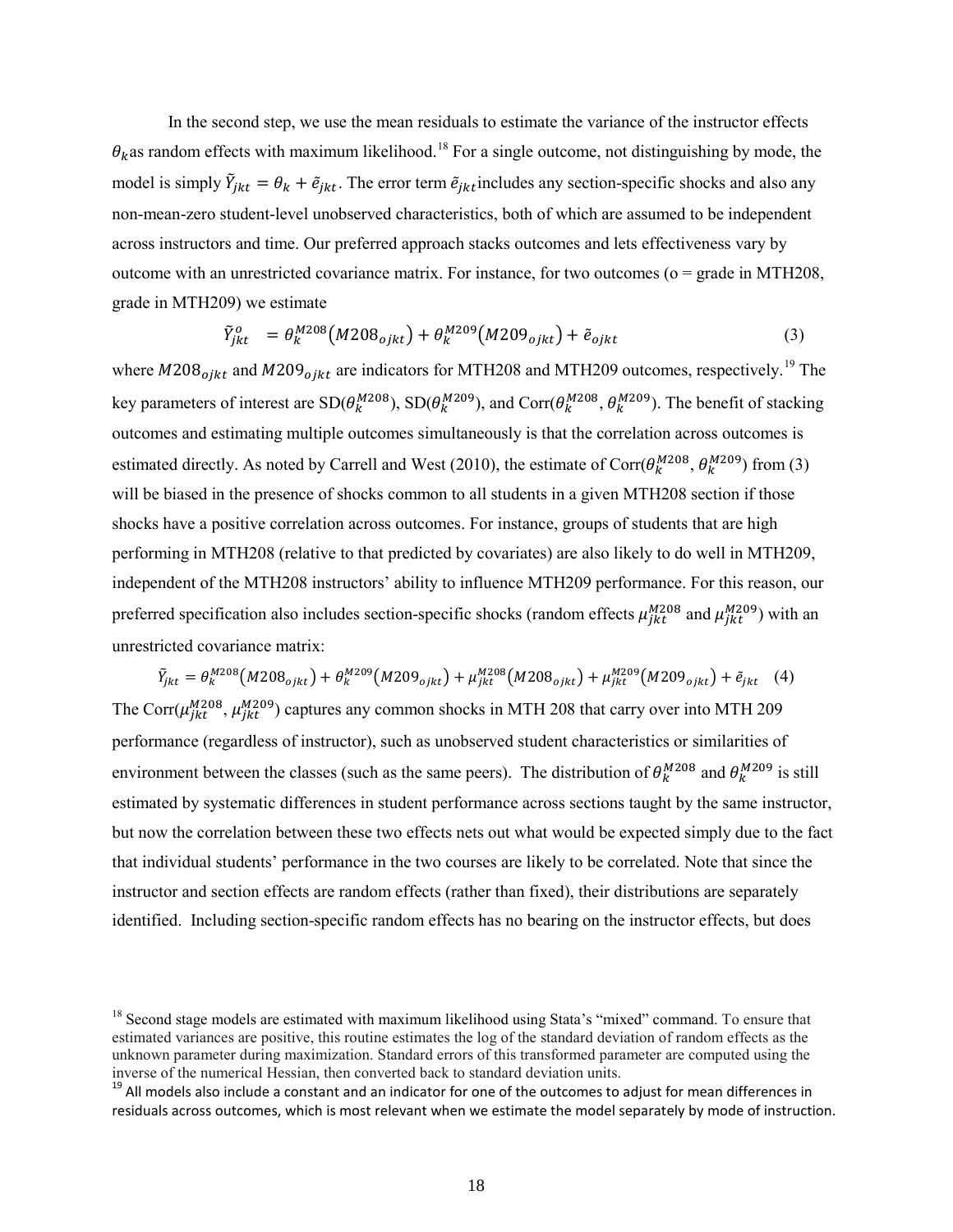impact the estimated correlation between contemporary and follow-up course effectiveness. Analogous models are estimated separately by mode of instruction.

#### **V. Results on Instructor Effectiveness**

#### **A. Main Results for Course Grades and Final Exam Scores**

Table 3 reports our main estimates of the variances and correlations of MTH208 instructor effects for both grade and test score outcomes, overall and separately by mode of instruction. This base model includes our full set of student and section controls in the first stage, in addition to campus fixed effects. The first, fourth, and seventh columns report results without correlated section effects.

For the full sample, a one-standard deviation increase in MTH208 instructor quality is associated with a 0.30 and 0.20 standard deviation increase in student course grades in MTH208 and MTH209, respectively. In course grade points, this is a little larger than one grade step (going from a "B" to "B+"). Thus MTH208 instructors substantially affect student achievement in both the introductory and follow-on math courses. These estimates are statistically significant and quite a bit larger than effects found in prior research in postsecondary (e.g. Carrell and West, 2010) and elementary schools (Kane et al. 2008).

We also find that instructor effects in MTH208 and MTH209 are highly positively correlated (correlation coefficient  $= 0.70$ ). Including section-specific shocks that correlate across outcomes reduces (to 0.60) but does not eliminate this positive correlation. This tells us that MTH208 instructors that successfully raise student performance in MTH208 also raise performance in follow-on courses. Thus we do not observe the same negative tradeoff between contemporaneous student performance and "deep learning" highlighted by Carrell and West (2010).

Columns (5) and (8) split the full sample by whether the MTH208 section was held at a ground campus (face-to-face) or the online campus. Though slightly more than half of sections are held at ground campuses, they make up three-quarters of the instructors in the full sample. Instructor quality is slightly more variable at ground campuses than online (0.31 SD vs. 0.24 SD for MTH208), but with a much larger difference by format when measuring follow-on course performance (0.24 SD vs. 0.04 SD). There are a number of reasons that online instructors may have less variation in quality than face-to-face instructors. First, ground instructors have more discretion over course delivery and are more likely to modify the curriculum. Ground instructors also have more direct interaction with students. Both of these factors may magnify differences in their effectiveness in a ground setting. Second, personnel management is centralized for online sections, while many aspects of hiring, evaluation, and instructor training are done by individual campuses for ground sections. Finally, since faculty are not randomly assigned to section formats (FTF vs. online), variance differences across formats could reflect differences in instructor characteristics. For instance, if teaching experience relates to effectiveness and ground campuses have a greater variance of instructor experience, then this will be reflected in the variance of instructor quality.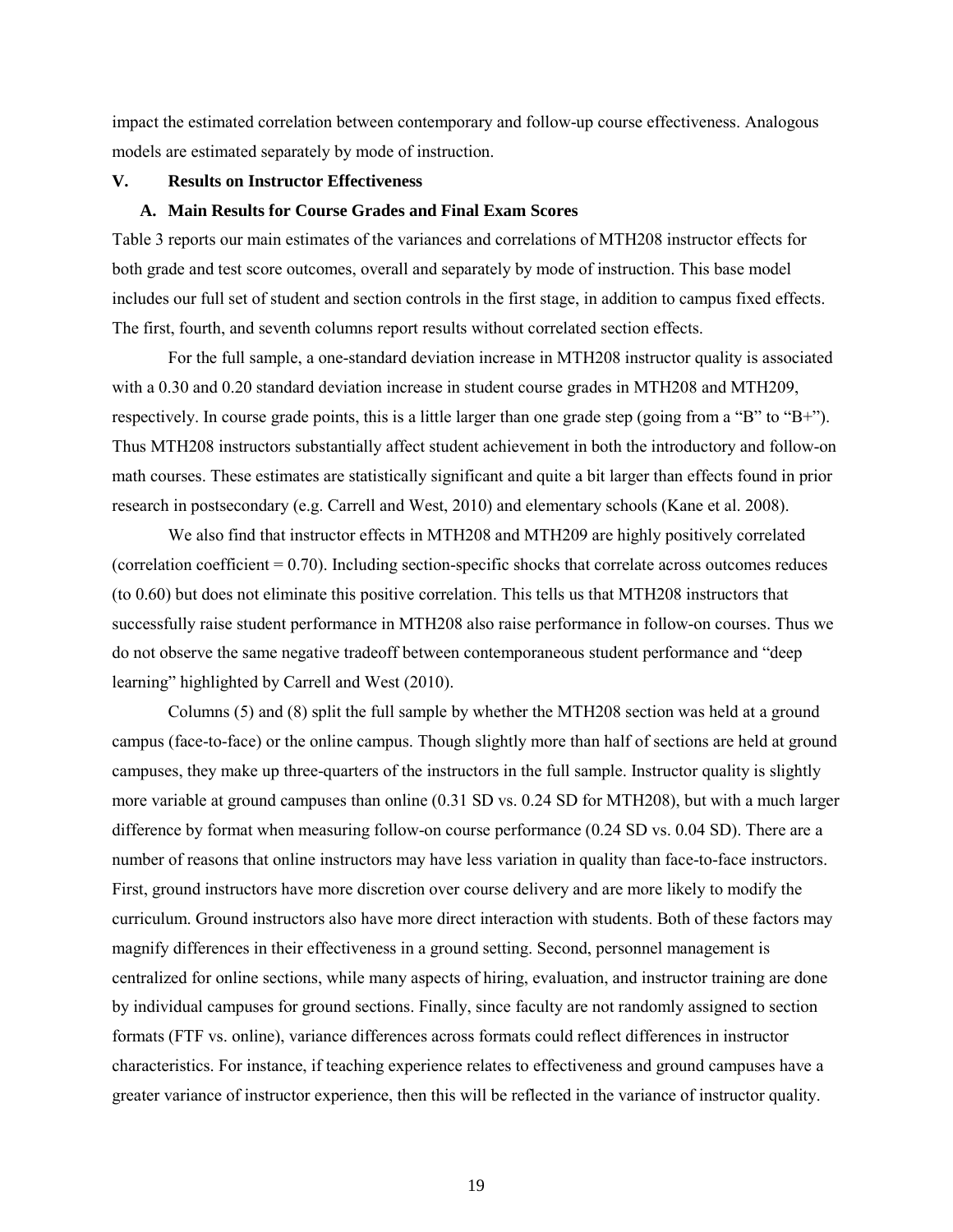Furthermore, if there is less non-random sorting of students to instructors (conditional on our extensive control variables) in online sections than in ground sections, this will inflate the estimated variance of instructors at ground campuses. Interestingly, instructor quality in contemporaneous and follow-on course performance are more positively correlated for face-to-face sections than for online sections, though estimates for the latter are quite imprecise and not terribly robust across specifications.

Course grades are problematic as a measure of student achievement to the extent that systematic differences across instructors reflect different grading policies or standards rather than student learning. We address this by examining student performance on normalized final course exams.<sup>[20](#page-20-0)</sup> Columns (3), (6), and (9) and Panel B of Table 3 restrict analysis to sections that start between June 2010 and March 2014, for which we have such exam scores. For FTF sections, the variance of instructor effects is actually larger when using final exam score rather than course grades: 0.49 compared with 0.30. This is consistent with less effective teachers grading more easily than more effective teachers. In contrast, in online sections, the variance of instructor effects is smaller when using final exam score, consistent with less effective teachers grading more harshly. Effectiveness is also highly positively correlated (correlation = 0.61) between contemporaneous and follow-on course performance. The weak correlation between contemporaneous and follow-on course performance for online MTH208 sections is also observed with final exam scores (in fact the point estimate of the correlation is negative), though it is imprecisely estimated and generally not robust (in magnitude or sign) across alternative specifications.

One way to interpret the magnitudes is to compare them to outcome differences by student characteristics. On the standardized final exam score, for instance, students that are ten years older score 0.15 SD lower and a one grade-point difference in GPA coming into the class is associated with a 0.46 SD difference in exam scores. So having an instructor that is 1 SD more effective produces a test score change that is larger than the gap between 25 and 35 year-olds and comparable to the performance gap between students entering the class with a 3.0 vs. a 2.0 GPA. So at least compared to these other factors which we know are important – age and prior academic success – instructors seem to be a quite important factor in student success.

One candidate explanation for the high positive correlation between instructor effects in contemporaneous and follow-on courses in the FTF setting is that many students have the same instructors for MTH208 and MTH209 at ground campuses. Fully 81% of students in ground sections have the same instructor for MTH208 and MTH209, while fewer than 1% of students taking MTH208 online do. This difference in the likelihood of having repeat instructors could also possibly explain differences

<span id="page-20-0"></span> $^{20}$  Since exams differ in maximum point values across sections and for MTH208 and MTH209, the outcome is the fraction of points earned (out of the maximum). This fraction is then standardized to mean zero and standard deviation one for the individuals with scores across the entire sample.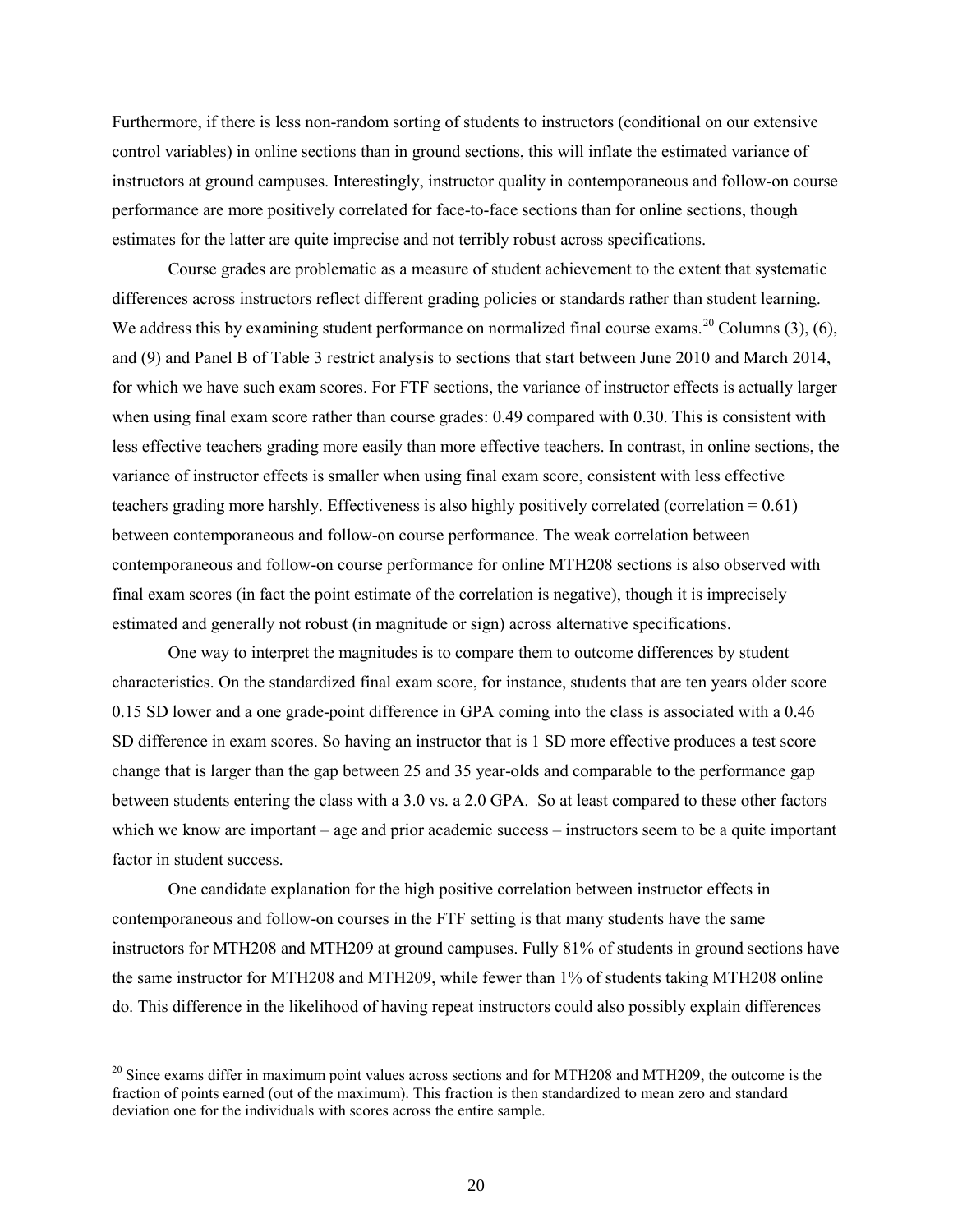between online and face-to-face formats. Having the same instructor for both courses could generate a positive correlation through several different channels. First, instructor-specific grading practices or tendency to "teach-to-the-test" that are similar in MTH208 and 209 will generate correlated performance across classes that does not reflect true learning gains. Alternatively, instructors teaching both courses may do a better job of preparing students for the follow-on course.

To examine this issue, Table 4 repeats our analysis on the subset of MTH208 face-to-face sections where students have little chance of having the same instructor for MTH209. We focus on situations where the instructor was not teaching any classes or MTH208 again in the next three months and where few  $($  < 25%) or no students take MTH209 from the same instructor. While instructor quality may influence some students' choice of MTH209 instructor, it is unlikely to trump other considerations (such as schedule and timing) for all students. Thus we view these subsamples as identifying situations where students had little ability to have a repeat instructor for other reasons. Though the number of sections is reduced considerably and the included instructors are disproportionately low-tenure, the estimated instructor effects exhibit a similar variation as the full sample, both for course grades and exam scores. The correlation between MTH208 and 209 instructor effects is reduced substantially for grades and modestly for test scores, but remains positive and significant for both, even with the most restricted sample.<sup>[21](#page-21-0)</sup>

#### **B. Robustness of Grade and Test Score Outcomes**

Table 5 examines the robustness of our test score results to different first stage models. Our preferred first-stage model includes numerous student characteristics, section averages of these individual characteristics, total section enrollment, campus fixed effects, instructor fixed effects, calendar year fixed effects, and month fixed effects. Even models with only time controls (columns 1) exhibit patterns that are qualitatively similar to our base model, with substantial instructor quality variation, particularly for face-to-face sections. In fact, the extensive controls have little impact on estimates of instructor quality, suggesting minimal systematic non-random sorting of students to instructors based on observed characteristics (and possibly unobserved characteristics too). Even including incredibly flexible studentlevel controls (5) or fixed effects for each physical location of the class (6) has minimal impact on our estimates.<sup>[22](#page-21-1)</sup> The only consequential controls we include are campus fixed effects when combined with instructor fixed effects, which increase the estimated variance of instructor effects on MTH208 and MTH209 exam scores and reduce their correlation. For online sections, estimates of instructor effects do

<span id="page-21-0"></span> $21$  These specifications all include correlated section shocks across outcomes, though they are not reported in the table. Excluding section shocks makes the instructor effects more positively correlated across outcomes.

<span id="page-21-1"></span><sup>&</sup>lt;sup>22</sup> There are approximately 200 physical locations included in the sample, in contrast to the 75 campuses.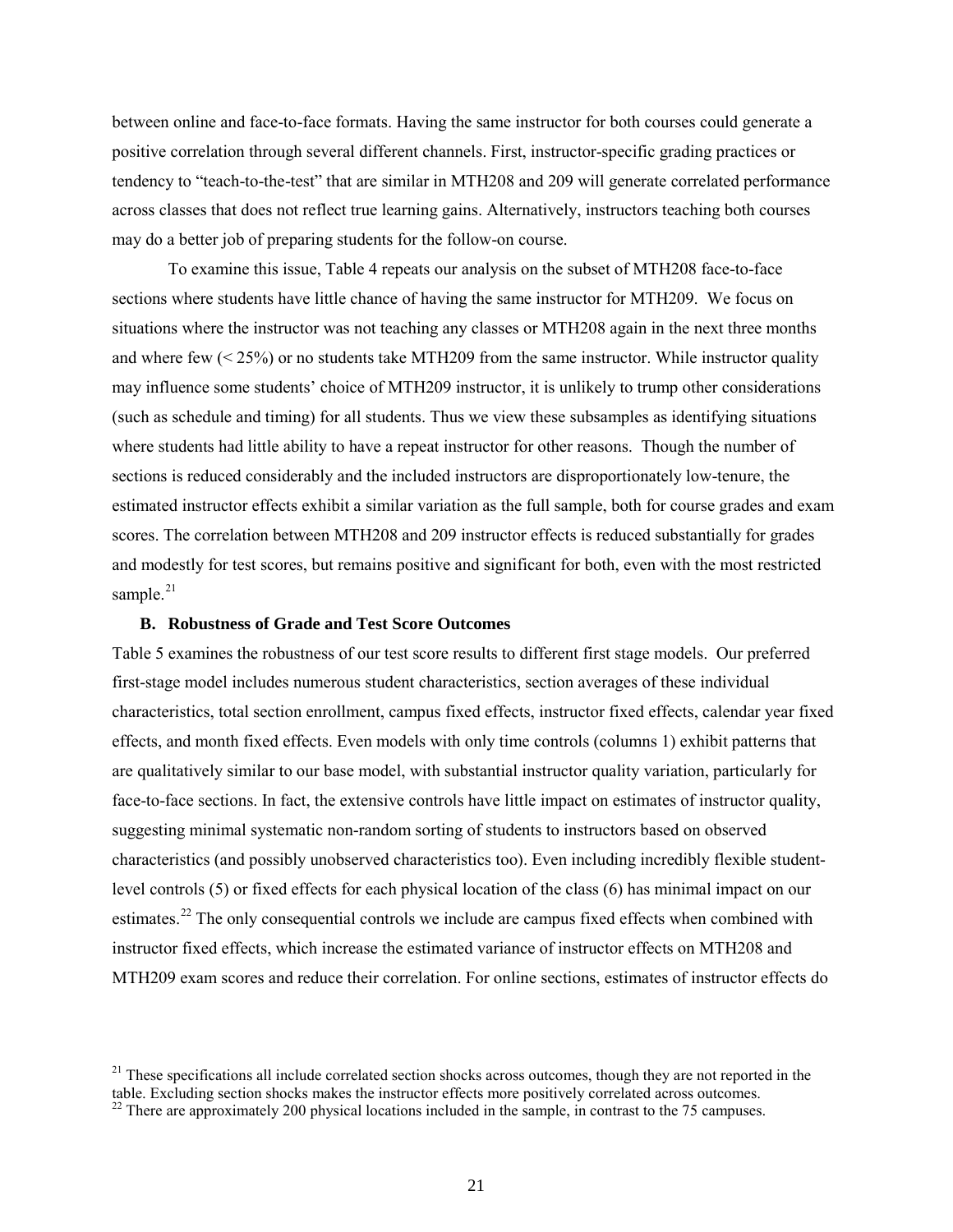not change at all across first stage specifications, but the estimated correlation across current and future course outcomes is not robust and very imprecisely estimated.

Table 6 addresses sample selection by assessing the robustness of our estimates to different ways of imputing missing outcomes, overall and separately by instructional mode. For grade outcomes, estimated instructor effects are quite similar regardless of whether MTH209 grades are imputed if a student does not take MTH209. Our preferred method for test scores assumes that students without test scores would have received a score at the tenth percentile of the test score distribution from their MTH208 class. The results are generally quite similar, qualitatively and quantitatively, across imputation methods (including no imputation by only using test scores for the select sample of students with test scores). These results suggest that the substantial differences across instructor s and the positive (overall and for FTF sections) correlation across contemporary and follow-up course outcomes is not driven by non-random selection of students into test score and follow-up course outcomes.

#### **C. Student Evaluations and Other Outcomes**

Course grades and final exam performance are two objective measures of student learning that can be used to assess instructor quality, end-of-course student evaluations are the primary mechanism for assessing instructor quality at the University of Phoenix and most other institutions. At UPX, end-ofcourse evaluations are optional; fewer than 50% of students that have a MTH208 final exam score (our proxy for being engaged in the course at the end of the class) also have a completed evaluation. Students are asked how much they would recommend the instructor to another student, on a 1 to 10 scale. Scores equal to 8 or above are considered "good" by the University and we adopt this convention as well, constructing an indicator for whether the student rated the instructor at least an 8 on the 10 point scale. Table 7 presents estimates of model (4) with this evaluation score included pair-wise along with four different learning outcomes. We also include section-specific shocks that are permitted to correlate between learning and evaluation outcomes. The variance of these section shocks captures section-tosection variability that is not explained by instructors. We do not impute evaluation scores when missing, as our goal is to assess how well the course evaluation system – as it is currently used – captures our more objective measures of instructor effectiveness.[23](#page-22-0)

As with learning outcomes, there is substantial variability across instructors: a one-standarddeviation increase in instructor quality is associated with a 0.219 percentage point increase in the fraction of student evaluations that are positive. This variability is smaller, though still large, among online instructors and is also comparable to the section-to-section variability (0.233). Interestingly, evaluation

<span id="page-22-0"></span> $^{23}$  There is the additional complication that it is not entirely clear how missing evaluations should be imputed. In contrast, we are comfortable assuming that students with missing final exam scores (because they dropped out) are likely to have received low exam scores had they taken the exam.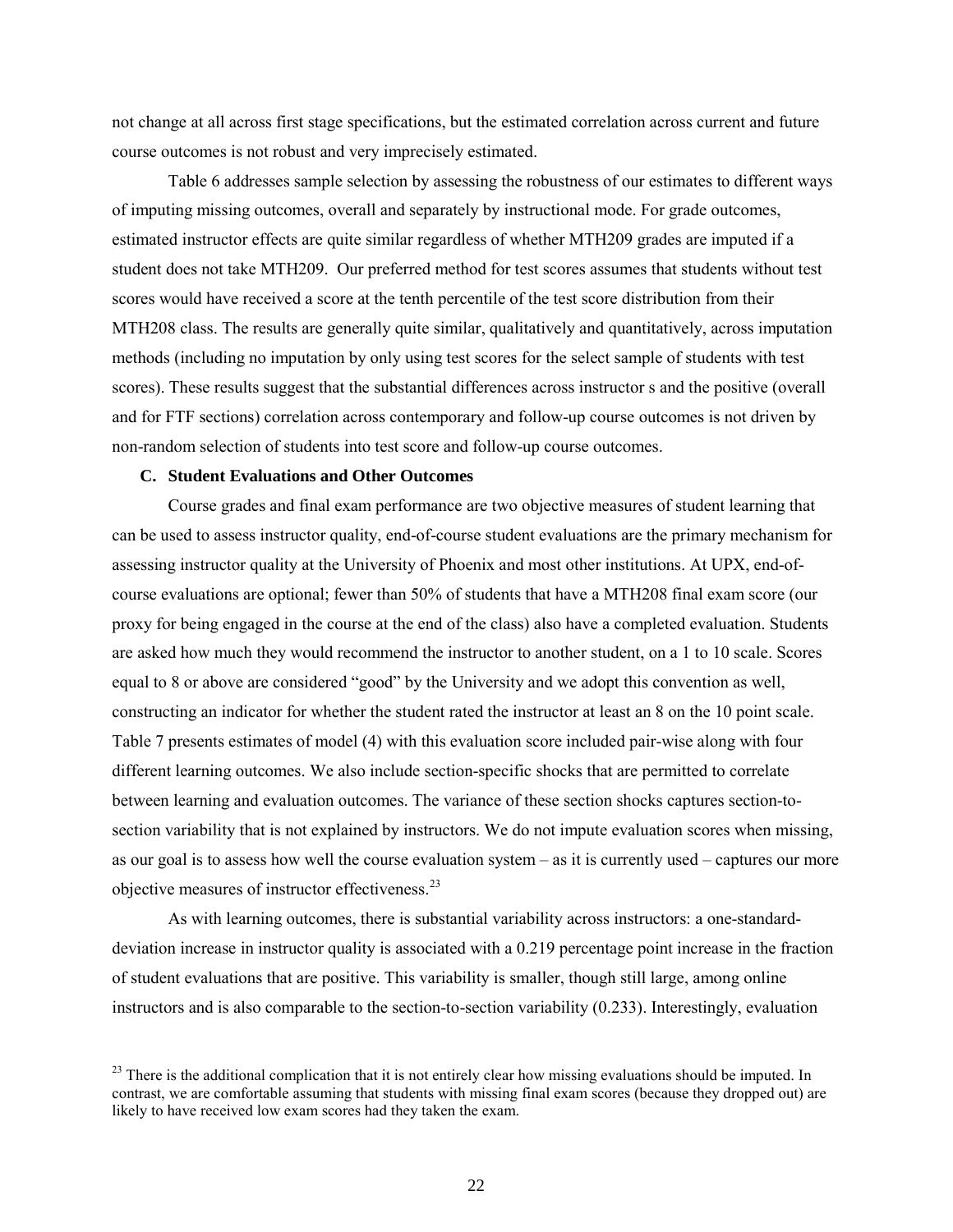scores are most positively correlated with grades in the current course, suggesting that instructors are rewarded (through higher evaluations) for high course grades or that students experiencing temporary positive grade shocks attribute this to their instructor. Correlations with subsequent course performance and test scores is much weaker (and even negative for MTH 209 test scores). Collectively this suggests that end-of-course evaluations by students are unlikely to capture much of the variation in instructor quality, especially for more distant or objective outcomes.

Table 8 presents estimates of instructor effects for several different outcomes, both for the full sample and the restricted sample for which test scores are available. There is substantial instructor variability in students' likelihood of taking MTH209 and in the number of credits earned in the six months following MTH208. Both of these are important indicators of students' longer-term success at UPX. A one-standard-deviation increase in MTH208 instructor quality is associated with a five percentage point increase in the likelihood a student enrolls in MTH209 (on a base of 76%), with the variability twice as large for face-to-face MTH208 sections as it is for online ones. A similar increase in instructor quality is associated with a 0.13 SD increase in the number of credits earned in the six months following MTH208, again with face-to-face instructors demonstrating more than twice as much variability as online sections. Total credits earned after MTH208 is an important outcome for students and the university which is unlikely to be manipulated by individual instructors. In Appendix Table A3 we report correlations between predicted instructor effects measured with these different outcomes for the test score sample, overall and separately by format.<sup>[24](#page-23-0)</sup> Most of the outcomes are positively correlated overall and for face-to-face sections. Interestingly, value-added measured by likelihood of taking MTH209 after MTH208 is only weakly correlated with value-added measured by final exam scores. Thus instructors that excel in improving student test scores are unlikely to excel at getting their students to enroll in the follow-up course.

## **VI. Does Effectiveness Correlate with Experience and Pay?**

Having demonstrated substantial variation in instructor effectiveness along several dimensions of student success, particularly for face-to-face sections, we now consider how teaching experience and pay correlates with effectiveness. Are more experienced instructors more effective? Are more effective instructors paid more highly? While we do not attempt an exhaustive analysis of these questions, the answers have implications for whether instructional resources are used productively and how overall

<span id="page-23-0"></span> $24$  These correlation matrices are formed by predicting the BLUP instructor effects for different outcomes one at a time and correlating these using section-level data. It would be more efficient to estimate all the effects and the correlations simultaneously as we did for pairs of outcomes (e.g. grades in MTH208 and MTH209 in Table 3), but these models did not converge. Consequently, these models do not include section-specific shocks that correlate across outcomes. Thus the correlations reported in Table A3 differ from those in Table 3. Correlations are quite similar for the full sample.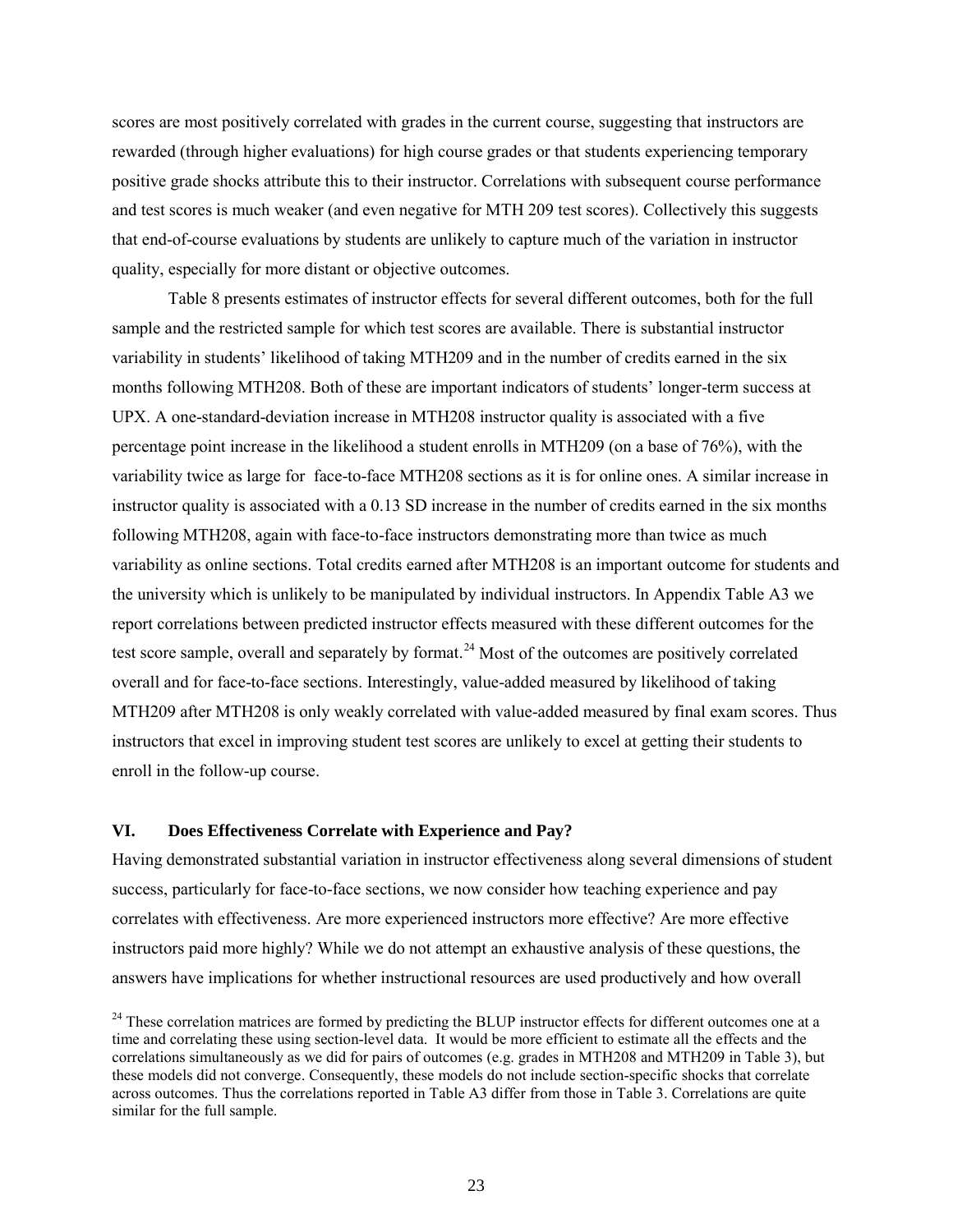effectiveness could be improved. Teaching experience – both course-specific and general – may be an important factor in instructor performance given results found in other contexts (e.g., Ost, 2014; Cook & Mansfield, 2015; Papay and Kraft, 2015).

For this analysis, we focus on instructors hired since 2002 so that we can construct a full history of courses taught across all courses and in MTH208 specifically, not censored by data availability. This results in 18,409 sections (5,970 in the test score sample). Our main approach is to regress section-level residuals  $\tilde{Y}_{jkt}$  on observed instructor experience at the time the section was taught:

$$
\tilde{Y}_{jkt} = f\left(Exp_{MTH208,t}\right) + \theta_k + e_{jkt} \tag{5}
$$

Where f(.) is a flexible function of experience teaching MTH208. Our preferred model includes instructor fixed effects,  $\theta_k$ , isolating changes in effectiveness as individual instructors gain experience. This model controls for selection into experience levels based on fixed instructor characteristics, but does not control for time-varying factors related to experience and effectiveness. For instance, if instructors tend to accumulate teaching experience when other work commitments are slack, the experience effect may be confounded with any effects of these other work commitments. We also include other dimensions of experience, such as number of sections taught of MTH209 and other courses. Papay and Kraft (2015) discuss the challenges in estimating (5) in the traditional K12 setting, given the near collinearity between experience and calendar year for almost all teachers. Many of these issues are not present in our setting, since the timing of when courses are taught and experience is accumulated differs dramatically across instructors. The non-standard calendar of UPX thus facilitates the separation of experience from time effects.

Figures 1 and 2 present estimates of (5) for a non-parametric version of f(.), regressing section mean residuals on a full set of MTH208 experience dummies (capped at 20) along with year, month, and (when noted) instructor fixed effects.<sup>[25](#page-24-0)</sup> Figure 1 depicts results for course grade outcomes. Effectiveness increases very modestly the first few times instructors teach MTH208, as measured by MTH208 and MTH209 course grades. Interestingly, including instructor fixed effects stabilizes the effectivenessexperience profile, suggesting that less effective instructors are more likely to select into having more MTH208 teaching experience. Figure 2 repeats this analysis but for final exam test scores on the restricted test score sample. Estimates are quite imprecise, but do suggest modest growth in MTH208 exam scores as instructors gain experience. Improvement with experience is not as clear-cut for MTH209 test score performance.

To gain precision, Table 9 presents estimates from parametric specifications for f(.), while also including teaching experience in other courses and time since hire (in Panel C) . We find that teaching

<span id="page-24-0"></span><sup>&</sup>lt;sup>25</sup> Approximately one quarter of the sections are taught by instructors that have taught MTH208 more than 20 times previously. Nine percent have not previously taught MTH208.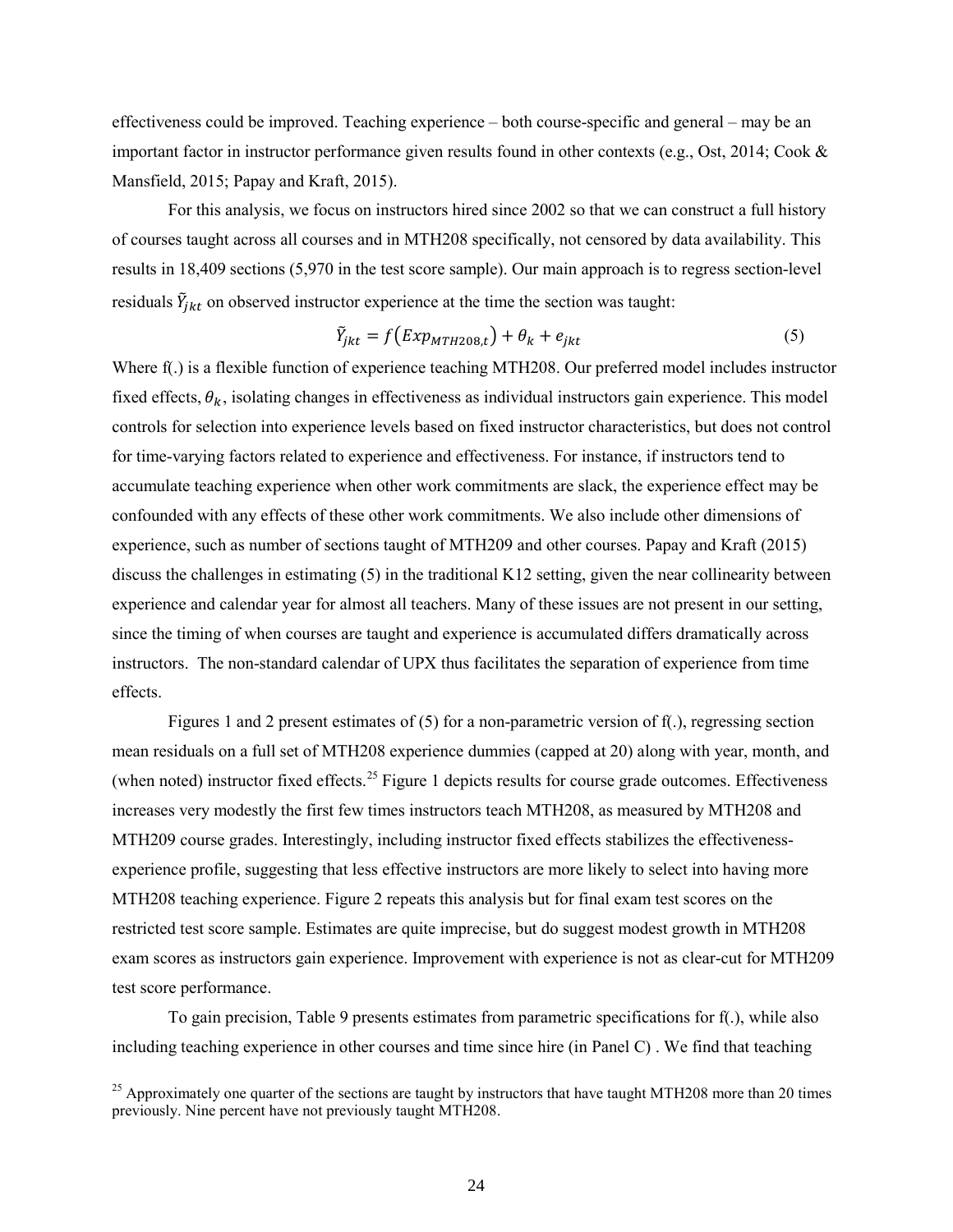MTH208 at least one time previously is associated with a 0.03 to 0.04 SD increase in effectiveness (measured by MTH208 grade), but that additional experience improves this outcome very little. This holds even after controlling for additional experience in other subjects. Instructors' experience impact on follow-on course grades is more modest and gradual. Test score results are much less precise, but do suggest that instructor effectiveness increases with experience for final exams in contemporaneous courses and (very modestly) in follow-on courses. We find that general experience in other subjects has little association with effectiveness in MTH208 (not shown). Finally, we find no systematic relationship between teaching experience and instructors' impact on the number of credits their students earn subsequent to MTH208. Whether the instructor was hired in the past year and the number of years since first hire date has no association with most measures of instructor effectiveness (after controlling for MTH208 experience), but is associated with MTH208 test scores.

If pay was commensurate with effectiveness, then the substantial variation in measured effectiveness across instructors would not necessarily translate to productivity or efficiency differences (at least from the institution's perspective). Our discussions with leaders at University of Phoenix suggest that pay is not linked to classroom performance in any direct way, but was rather tied primarily to tenure and experience. We directly examine correlates of instructor salary quantitatively in Table 10. Consistent with this practice, effectiveness (as measured by section-level mean residuals in MTH209 grades) is uncorrelated with pay, both in the cross-section and within instructors over time.<sup>[26](#page-25-0)</sup> However, years since first hire is the one consistent predictor of the salary instructors are paid for MTH208 courses. Instructors receive approximately \$44 more per course for each year of tenure (approximately 4% higher pay) after fixed instructor differences are accounted for. Overall and course-specific teaching experience have no association with instructor salary.

## **VII. Conclusion and Discussion**

In this study, we document substantial differences in effectiveness across instructors of required college algebra at the University of Phoenix. A one-standard-deviation in instructor quality is associated with a 0.20 SD increase in course grades and a 0.41 SD increase in final exam scores in the follow-on course, as well as a 0.13 SD increase in the number of credits earned within six months. Variation is much smaller for online sections, yet still measurable and larger than that found in other contexts. Putting these magnitudes in context, having an instructor that is 1 SD more effective produces a test score change that is larger than the gap between 25 and 35 year-olds and comparable to the performance gap between

<span id="page-25-0"></span> $26$  It is possible that noise in our estimates of section-specific effectiveness attenuates our estimate of the relationship between effectiveness and pay. We are currently examining this issue, though we note that a finding of no relationship is consistent with the institution's stated pay policy.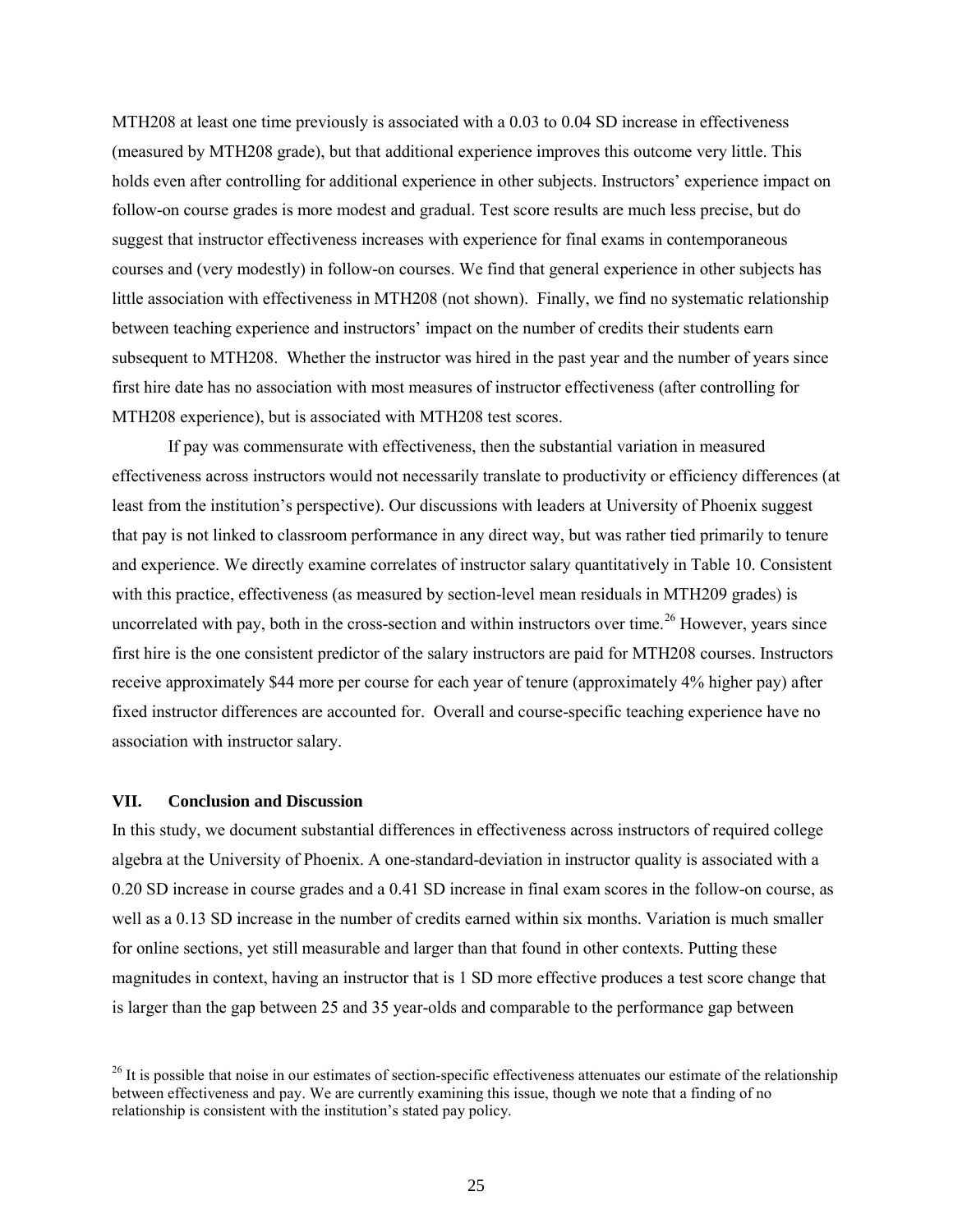students entering the class with a 3.0 vs. a 2.0 GPA. Instructors are clearly an quite important factor in student success.

It is worth considering what institutional factors may contribute to such large differences across instructors, particularly in contrast to other settings. Prior work in postsecondary has focused on selective and research-oriented public and non-profit universities, courses taught by permanent or tenure-track faculty, institutions operating in a single geographic location, and serving "traditional" students. It is possible that instructors are a more important factor in the success of "non-traditional" students or that there is more variation in instructor quality among contingent and adjunct faculty than among permanent or tenure-track faculty. The one prior study that finds instructor variation comparable to ours (Bettinger, Fox, Loeb, and Taylor, 2015) shares all of these traits with our study institution. Having a better understanding of the importance of faculty at less selective institutions and in settings where most faculty are contingent is important, as these institutions serve a very large (and growing) share of postsecondary students in the U.S.. Finally, it is possible that the fast course pace – five weeks – could magnify the consequences of behavioral differences across instructors. A delay in providing student feedback – even just a few days – could be devastating to students in a five-week course.

This substantial variation across instructors suggests potential to improve student and institutional performance via changes in how faculty are hired, developed, motivated, and retained. Institutions like UPX reflect the sector-wide trend towards contingent faculty (e.g. adjuncts and lecturers), which aimed to save costs and create flexibility (Ehrenberg, 2012). Debate about whether adjuncts are better or worse for instruction than permanent faculty obfuscates the feature that contingent arrangements create opportunities for improving student performance via personnel policies that are not available when faculty are permanent. However, instructor evaluation and compensation systems have not kept up with these changes; our study institution has an evaluation system (student course evaluations) that is similar to that at elite research universities and a salary schedule that varies only with tenure and credentials. Of course the potential for improvement through changes in personnel policies – and how these policies should be designed – depends critically on the supply of instructors available (e.g. Rothstein, 2015). Online and ground campuses likely face quite different labor markets for instructors, the former drawing on instructors across the country, suggesting that personnel policies should differ between them. Better understanding the labor market for postsecondary faculty – particularly at less selective institutions – is an important area for future attention.

Finally, we have focused on the role of individual faculty in promoting the success of students. In fact, differences in instructor effectiveness is one potential explanation for cross-institution differences in institutional performance and productivity that has yet to be explored. Our study suggests it should.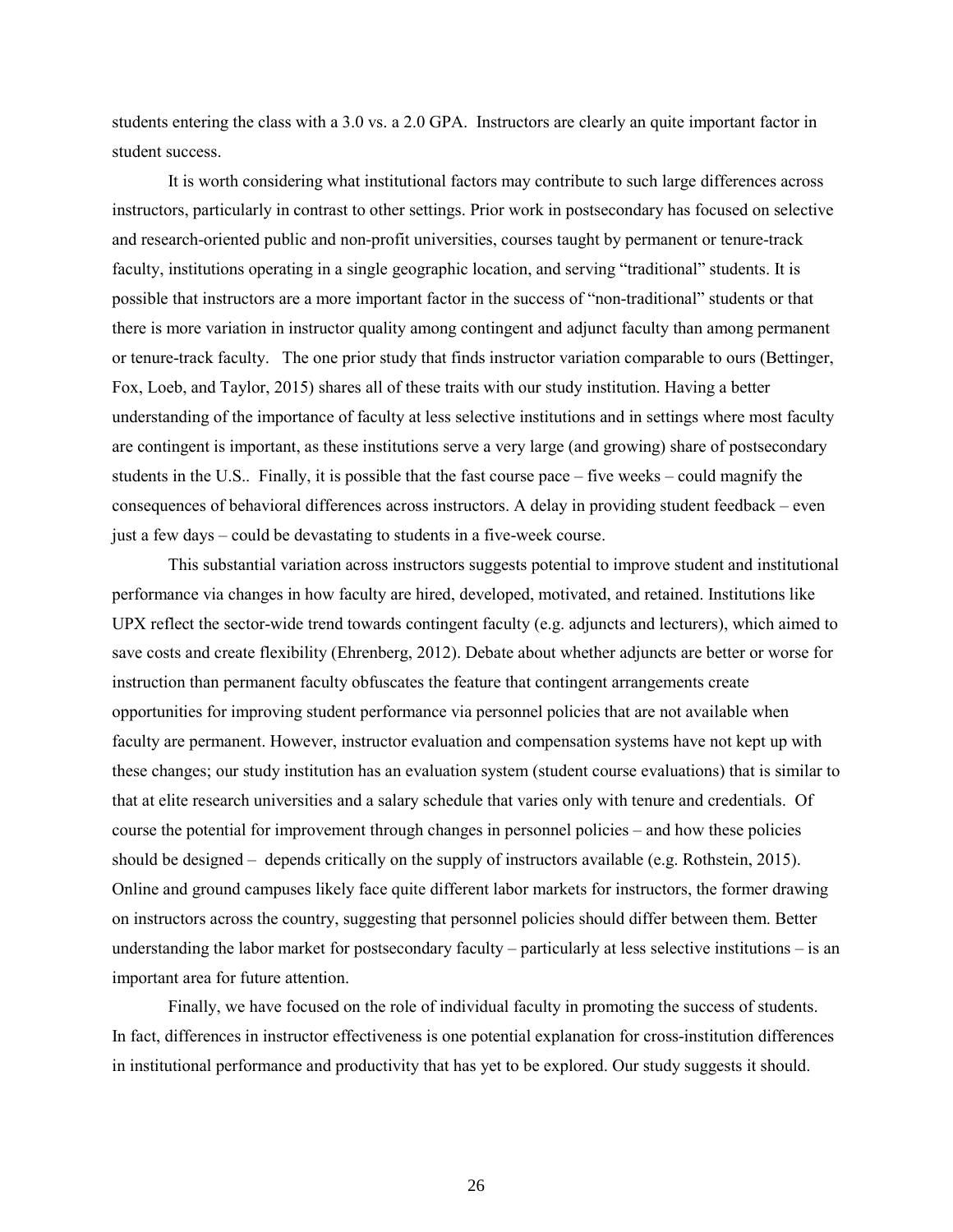## **References**

Bettinger, E., Fox, L., Loeb, S., & Taylor, E. (2014). *Changing distributions: How online college classes alter student and professor performance*. Working Paper, Stanford University.

Bettinger, E. P., & Long, B. T. (2005). Do faculty serve as role models? The impact of instructor gender on female students. *The American Economic Review*, *95*(2), 152-157.

Bettinger, E. P., & Long, B. T. (2010). Does cheaper mean better? The impact of using adjunct instructors on student outcomes. *The Review of Economics and Statistics*, *92*(3), 598-613.

Braga, M., Paccagnella, M., & Pellizzari, M. (2014). The academic and labor market returns of university professors. *IZA Discussion Papers*.

Carrell, S. E., & West, J. E. (2010). Does Professor Quality Matter? Evidence from Random Assignment of Students to Professors. *Journal of Political Economy*, *118*(3), 409-432.

Chetty, R., Friedman, J. N., & Rockoff, J. E. (2014). Measuring the Impacts of Teachers I: Evaluating Bias in Teacher Value-Added Estimates. *The American Economic Review*, *104*(9), 2593-2632.

Cook, J. B., & Mansfield, R. K. (2014). Task-Specific Experience and Task-Specific Talent: Decomposing the Productivity of High School Teachers. Working Paper

Ehrenberg, R.G. (2012). American Higher Education in Transition. *Journal of Economic Perspectives, 26(1): 193-216.* 

Ehrenberg, R. G., & Zhang, L. (2005). Do tenured and tenure-track faculty matter? *Journal of Human Resources*, *40*(3), 647-659.

Fairlie, R. W., Hoffmann, F., & Oreopoulos, P. (2014). A Community College Instructor Like Me: Race and Ethnicity Interactions in the Classroom. *The American Economic Review*, *104*(8), 2567-2591.

Figlio, D. N., Schapiro, M. O., & Soter, K. B. (2015). Are tenure track professors better teachers? *Review of Economics and Statistics*, *97*(4), 715-724.

Brodaty, T. and M. Gurgand. (2016). "Good peers or good teachers? Evidence from a French University." *Economics of Education Review*, 54(2016): 62-78.

Hoffmann, F., & Oreopoulos, P. (2009a). Professor qualities and student achievement. *The Review of Economics and Statistics*, *91*(1), 83-92.

Hoffmann, F., & Oreopoulos, P. (2009b). A professor like me the influence of instructor gender on college achievement. *Journal of Human Resources*, *44*(2), 479-494.

Jackson, C. K., Rockoff, J. E., & Staiger, D. O. (2014). Teacher Effects and Teacher-Related Policies. *Annual Review of Economics*, *6*, 801-25.

Jacob, B. A., & Lefgren, L. (2008). Can principals identify effective teachers? Evidence on subjective performance evaluation in education. *Journal of labor Economics*, *26*(1), 101-136.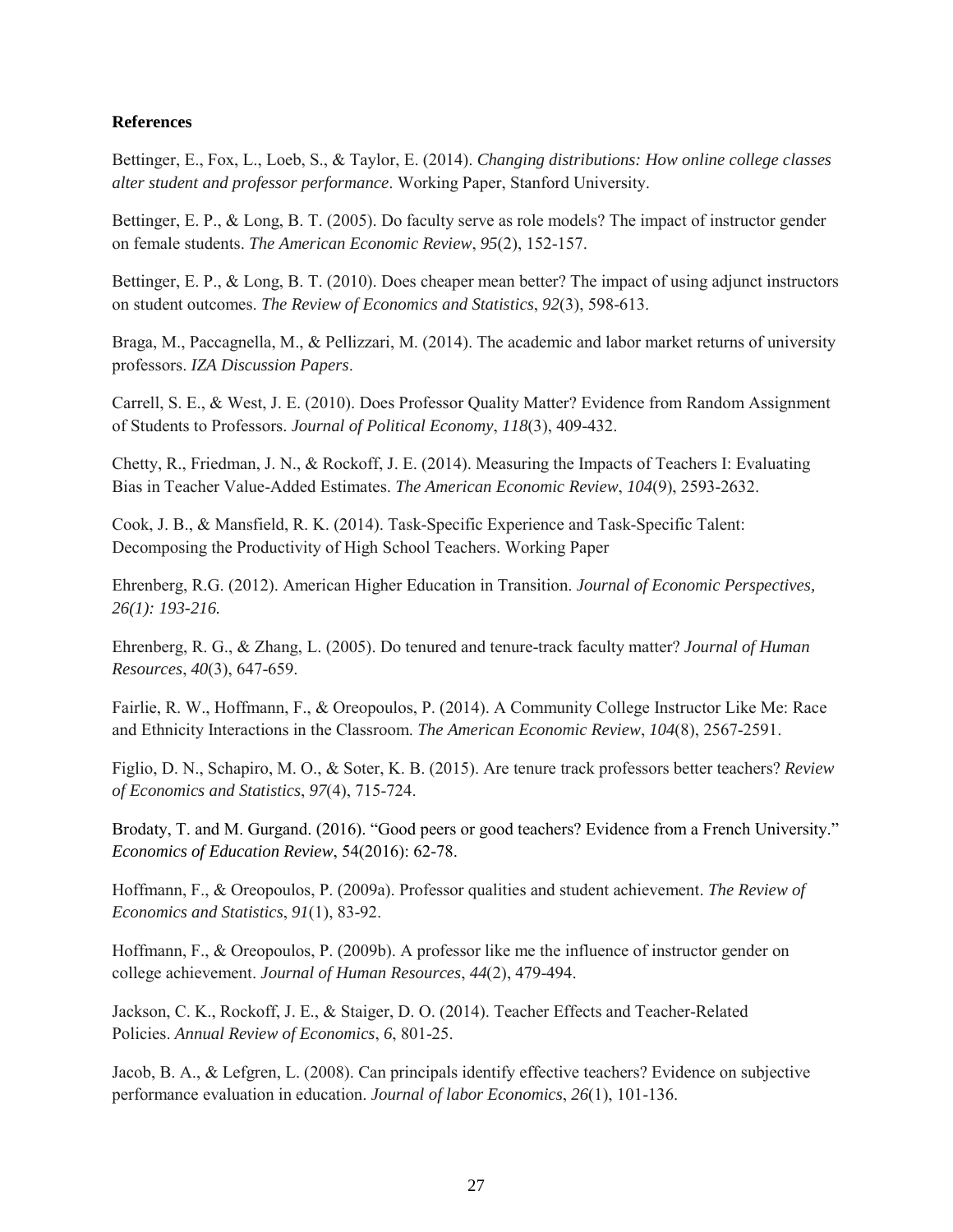Kane, T. J., Rockoff, J. E., & Staiger, D. O. (2008). What does certification tell us about teacher effectiveness? Evidence from New York City. *Economics of Education review*, *27*(6), 615-631.

Morris, Jolene, 2016. "University of Phoenix, Online Campus Course Syllabus – Math 208 r3" retrieved at http://www.jolenemorris.com/mathematics/Math208/CM/Week0/math\_208\_syllabus.htm on October 26, 2016.

Ost, B. (2014). How Do Teachers Improve? The Relative Importance of Specific and General Human Capital. *American Economic Journal: Applied Economics*, *6*(2), 127-51.

Papay, John P. and Matthew A. Kraft, (2015). "Productivity returns to experience in the teacher labor market: Methodological challenges and new evidence on long-term career improvement." *Journal of Public Economics*, 130: 105-119.

Rivkin, S. G., Hanushek, E. A., & Kain, J. F. (2005). Teachers, schools, and academic achievement. *Econometrica*, *73*(2), 417-458.

Rothstein, J. (2009). ""Student Sorting and Bias in Value Added Estimation: Selection on Observables and Unobservables." *Education Finance and Policy* 4(4), Fall 2009: 537-571

Rothstein, J. (2010). ""Teacher Quality in Educational Production: Tracking, Decay, and Student Achievement." *Quarterly Journal of Economics* 125(1), February 2010: 175-214.

Rothstein, J. (2015). "Teacher Quality Policy When Supply Matters." *American Economic Review* 105(1), January 2015: 100-130.

Rockoff, J. E. (2004). The impact of individual teachers on student achievement: Evidence from panel data. *The American Economic Review*, *94*(2), 247-252.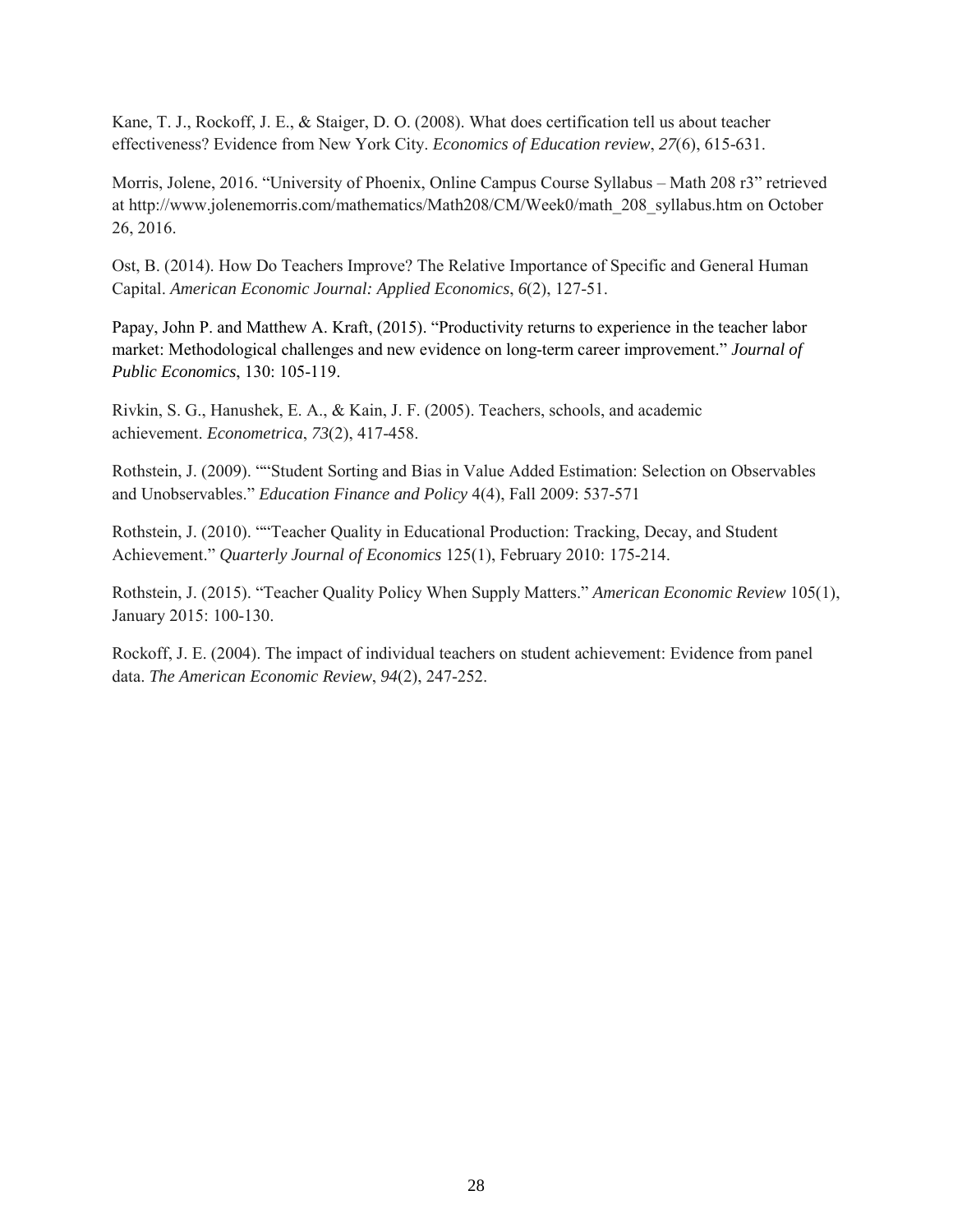

**Figure 1. Relationship between Instructor Effectiveness (Grades) and Teaching Experience**

Notes: Dashed lines denote 95% CI with standard errors clustered by instructor. Section mean residuals are regressed on MTH208 teaching experience (capped at 20), instructor fixed effects (bottom row), and year and month fixed effects. Sample restricted to 18,418 sections taught by instructors hired since 2002. First stage model includes full controls (see text).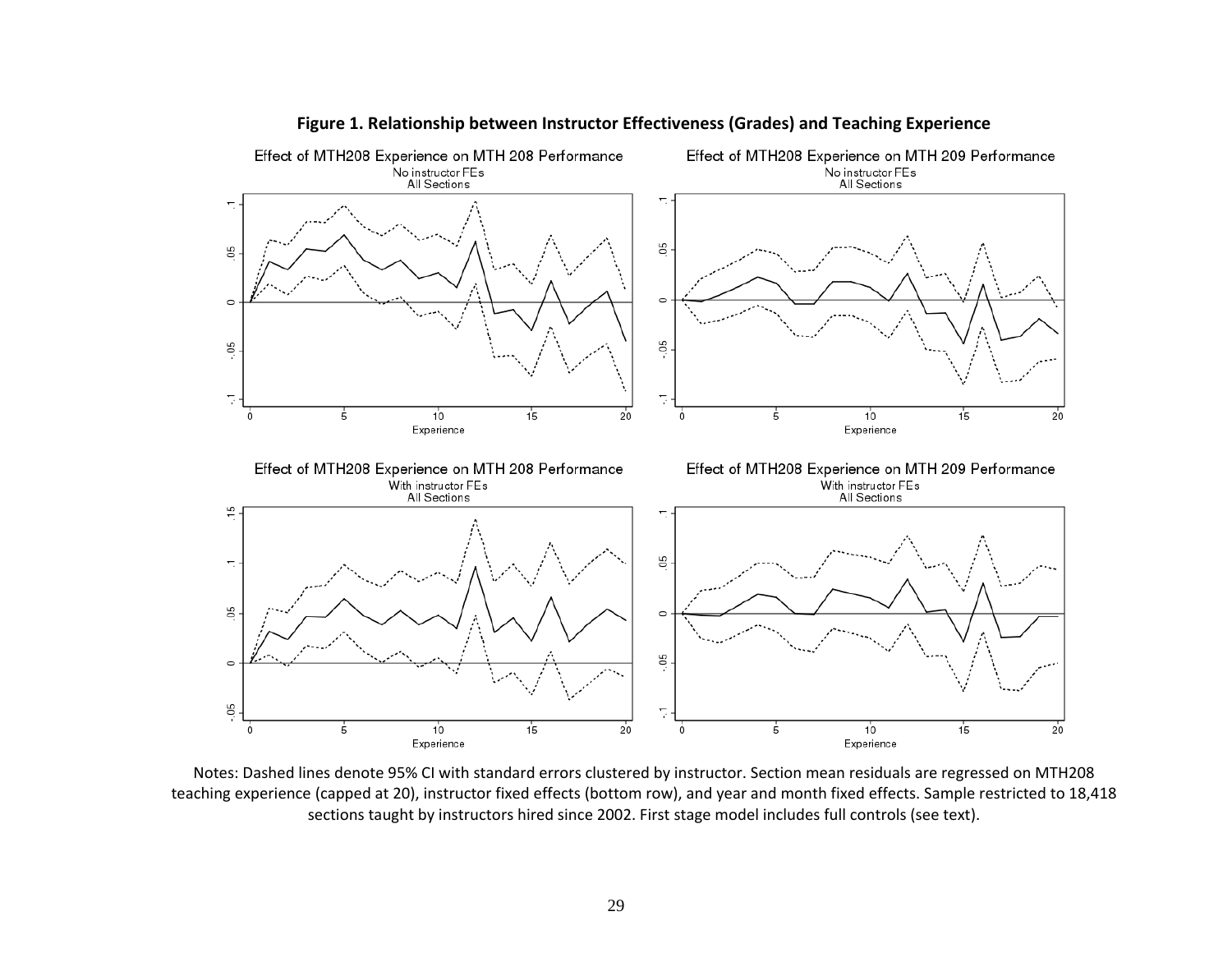

**Figure 2. Relationship between Instructor Effectiveness (Test Scores)and Teaching Experience**

Notes: Dashed lines denote 95% CI with standard errors clustered by instructor. Section mean residuals are regressed on MTH208 teaching experience (capped at 20), instructor fixed effects (bottom row), and year and month fixed effects. Sample restricted to 5860 sections taught by instructors hired since 2002. First stage model includes full controls (see text).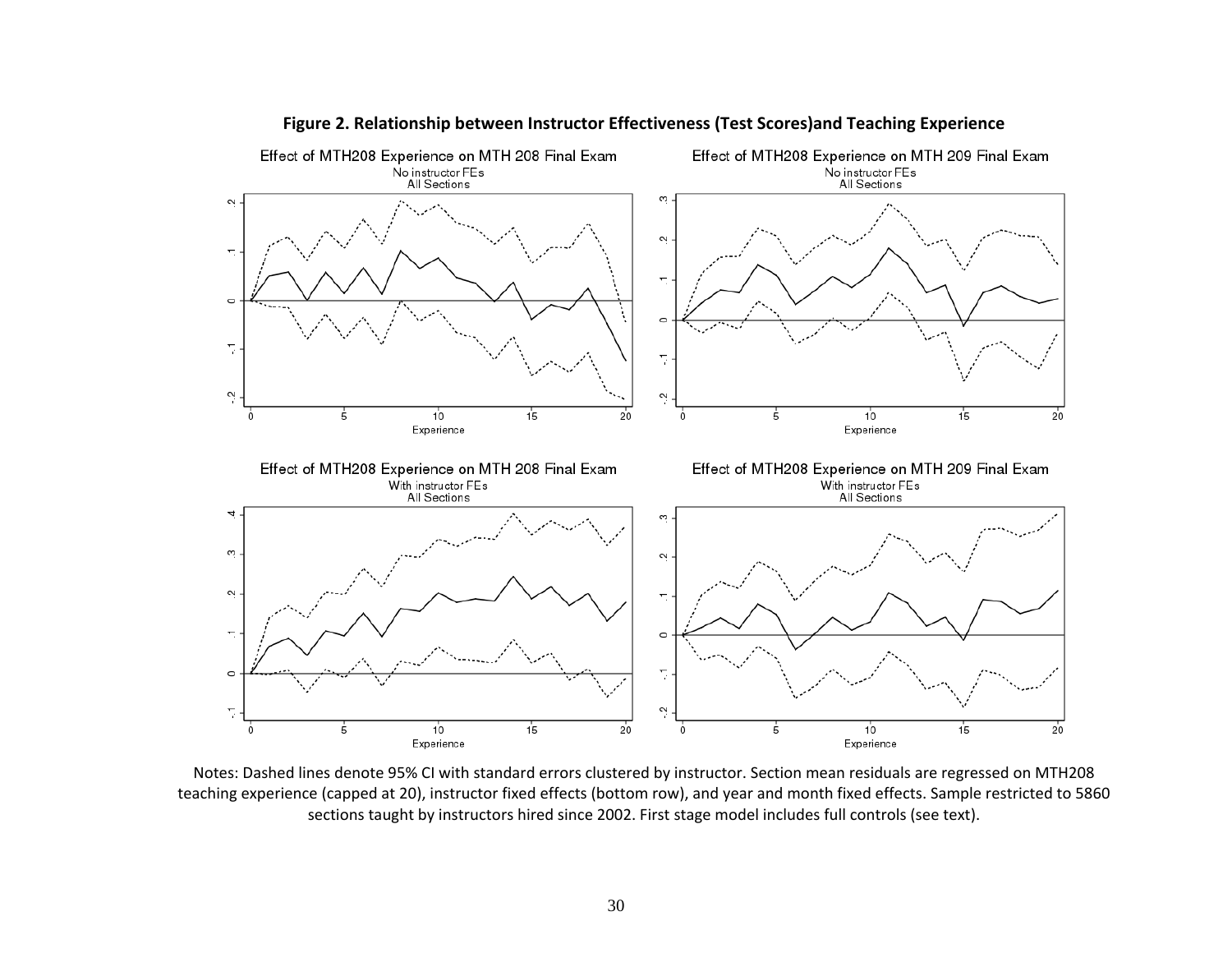#### **Table 1a. Descriptive Statistics for Sections and Instructors (Full Sample)**

|                                                        |                 | All sections |        | Face-to-Face sections |        | Online sections |
|--------------------------------------------------------|-----------------|--------------|--------|-----------------------|--------|-----------------|
|                                                        | $(n = 26, 384)$ |              |        | $(n = 13,791)$        |        | $(n = 12,593)$  |
|                                                        | Mean            | Std. Dev.    | Mean   | Std. Dev.             | Mean   | Std. Dev.       |
| Online section                                         | 0.477           | 0.499        | 0.000  | 0.000                 | 1.000  | 0.000           |
| Male                                                   | 0.735           | 0.441        | 0.755  | 0.430                 | 0.714  | 0.452           |
| White                                                  | 0.649           | 0.477        | 0.633  | 0.482                 | 0.664  | 0.472           |
| Instructor Compensation per Section (\$)               | 955.14          | 181.61       | 949.39 | 211.45                | 961.45 | 141.86          |
| Section-average student age                            | 34.89           | 3.25         | 34.33  | 3.38                  | 35.50  | 3.00            |
| Section-average share male                             | 0.36            | 0.17         | 0.37   | 0.17                  | 0.35   | 0.17            |
| Section-average incoming GPA                           | 3.35            | 0.23         | 3.34   | 0.24                  | 3.36   | 0.21            |
| Section-average incoming credits                       | 22.87           | 8.39         | 25.56  | 8.82                  | 19.93  | 6.77            |
| Section-average repeat 208                             | 0.11            | 0.11         | 0.08   | 0.10                  | 0.14   | 0.11            |
| Section-average number times taken 208                 | 1.11            | 0.13         | 1.09   | 0.11                  | 1.14   | 0.14            |
| Section-average time since program start (years)       | 1.15            | 0.50         | 1.20   | 0.52                  | 1.09   | 0.47            |
| Section enrollment                                     | 12.88           | 4.40         | 13.98  | 5.38                  | 11.68  | 2.48            |
| Years since first hire                                 | 4.783           | 4.281        | 5.005  | 4.811                 | 4.539  | 3.597           |
| Years since first hire $> 1$                           | 0.830           | 0.376        | 0.804  | 0.397                 | 0.858  | 0.349           |
| Total math 208 sections taught prior to this section   | 15.310          | 16.792       | 11.038 | 13.132                | 19.988 | 18.975          |
| Ever taught MTH208 prior to this section               | 0.920           | 0.272        | 0.888  | 0.316                 | 0.955  | 0.208           |
| Total sections instructor taught prior to this section | 43.213          | 51.854       | 46.501 | 61.163                | 39.611 | 38.886          |
| Total MTH209 sections taught prior to this section     | 9.871           | 12.915       | 10.690 | 13.170                | 8.975  | 12.569          |
| Ever taught MTH209 prior to this section               | 0.776           | 0.417        | 0.873  | 0.333                 | 0.670  | 0.470           |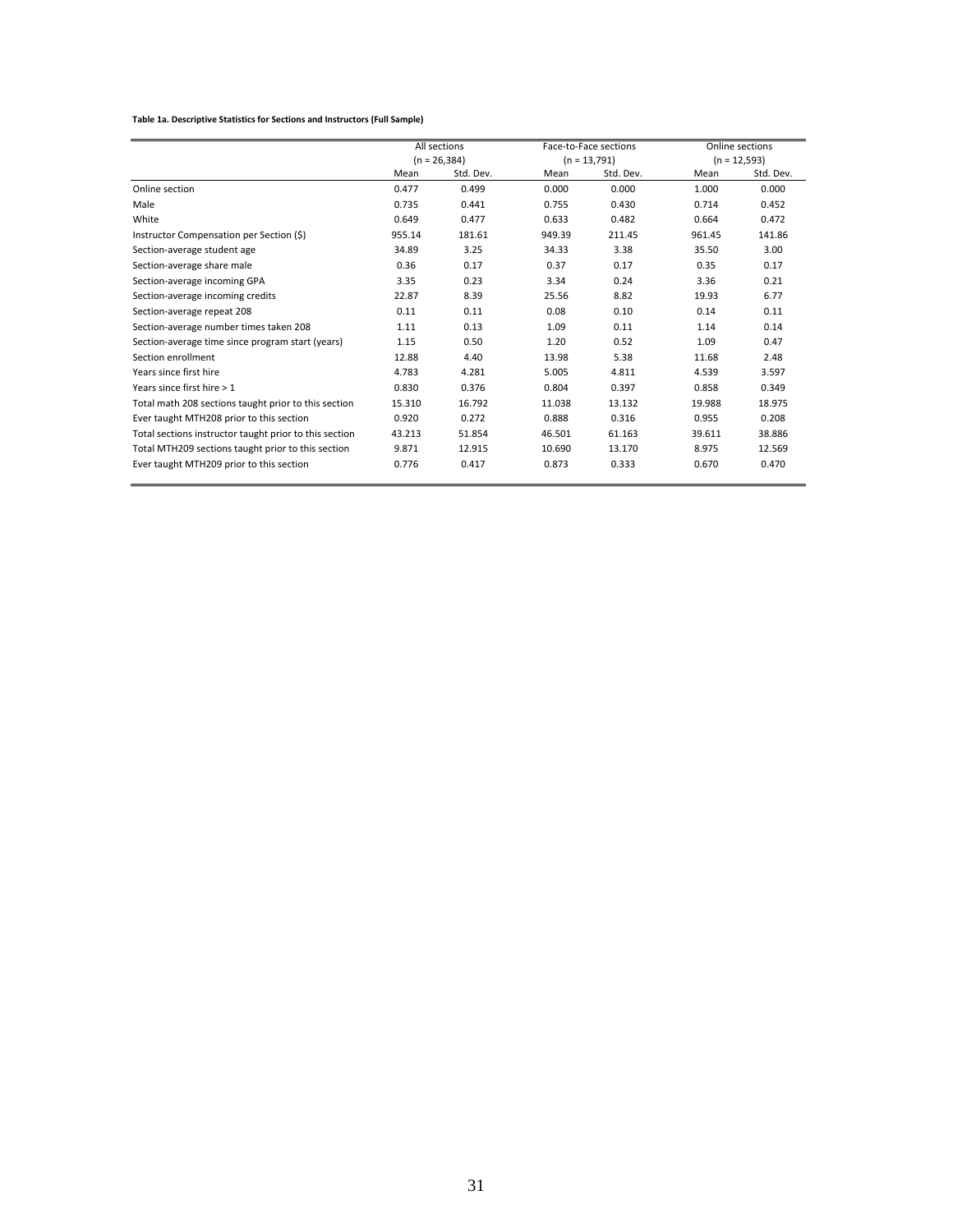**Table 1b. Descriptive Statistics for Students (Full Sample)**

|                                                        | All sections |                 |        | Face-to-Face sections | Online sections |                 |  |
|--------------------------------------------------------|--------------|-----------------|--------|-----------------------|-----------------|-----------------|--|
|                                                        |              | $(n = 339,844)$ |        | $(n = 192, 747)$      |                 | $(n = 147,097)$ |  |
|                                                        | Mean         | Std. Dev.       | Mean   | Std. Dev.             | Mean            | Std. Dev.       |  |
| Male                                                   | 0.359        | 0.480           | 0.373  | 0.484                 | 0.341           | 0.474           |  |
| Age                                                    | 34.816       | 9.097           | 34.264 | 9.127                 | 35.538          | 9.008           |  |
| Baseline GPA (0-4)                                     | 3.348        | 0.538           | 3.348  | 0.518                 | 3.347           | 0.563           |  |
| Credits earned prior to start of Math 208              | 23.386       | 18.363          | 25.714 | 18.451                | 20.337          | 17.791          |  |
| Took Math 208 before                                   | 0.104        | 0.306           | 0.077  | 0.267                 | 0.140           | 0.347           |  |
| Number of times MTH 208 taken                          | 1.109        | 0.385           | 1.084  | 0.325                 | 1.142           | 0.448           |  |
| BS (general studies)                                   | 0.211        | 0.408           | 0.208  | 0.406                 | 0.214           | 0.410           |  |
| <b>BS</b> in Nursing                                   | 0.050        | 0.217           | 0.026  | 0.159                 | 0.081           | 0.272           |  |
| <b>BS</b> in Accounting                                | 0.003        | 0.057           | 0.002  | 0.045                 | 0.005           | 0.069           |  |
| <b>BS in Business</b>                                  | 0.503        | 0.500           | 0.587  | 0.492                 | 0.393           | 0.488           |  |
| <b>BS in Criminal Justice Administration</b>           | 0.035        | 0.183           | 0.047  | 0.213                 | 0.018           | 0.133           |  |
| <b>BS</b> in Education                                 | 0.022        | 0.145           | 0.013  | 0.112                 | 0.033           | 0.179           |  |
| <b>BS in Health Administration</b>                     | 0.034        | 0.182           | 0.034  | 0.181                 | 0.034           | 0.182           |  |
| <b>BS in Human Services</b>                            | 0.033        | 0.179           | 0.023  | 0.150                 | 0.046           | 0.210           |  |
| <b>BS in Information Technology</b>                    | 0.028        | 0.166           | 0.027  | 0.162                 | 0.030           | 0.172           |  |
| <b>BS</b> in Management                                | 0.041        | 0.199           | 0.022  | 0.148                 | 0.066           | 0.248           |  |
| Non-degree program                                     | 0.014        | 0.117           | 0.002  | 0.042                 | 0.030           | 0.169           |  |
| <b>BS</b> in other Program                             | 0.015        | 0.122           | 0.009  | 0.092                 | 0.024           | 0.152           |  |
| Time since program start date (years)                  | 1.160        | 1.399           | 1.203  | 1.334                 | 1.105           | 1.478           |  |
| Grade in Math 208                                      | 2.457        | 1.395           | 2.534  | 1.333                 | 2.355           | 1.467           |  |
| $A/A$ -                                                | 0.319        | 0.466           | 0.323  | 0.468                 | 0.314           | 0.464           |  |
| $B+$ / B / B-                                          | 0.268        | 0.443           | 0.275  | 0.446                 | 0.258           | 0.438           |  |
| $C+$ / $C$ / $C-$                                      | 0.174        | 0.379           | 0.192  | 0.394                 | 0.151           | 0.358           |  |
| $D+/D/D$ -                                             | 0.073        | 0.260           | 0.077  | 0.267                 | 0.066           | 0.249           |  |
| F                                                      | 0.045        | 0.207           | 0.038  | 0.191                 | 0.054           | 0.226           |  |
| Withdrawn                                              | 0.122        | 0.327           | 0.095  | 0.293                 | 0.156           | 0.363           |  |
| Passed Math 208                                        | 0.834        | 0.372           | 0.867  | 0.340                 | 0.790           | 0.407           |  |
| Math 208 Final exam score available                    | 0.243        | 0.429           | 0.282  | 0.450                 | 0.191           | 0.393           |  |
| Math 208 final exam % correct (if available)           | 0.708        | 0.241           | 0.697  | 0.246                 | 0.729           | 0.230           |  |
| Took Math 209                                          | 0.755        | 0.430           | 0.824  | 0.380                 | 0.664           | 0.472           |  |
| Grade in Math 209 (if took it)                         | 2.620        | 1.246           | 2.714  | 1.160                 | 2.464           | 1.363           |  |
| $A/A$ -                                                | 0.318        | 0.466           | 0.328  | 0.470                 | 0.300           | 0.458           |  |
| $B+$ / B / B-                                          | 0.294        | 0.456           | 0.304  | 0.460                 | 0.279           | 0.449           |  |
| $C+$ / $C$ / $C-$                                      | 0.201        | 0.401           | 0.217  | 0.412                 | 0.174           | 0.379           |  |
| $D+/D/D$ -                                             | 0.074        | 0.261           | 0.074  | 0.262                 | 0.073           | 0.260           |  |
| F                                                      | 0.032        | 0.176           | 0.021  | 0.145                 | 0.049           | 0.215           |  |
| Withdrawn                                              | 0.068        | 0.251           | 0.046  | 0.209                 | 0.104           | 0.305           |  |
| Math 209 Final exam score available                    | 0.200        | 0.400           | 0.249  | 0.433                 | 0.136           | 0.342           |  |
| Math 209 final exam % correct (if available)           | 0.691        | 0.246           | 0.690  | 0.245                 | 0.693           | 0.250           |  |
| Credits earned in following 6 months                   | 10.461       | 5.315           | 11.401 | 5.053                 | 9.230           | 5.397           |  |
| Have course evaluation                                 | 0.117        | 0.321           | 0.118  | 0.323                 | 0.115           | 0.320           |  |
| Course evaluation: Recommend instructor (if available) | 0.658        | 0.474           | 0.693  | 0.461                 | 0.610           | 0.488           |  |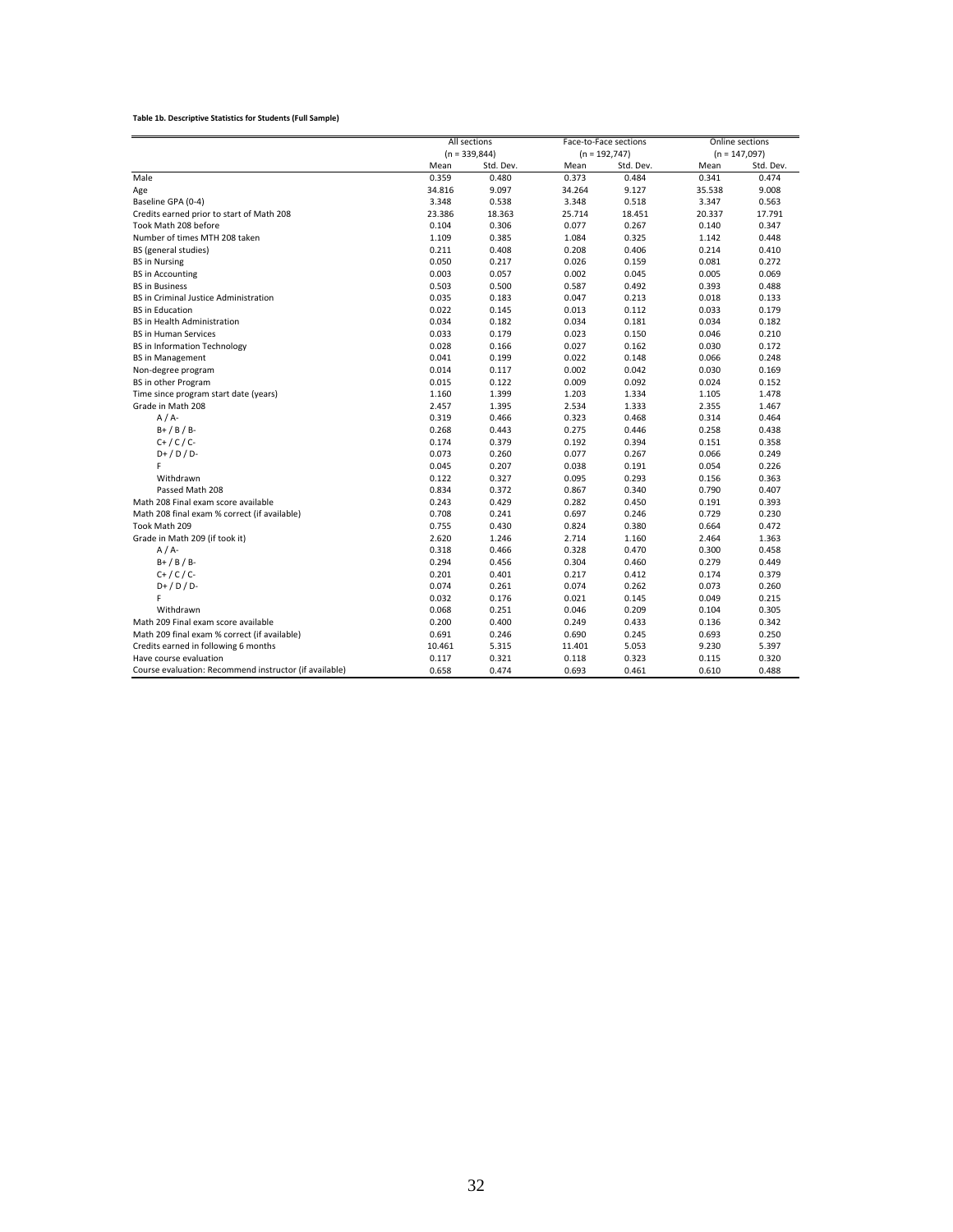#### **Table 2. Randomization Check**

|                                                        | (1)          | (2)                             | (3)         | (4)                         | (5)                                | (6)          | (7)            | (8)                        | (9)                                         |
|--------------------------------------------------------|--------------|---------------------------------|-------------|-----------------------------|------------------------------------|--------------|----------------|----------------------------|---------------------------------------------|
|                                                        |              | Panel A. Outcome = Average Age  |             |                             | Panel B. Outcome = Fraction Male   |              |                |                            | <b>Panel C. Outcome =Fraction Repeating</b> |
|                                                        |              | $(mean = 34.89)$                |             |                             | $(mean = 0.36)$                    |              |                | $(mean = 0.11)$            |                                             |
| Years since first hire                                 | $-0.0147$    | 0.00863                         | 0.00207     | 0.0012                      | $-0.00122**$                       | $-0.000613$  | $-0.000429$    | 0.000159                   | 0.000305                                    |
|                                                        | (0.012)      | (0.010)                         | (0.009)     | (0.001)                     | (0.001)                            | (0.000)      | (0.000)        | (0.000)                    | (0.000)                                     |
| Years since first hire > 1                             | $0.253***$   | 0.0808                          | 0.091       | $-0.00205$                  | $0.00750*$                         | $0.00713*$   | $0.0108***$    | 0.00337                    | $-0.00137$                                  |
|                                                        | (0.080)      | (0.073)                         | (0.074)     | (0.005)                     | (0.004)                            | (0.004)      | (0.003)        | (0.002)                    | (0.002)                                     |
| Total MTH 208 sections taught prior to this section    | $0.0166***$  | $0.00430**$                     | $-0.00161$  | -0.000769 *** -0.000395 *** |                                    | $-5.06E-05$  | 0.000793***    | 0.0000                     | $-0.0001$                                   |
|                                                        | (0.002)      | (0.002)                         | (0.002)     | (0.000)                     | (0.000)                            | (0.000)      | (0.000)        | (0.000)                    | (0.000)                                     |
| Ever taught MTH208 prior to this section               | $0.155*$     | $-0.0759$                       | $-0.0333$   | 0.00276                     | 0.00587                            | 0.00269      | $0.0254***$    | $0.00483*$                 | $0.00752***$                                |
|                                                        | (0.084)      | (0.080)                         | (0.078)     | (0.005)                     | (0.005)                            | (0.005)      | (0.003)        | (0.003)                    | (0.003)                                     |
| Total sections instructor taught prior to this section | $-0.00139$   | $-0.000813$                     | $-0.000186$ | $9.60e-05*$                 | 7.69e-05**                         | 3.34E-05     | $-7.39e-05***$ | $-0.00002$                 | $-0.00002$                                  |
|                                                        | (0.001)      | (0.001)                         | (0.001)     | (0.000)                     | (0.000)                            | (0.000)      | (0.000)        | (0.000)                    | (0.000)                                     |
| Total MTH209 sections taught prior to this section     | $-0.00546$   | $-0.0012$                       | 0.000613    | 0.000152                    | 0.000189                           | $0.000209*$  | $-0.0001$      | 0.0000                     | 0.000109                                    |
|                                                        | (0.004)      | (0.002)                         | (0.002)     | (0.000)                     | (0.000)                            | (0.000)      | (0.000)        | (0.000)                    | (0.000)                                     |
| Ever taught MTH209 prior to this section               | $-0.361***$  | 0.0281                          | 0.0141      | $-0.00352$                  | $-0.0121***$                       | $-0.0135***$ | $-0.0206***$   | 0.00304                    | $-0.000631$                                 |
|                                                        | (0.073)      | (0.064)                         | (0.061)     | (0.004)                     | (0.004)                            | (0.004)      | (0.002)        | (0.002)                    | (0.002)                                     |
| R-squared                                              | 0.047        | 0.121                           | 0.176       | 0.034                       | 0.105                              | 0.167        | 0.054          | 0.13                       | 0.167                                       |
|                                                        |              | Panel D. Outcome = Incoming GPA |             |                             | Panel E. Outcome =Incoming credits |              |                | Panel F. Outcome = Section |                                             |
|                                                        |              | $(mean = 3.35)$                 |             |                             | $(mean = 22.87)$                   |              |                | Enrollment (mean = 12.88)  |                                             |
| Years since first hire                                 | $0.00167**$  | $-0.000143$                     | $-0.000227$ | $0.0871**$                  | 0.029                              | $-0.00684$   | $0.0651**$     | 0.0215                     | 0.00634                                     |
|                                                        | (0.001)      | (0.001)                         | (0.000)     | (0.042)                     | (0.026)                            | (0.015)      | (0.025)        | (0.015)                    | (0.012)                                     |
| Years since first hire > 1                             | $-0.0168***$ | $-0.0124***$                    | $-0.00124$  | 0.174                       | $0.593***$                         | 0.192        | $-0.278**$     | 0.0592                     | 0.0321                                      |
|                                                        | (0.005)      | (0.004)                         | (0.004)     | (0.234)                     | (0.192)                            | (0.143)      | (0.135)        | (0.105)                    | (0.087)                                     |
| Total MTH 208 sections taught prior to this section    | 0.0000       | 0.0001                          | 0.0000      | $-0.0455***$                | $0.0235***$                        | 0.00052      | $-0.0119***$   | $0.0186***$                | $0.00512***$                                |
|                                                        | (0.000)      | (0.000)                         | (0.000)     | (0.007)                     | (0.004)                            | (0.003)      | (0.004)        | (0.003)                    | (0.002)                                     |
| Ever taught MTH208 prior to this section               | 0.00183      | 0.000257                        | $-0.00197$  | $-1.551***$                 | 0.174                              | $0.326**$    | $-0.535***$    | 0.00424                    | $0.269***$                                  |
|                                                        | (0.005)      | (0.005)                         | (0.005)     | (0.200)                     | (0.193)                            | (0.165)      | (0.119)        | (0.112)                    | (0.096)                                     |
| Total sections instructor taught prior to this section | 0.00004      | 0.00003                         | 0.00001     | $0.00625*$                  | $-0.00370*$                        | $-0.000968$  | $0.00562**$    | $-0.00113$                 | $-0.000246$                                 |
|                                                        | (0.000)      | (0.000)                         | (0.000)     | (0.003)                     | (0.002)                            | (0.001)      | (0.002)        | (0.001)                    | (0.001)                                     |
| Total MTH209 sections taught prior to this section     | 0.00024      | 0.00009                         | 0.00002     | 0.0132                      | 0.0025                             | 0.00531      | $0.0234***$    | $0.0158***$                | $0.0114***$                                 |
|                                                        | (0.000)      | (0.000)                         | (0.000)     | (0.011)                     | (0.007)                            | (0.004)      | (0.007)        | (0.004)                    | (0.003)                                     |
| Ever taught MTH209 prior to this section               | 0.000383     | $-0.00203$                      | 0.00303     | 1.890***                    | $-0.0926$                          | $-0.0449$    | $0.709***$     | $-0.143$                   | $-0.0672$                                   |
|                                                        | (0.004)      | (0.004)                         | (0.004)     | (0.191)                     | (0.165)                            | (0.112)      | (0.117)        | (0.104)                    | (0.063)                                     |
| R-squared                                              | 0.338        | 0.397                           | 0.44        | 0.13                        | 0.283                              | 0.429        | 0.07           | 0.236                      | 0.359                                       |
| Observations                                           | 23298        | 23298                           | 23298       | 23298                       | 23298                              | 23298        | 23298          | 23298                      | 23298                                       |
| FE                                                     | None         | campus                          | campus-year | None                        | campus                             | campus-year  | None           | campus                     | campus-year                                 |

Notes: Each panel-column is a separate regression of section-level student average characteristics (or total section enrollment) on instructor characteristics. All specifications also include year and<br>month fixed effects.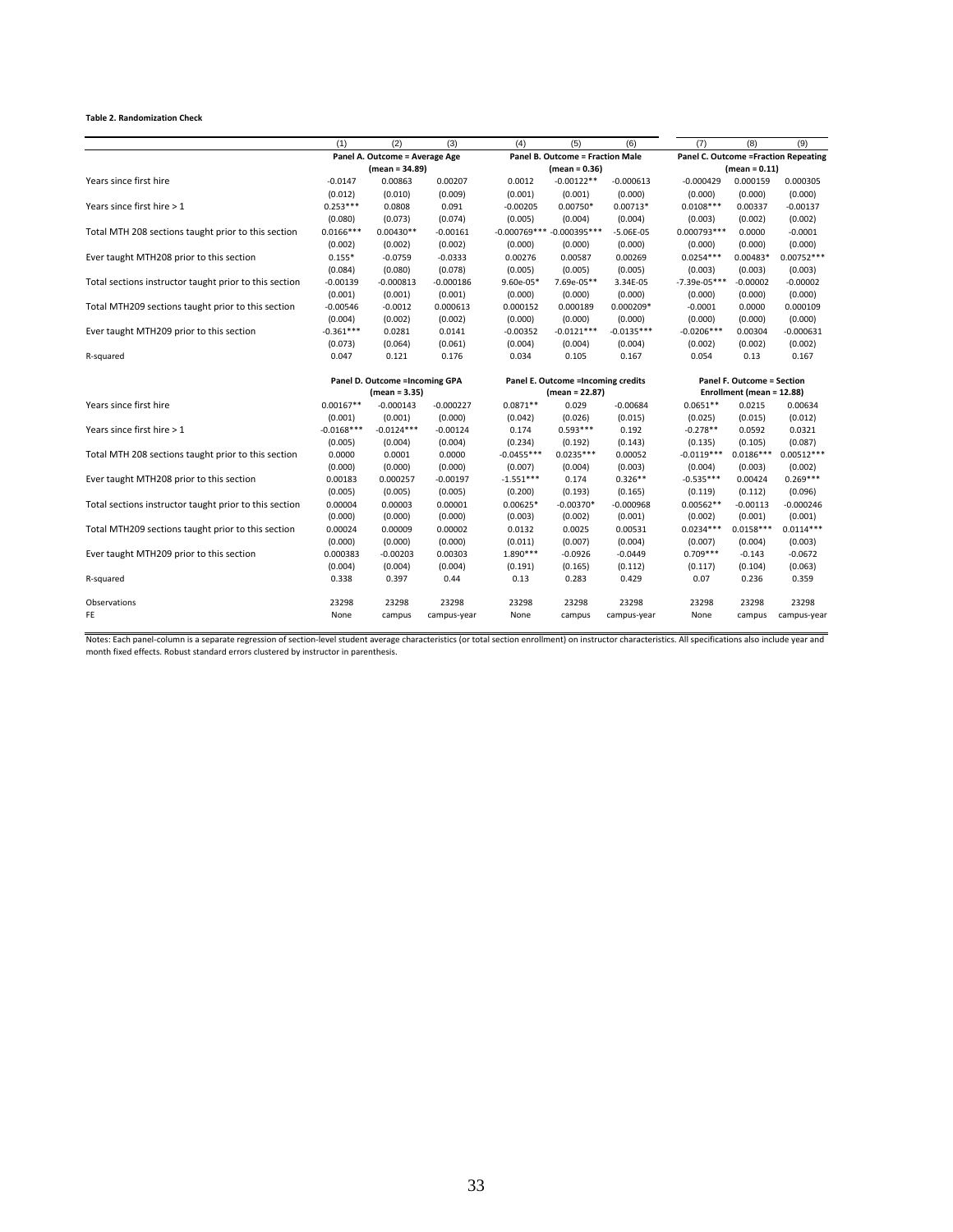#### **Table 3. Main Course Grade and Test Score Outcomes**

All models include full controls in first stage, impute zero MTH209 grade if missing, impute 10th ptile of test scores if missing

|                                              |             | FTF and Online Combined |             |             | FTF only    |             |             | Online only |             |
|----------------------------------------------|-------------|-------------------------|-------------|-------------|-------------|-------------|-------------|-------------|-------------|
|                                              | (1)         | (2)                     | (3)         | (4)         | (5)         | (6)         | (7)         | (8)         | (9)         |
| Panel A. Outcome = Standardized Course Grade |             |                         |             |             |             |             |             |             |             |
|                                              | Full sample | Full sample             | Test sample | Full sample | Full sample | Test sample | Full sample | Full sample | Test sample |
|                                              | (no section | (section                | (section    | (no section | (section    | (section    | (no section | (section    | (section    |
|                                              | shocks)     | shocks)                 | shocks)     | shocks)     | shocks)     | shocks)     | shocks)     | shocks)     | shocks)     |
| <b>Instructor Effect</b>                     |             |                         |             |             |             |             |             |             |             |
| SD(MTH208 effect)                            | 0.305       | 0.300                   | 0.286       | 0.316       | 0.315       | 0.298       | 0.246       | 0.245       | 0.225       |
|                                              | (.006)      | (.006)                  | (.008)      | (.007)      | (.007)      | (.009)      | (.008)      | (.008)      | (.012)      |
| SD(MTH209 effect)                            | 0.201       | 0.195                   | 0.205       | 0.250       | 0.243       | 0.239       | 0.041       | 0.039       | 0.028       |
|                                              | (.005)      | (.005)                  | (.007)      | (.006)      | (.006)      | (.008)      | (.005)      | (.005)      | (.013)      |
| Corr (MTH208, MTH209)                        | 0.695       | 0.596                   | 0.550       | 0.763       | 0.657       | 0.597       | 0.374       | 0.168       | 0.365       |
|                                              | (.017)      | (.02)                   | (.03)       | (.017)      | (.02)       | (.032)      | (.087)      | (.095)      | (.234)      |
| Section Effect                               |             |                         |             |             |             |             |             |             |             |
| SD(MTH208 effect)                            |             | 0.287                   | 0.269       |             | 0.280       | 0.277       |             | 0.296       | 0.254       |
|                                              |             | (1.102)                 | (.208)      |             | (.206)      | (.004)      |             | (.15)       | (.336)      |
| SD(MTH209 effect)                            |             | 0.299                   | 0.277       |             | 0.300       | 0.290       |             | 0.298       | 0.253       |
|                                              |             | (1.058)                 | (.202)      |             | (.192)      | (.004)      |             | (.149)      | (.338)      |
| Corr (MTH208, MTH209)                        |             | 0.425                   | 0.454       |             | 0.478       | 0.513       |             | 0.364       | 0.323       |
|                                              |             | (3.132)                 | (.681)      |             | (.659)      | (.015)      |             | (.367)      | (.859)      |
| Observations (sections)                      | 26,384      | 26,384                  | 7,232       | 13,791      | 13,791      | 4,707       | 12,593      | 12,593      | 2,560       |
| Number of Instructors                        | 2,243       | 2,243                   | 1,198       | 1,710       | 1,710       | 938         | 676         | 676         | 292         |
| Panel B. Outcome = Standardized Test Score   |             |                         |             |             |             |             |             |             |             |
|                                              | Test sample |                         | Test sample | Test sample |             | Test sample | Test sample |             | Test sample |
|                                              | (no section |                         | (section    | (no section |             | (section    | (no section |             | (section    |
|                                              | shocks)     |                         | shocks)     | shocks)     |             | shocks)     | shocks)     |             | shocks)     |
| <b>Instructor Effect</b>                     |             |                         |             |             |             |             |             |             |             |
| SD(MTH208 effect)                            | 0.436       |                         | 0.444       | 0.482       |             | 0.486       | 0.110       |             | 0.135       |
|                                              | (.012)      |                         | (.012)      | (.014)      |             | (.014)      | (.014)      |             | (.012)      |
| SD(MTH209 effect)                            | 0.425       |                         | 0.408       | 0.490       |             | 0.481       | 0.100       |             | 0.047       |
|                                              | (.012)      |                         | (.012)      | (.015)      |             | (.015)      | (.017)      |             | (.032)      |
| Corr (MTH208, MTH209)                        | 0.680       |                         | 0.609       | 0.680       |             | 0.597       | 0.248       |             | $-0.066$    |
|                                              | (.025)      |                         | (.027)      | (.026)      |             | (.029)      | (.204)      |             | (.358)      |
| Section Effect                               |             |                         |             |             |             |             |             |             |             |
| SD(MTH208 effect)                            |             |                         | 0.380       |             |             | 0.384       |             |             | 0.384       |
|                                              |             |                         | (.605)      |             |             | (.828)      |             |             | (.007)      |
| SD(MTH209 effect)                            |             |                         | 0.478       |             |             | 0.439       |             |             | 0.547       |
|                                              |             |                         | (.481)      |             |             | (.724)      |             |             | (.009)      |
| Corr (MTH208, MTH209)                        |             |                         | 0.294       |             |             | 0.391       |             |             | 0.158       |
|                                              |             |                         | (.763)      |             |             | (1.489)     |             |             | (.023)      |
| Observations (sections)                      | 7,232       |                         | 7,232       | 4,707       |             | 4,707       | 2,560       |             | 2,560       |
| Number of Instructors                        | 1,198       |                         | 1,198       | 938         |             | 938         | 292         |             | 292         |

Notes: Random effects models are estimated on section‐level residuals. First stage models include instructor, campus, year, and month fixed effects in addition to individual controls, section average controls, and ZIP code controls. Residuals are taken with respect to all these variables other than instructor fixed effects. Individual controls include male, age, incoming GPA, incoming credits, indicator for repeat MTH208, number of times taking MTH208, 12 program dummies, years since started program. Section average controls include section averages of these same characteristics plust total enrollment in section. ZIP controls include the unemployment rate, median family income, percent of families below poverty line, percent of adults with BA degree in ZIP code from 2004‐2007 ACS (plus missing ZIP). Students who did not enroll in MTH209 were assigned a zero (failing) and students that did not possess a test score for 208 or 209 were assigned the 10th percentile of the test score from their 208 section. Robust standard errors clustered by instructor in parentheses.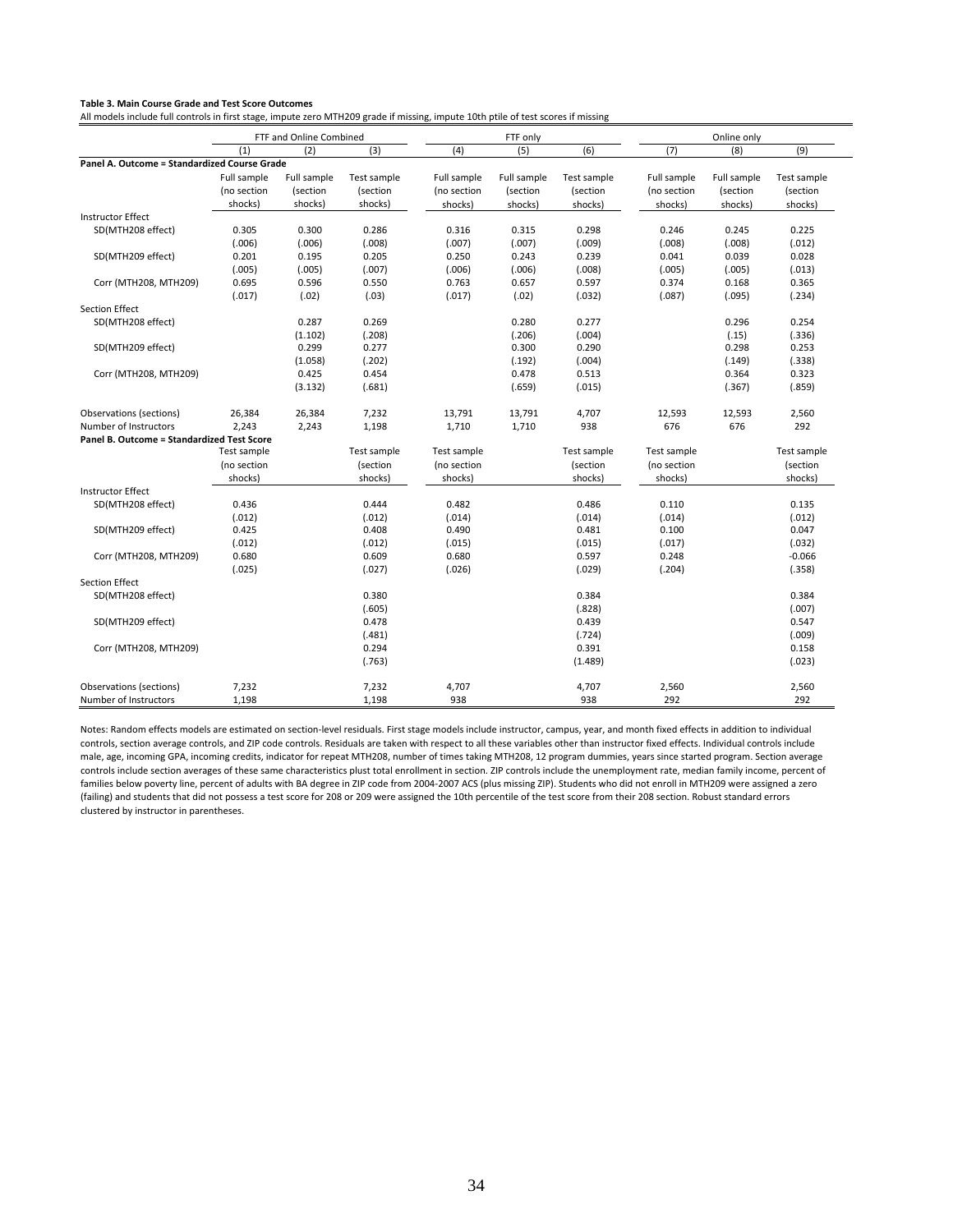#### **Table 4. Robustness to Having Same Instructor for MTH208 and MTH209, FTF Sections**

|                                              | All FTF sections |            | Not teaching next 3 months |          |             | Not teaching 208 next 3<br>months |             | FTF Sections with < 25% same<br>instructor | FTF sections with 0% same<br>instructor |            |
|----------------------------------------------|------------------|------------|----------------------------|----------|-------------|-----------------------------------|-------------|--------------------------------------------|-----------------------------------------|------------|
|                                              |                  | Test score | Test score                 |          | Test score  |                                   | Test score  |                                            |                                         | Test score |
|                                              | Full sample      | sample     | Full sample                | sample   | Full sample | sample                            | Full sample | sample                                     | Full sample                             | sample     |
|                                              | (1)              | (2)        | (3)                        | (4)      | (5)         | (6)                               | (7)         | (8)                                        | (9)                                     | (10)       |
| Panel A. Outcome = Standardized Course Grade |                  |            |                            |          |             |                                   |             |                                            |                                         |            |
| <b>Instructor Effect</b>                     |                  |            |                            |          |             |                                   |             |                                            |                                         |            |
| SD(MTH208 effect)                            | 0.315            | 0.298      | 0.333                      | 0.285    | 0.318       | 0.294                             | 0.326       | 0.312                                      | 0.313                                   | 0.302      |
|                                              | (.007)           | (.009)     | (.021)                     | (.036)   | (.007)      | (.01)                             | (.015)      | (.023)                                     | (.016)                                  | (.026)     |
| SD(MTH209 effect)                            | 0.243            | 0.239      | 0.219                      | 0.152    | 0.239       | 0.237                             | 0.159       | 0.206                                      | 0.161                                   | 0.177      |
|                                              | (.006)           | (.008)     | (.039)                     | (.083)   | (.007)      | (.01)                             | (.022)      | (.037)                                     | (.024)                                  | (.048)     |
| Corr (MTH208, MTH209)                        | 0.657            | 0.597      | 0.333                      | $-0.116$ | 0.669       | 0.580                             | 0.205       | 0.018                                      | 0.140                                   | $-0.067$   |
|                                              | (.02)            | (.032)     | (.137)                     | (.441)   | (.023)      | (.038)                            | (.107)      | (.166)                                     | (.118)                                  | (.243)     |
| Panel B. Outcome = Standardized Test Score   |                  |            |                            |          |             |                                   |             |                                            |                                         |            |
| <b>Instructor Effect</b>                     |                  |            |                            |          |             |                                   |             |                                            |                                         |            |
| SD(MTH208 effect)                            |                  | 0.486      |                            | 0.466    |             | 0.474                             |             | 0.464                                      |                                         | 0.436      |
|                                              |                  | (.014)     |                            | (.069)   |             | (.015)                            |             | (.035)                                     |                                         | (.039)     |
| SD(MTH209 effect)                            |                  | 0.481      |                            | 0.296    |             | 0.467                             |             | 0.526                                      |                                         | 0.486      |
|                                              |                  | (.015)     |                            | (.093)   |             | (.016)                            |             | (.036)                                     |                                         | (.042)     |
| Corr (MTH208, MTH209)                        |                  | 0.597      |                            | 1.000    |             | 0.597                             |             | 0.523                                      |                                         | 0.546      |
|                                              |                  | (.029)     |                            | (a)      |             | (.033)                            |             | (.085)                                     |                                         | (.11)      |
| Observations (sections)                      | 13,791           | 4,707      | 856                        | 314      | 7,224       | 2,645                             | 1,587       | 573                                        | 1,402                                   | 513        |
| Number of Instructors                        | 1,710            | 938        | 618                        | 255      | 1,695       | 933                               | 805         | 371                                        | 763                                     | 351        |

All models include full controls in first stage, correlated section effects, impute zero MTH209 grade if missing, impute 10th ptile of test score if missing MTH209 test score

Notes: Random effects models are estimated on section‐level residuals. First stage models include instructor, campus, year, and month fixed effects in addition to individual controls, section average controls, and ZIP code controls. Residuals are taken with respect to all these variables other than instructor fixed effects. Individual controls include male, age, incoming GPA, incoming credits, indicator for repeat MTH208, number of times taking MTH208, 12 program dummies, years since started program. Section average controls include section averages of these same characteristics plust total enrollment in section. ZIP controls include the unemployment rate, median family income, percent of families below poverty line, percent of adults with BA degree in ZIP code from 2004‐2007 ACS (plus missing ZIP). Students who did not enroll in MTH209 were assigned <sup>a</sup> zero (failing) and students that did not possess <sup>a</sup> test score for 208 or 209 were assigned the 10th percentile of the test score from their 208 section. Robust standard errors clustered by instructor in parentheses. (a) indicates that convergence not achieved.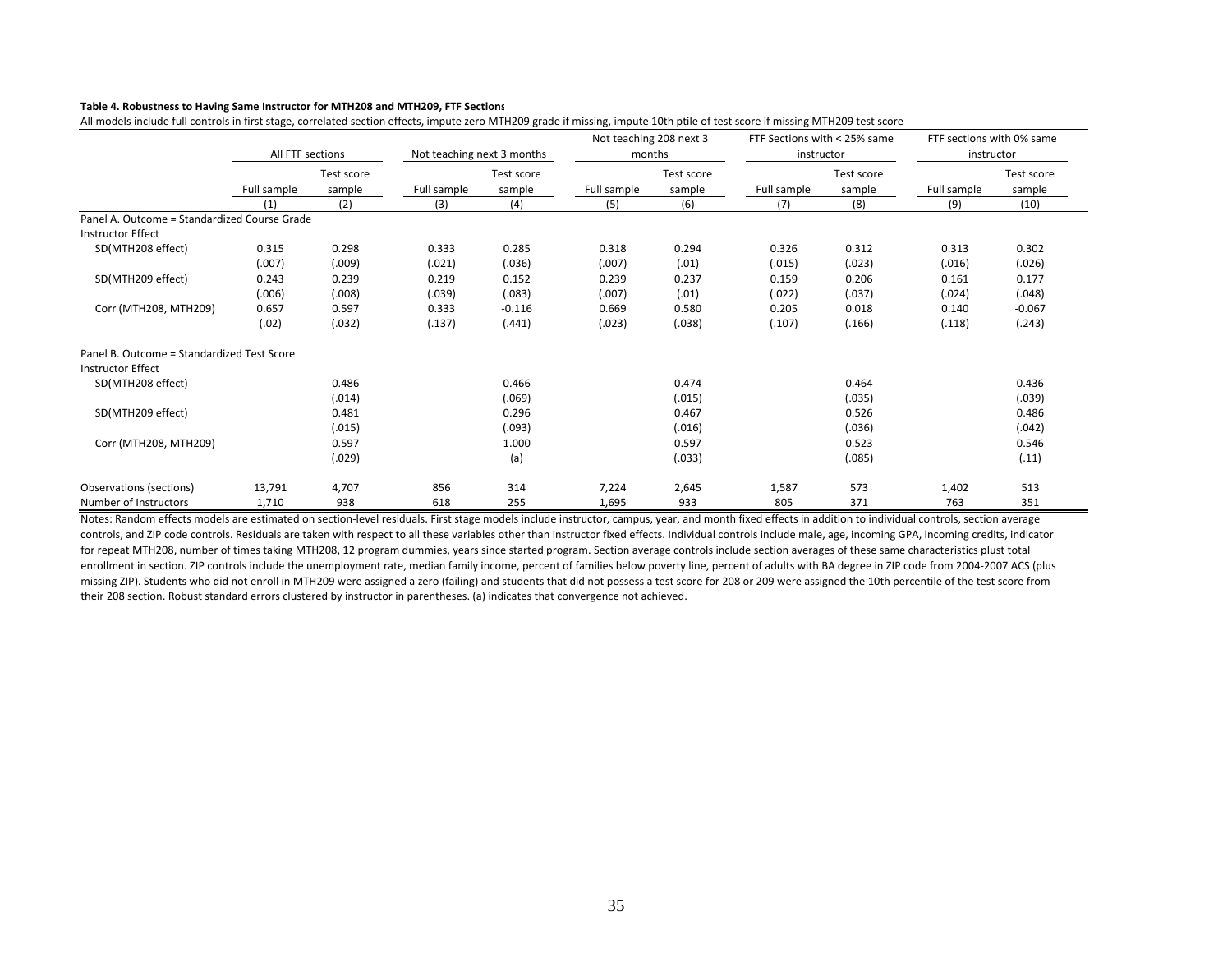#### **Table 5. Robustness of Test Score Results to First‐stage Model (with Section Shocks)**

All models include section‐specific shocks and impute zero MTH209 grade if missing, impute 10th ptile of test score if missing

|                                                                                     |          |          |          | No instructor FE in first stage |          |          | Instructor FE included in first stage |          |          |            |          |          |
|-------------------------------------------------------------------------------------|----------|----------|----------|---------------------------------|----------|----------|---------------------------------------|----------|----------|------------|----------|----------|
|                                                                                     |          |          |          |                                 |          |          |                                       |          |          | Base model |          |          |
|                                                                                     | (1)      | (2)      | (3)      | (4)                             | (5)      | (6)      | (1)                                   | (2)      | (3)      | (4)        | (5)      | (6)      |
| Panel A. All Sections (just test score sample), n = 7232 sections, 1198 instructors |          |          |          |                                 |          |          |                                       |          |          |            |          |          |
| SD(MTH208 test effect)                                                              | 0.293    | 0.263    | 0.285    | 0.266                           | 0.266    | 0.248    | 0.294                                 | 0.442    | 0.287    | 0.444      | 0.440    | 0.425    |
|                                                                                     | (.01)    | (.009)   | (.009)   | (.009)                          | (.009)   | (.009)   | (.01)                                 | (.012)   | (.009)   | (.012)     | (.012)   | (.011)   |
| SD(MTH209 test effect)                                                              | 0.286    | 0.210    | 0.264    | 0.216                           | 0.217    | 0.194    | 0.289                                 | 0.432    | 0.291    | 0.408      | 0.413    | 0.468    |
|                                                                                     | (.01)    | (.01)    | (.01)    | (.01)                           | (.01)    | (.009)   | (.01)                                 | (.013)   | (.01)    | (.012)     | (.012)   | (.013)   |
| Corr (MTH208, MTH209)                                                               | 0.725    | 0.854    | 0.799    | 0.865                           | 0.864    | 0.862    | 0.722                                 | 0.616    | 0.754    | 0.609      | 0.619    | 0.617    |
|                                                                                     | (.028)   | (.027)   | (.025)   | (.025)                          | (.025)   | (.028)   | (.028)                                | (.026)   | (.026)   | (.027)     | (.027)   | (.026)   |
| Panel B. FTF Sections (just test score sample) - 4673 sections, 935 instructors     |          |          |          |                                 |          |          |                                       |          |          |            |          |          |
| SD(MTH208 test effect)                                                              | 0.341    | 0.304    | 0.328    | 0.305                           | 0.305    | 0.283    | 0.342                                 | 0.480    | 0.331    | 0.486      | 0.482    | 0.466    |
|                                                                                     | (.012)   | (.011)   | (.011)   | (.011)                          | (.011)   | (.011)   | (.012)                                | (.014)   | (.011)   | (.014)     | (.014)   | (.014)   |
| SD(MTH209 test effect)                                                              | 0.293    | 0.259    | 0.293    | 0.263                           | 0.264    | 0.236    | 0.294                                 | 0.507    | 0.296    | 0.481      | 0.487    | 0.546    |
|                                                                                     | (.012)   | (.011)   | (.012)   | (.011)                          | (.011)   | (.011)   | (.012)                                | (.015)   | (.012)   | (.015)     | (.015)   | (.016)   |
| Corr (MTH208, MTH209)                                                               | 0.857    | 0.896    | 0.866    | 0.906                           | 0.906    | 0.919    | 0.855                                 | 0.601    | 0.867    | 0.597      | 0.606    | 0.590    |
|                                                                                     | (.023)   | (.023)   | (.022)   | (.022)                          | (.022)   | (.023)   | (.023)                                | (.029)   | (.022)   | (.029)     | (.028)   | (.028)   |
| Panel C. Online Sections (just test score sample) - 2559 sections, 292 instructors  |          |          |          |                                 |          |          |                                       |          |          |            |          |          |
| SD(MTH208 test effect)                                                              | 0.135    | 0.135    | 0.135    | 0.135                           | 0.135    | 0.135    | 0.135                                 | 0.135    | 0.135    | 0.135      | 0.135    | 0.135    |
|                                                                                     | (.013)   | (.013)   | (.012)   | (.012)                          | (.012)   | (.012)   | (.013)                                | (.013)   | (.012)   | (.012)     | (.012)   | (.012)   |
| SD(MTH209 test effect)                                                              | 0.036    | 0.039    | 0.044    | 0.044                           | 0.041    | 0.041    | 0.042                                 | 0.042    | 0.047    | 0.047      | 0.045    | 0.046    |
|                                                                                     | (.042)   | (.039)   | (.034)   | (.034)                          | (.036)   | (.036)   | (.037)                                | (.036)   | (.032)   | (.032)     | (.033)   | (.033)   |
| Corr (MTH208, MTH209)                                                               | $-0.200$ | $-0.172$ | $-0.008$ | $-0.082$                        | $-0.148$ | $-0.142$ | $-0.156$                              | $-0.157$ | $-0.062$ | $-0.066$   | $-0.122$ | $-0.121$ |
|                                                                                     | (.557)   | (.489)   | (.378)   | (.387)                          | (.431)   | (.43)    | (.449)                                | (.445)   | (.36)    | (.358)     | (.381)   | (.378)   |
| <b>Controls in First Stage Model</b>                                                |          |          |          |                                 |          |          |                                       |          |          |            |          |          |
| indiv controls                                                                      | no       | no       | yes      | yes                             | yes      | yes      | no                                    | no       | yes      | yes        | yes      | yes      |
| zip controls                                                                        | no       | no       | yes      | yes                             | yes      | yes      | no                                    | no       | yes      | yes        | yes      | yes      |
| section avg controls                                                                | no       | no       | yes      | yes                             | yes      | yes      | no                                    | no       | yes      | yes        | yes      | yes      |
| flexible controls                                                                   | no       | no       | no       | no                              | yes      | yes      | no                                    | no       | no       | no         | yes      | yes      |
| year FE, month FE                                                                   | yes      | yes      | yes      | yes                             | yes      | yes      | yes                                   | yes      | yes      | yes        | yes      | yes      |
| campus FE                                                                           | no       | yes      | no       | yes                             | yes      | no       | no                                    | yes      | no       | yes        | yes      | no       |
| location FE                                                                         | no       | no       | no       | no                              | no       | yes      | no                                    | no       | no       | no         | no       | yes      |

Notes: Random effects models are estimated on section‐level residuals. Indiv controls include male, age, incoming GPA, incoming credits, indicator for repeat MTH208, number of times taking MTH208, 12 program dummies, years since started program. Section average controls include section averages of these same characteristics plust total enrollment in section. ZIP controls include the unemployment rate, median family income, percent of families below poverty line, percent of adults with BA degree in ZIP code from 2004‐2007 ACS (plus missing ZIP). Flexible controls include program‐specific cubics in incoming GPA and credits, cubic interactions between GPA and credits, gender‐specific age cubic, and interactions between gender and GPA and credits. Students who did not enroll in MTH209 were assigned <sup>a</sup> zero (failing) and students that did not possess a test score for 208 or 209 were assigned the 10th percentile of the test score from their 208 section. Robust standard errors clustered by instructor in parentheses. \*\* Indicates that model failed to converge.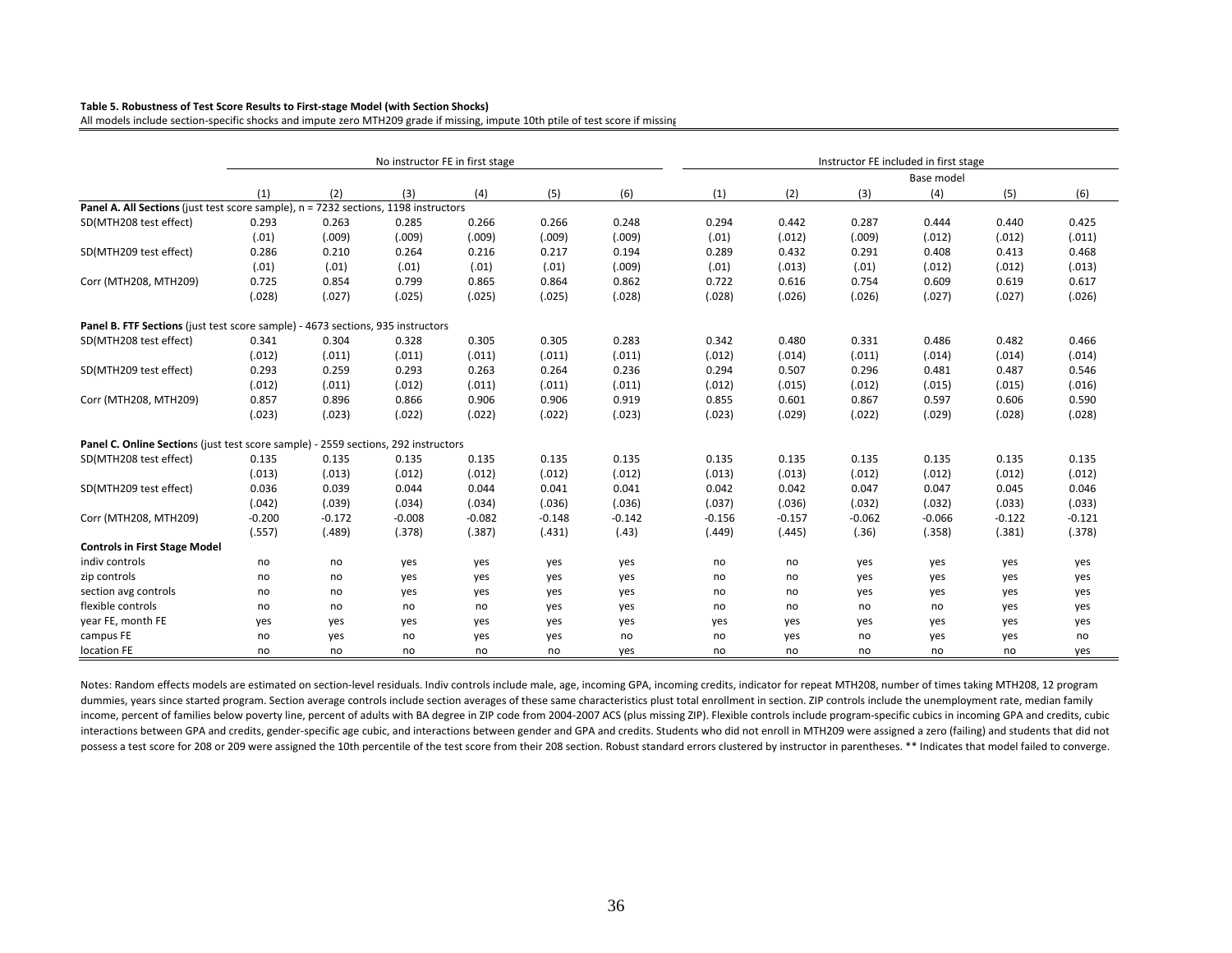#### **Table 6. Robustness to Imputation Method** All models include full controls in first stage and include section‐specific shocks

|                              |                  | Grade outcomes<br>Missing grades for MTH209<br>replaced with | Test score outcomes<br>Missing test scores for MTH 208 and MTH209 replaced with |                                                |                                                          |                                                                    |                                                          |                                                                                   |  |  |  |
|------------------------------|------------------|--------------------------------------------------------------|---------------------------------------------------------------------------------|------------------------------------------------|----------------------------------------------------------|--------------------------------------------------------------------|----------------------------------------------------------|-----------------------------------------------------------------------------------|--|--|--|
|                              | No<br>imputation | Base model:<br>set equal to<br>0 (failing)                   | No imputation                                                                   | p10 for<br>campus-year<br>of MTH208<br>section | <b>Base model:</b><br>p10 of<br><b>MTH208</b><br>section | mean of<br>students from students from<br><b>MTH208</b><br>section | minimum of<br>students from<br><b>MTH 208</b><br>section | mean for<br>students who<br>received same<br>grade in<br><b>MTH208</b><br>section |  |  |  |
| <b>Panel A. All Sections</b> | (1)              | (2)                                                          | (3)                                                                             | (4)                                            | (5)                                                      | (6)                                                                | (7)                                                      | (8)                                                                               |  |  |  |
| <b>Instructor Effect</b>     |                  |                                                              |                                                                                 |                                                |                                                          |                                                                    |                                                          |                                                                                   |  |  |  |
| SD(MTH208 effect)            | 0.286            | 0.286                                                        | 0.416                                                                           | 0.395                                          | 0.444                                                    | 0.469                                                              | 0.406                                                    | 0.402                                                                             |  |  |  |
|                              | (.008)           | (.008)                                                       | (.011)                                                                          | (.01)                                          | (.012)                                                   | (.012)                                                             | (.011)                                                   | (.01)                                                                             |  |  |  |
| SD(MTH209 effect)            | 0.244            | 0.205                                                        | 0.394                                                                           | 0.343                                          | 0.408                                                    | 0.495                                                              | 0.379                                                    | 0.374                                                                             |  |  |  |
|                              | (.008)           | (.007)                                                       | (.011)                                                                          | (.01)                                          | (.012)                                                   | (.014)                                                             | (.012)                                                   | (.011)                                                                            |  |  |  |
| Corr (MTH208, MTH209)        | 0.477            | 0.550                                                        | 0.544                                                                           | 0.614                                          | 0.609                                                    | 0.531                                                              | 0.623                                                    | 0.556                                                                             |  |  |  |
|                              | (.034)           | (.03)                                                        | (.028)                                                                          | (.025)                                         | (.027)                                                   | (.028)                                                             | (.027)                                                   | (.027)                                                                            |  |  |  |
| Panel B. FTF Only            |                  |                                                              |                                                                                 |                                                |                                                          |                                                                    |                                                          |                                                                                   |  |  |  |
| <b>Instructor Effect</b>     |                  |                                                              |                                                                                 |                                                |                                                          |                                                                    |                                                          |                                                                                   |  |  |  |
| SD(MTH208 effect)            | 0.298            | 0.298                                                        | 0.445                                                                           | 0.430                                          | 0.486                                                    | 0.503                                                              | 0.445                                                    | 0.436                                                                             |  |  |  |
|                              | (.009)           | (.009)                                                       | (.013)                                                                          | (.013)                                         | (.014)                                                   | (.015)                                                             | (.013)                                                   | (.013)                                                                            |  |  |  |
| SD(MTH209 effect)            | 0.288            | 0.239                                                        | 0.457                                                                           | 0.392                                          | 0.481                                                    | 0.572                                                              | 0.447                                                    | 0.430                                                                             |  |  |  |
|                              | (.01)            | (.008)                                                       | (.014)                                                                          | (.012)                                         | (.015)                                                   | (.017)                                                             | (.014)                                                   | (.013)                                                                            |  |  |  |
| Corr (MTH208, MTH209)        | 0.593            | 0.597                                                        | 0.549                                                                           | 0.629                                          | 0.597                                                    | 0.550                                                              | 0.614                                                    | 0.595                                                                             |  |  |  |
|                              | (.033)           | (.032)                                                       | (.031)                                                                          | (.028)                                         | (.029)                                                   | (.031)                                                             | (.029)                                                   | (.029)                                                                            |  |  |  |
| Panel C. Online Only         |                  |                                                              |                                                                                 |                                                |                                                          |                                                                    |                                                          |                                                                                   |  |  |  |
| <b>Instructor Effect</b>     |                  |                                                              |                                                                                 |                                                |                                                          |                                                                    |                                                          |                                                                                   |  |  |  |
| SD(MTH208 effect)            | 0.227            | 0.225                                                        | 0.115                                                                           | 0.107                                          | 0.135                                                    | 0.141                                                              | 0.123                                                    | 0.118                                                                             |  |  |  |
|                              | (a)              | (.012)                                                       | (.009)                                                                          | (.009)                                         | (.012)                                                   | (.01)                                                              | (.012)                                                   | (.009)                                                                            |  |  |  |
| SD(MTH209 effect)            | 0.047            | 0.028                                                        | 0.034                                                                           | 0.010                                          | 0.047                                                    | 0.054                                                              | 0.048                                                    | 0.023                                                                             |  |  |  |
|                              | (a)              | (.013)                                                       | (.024)                                                                          | (.007)                                         | (.032)                                                   | (.022)                                                             | (.029)                                                   | (.029)                                                                            |  |  |  |
| Corr (MTH208, MTH209)        | $-1.000$         | 0.365                                                        | $-0.296$                                                                        | 1.000                                          | $-0.066$                                                 | 0.172                                                              | $-0.276$                                                 | 0.359                                                                             |  |  |  |
|                              | (a)              | (.234)                                                       | (.403)                                                                          | (a)                                            | (.358)                                                   | (.235)                                                             | (.382)                                                   | (.526)                                                                            |  |  |  |

Notes: Random effects models are estimated on section‐level residuals. First stage models include instructor, campus, year, and month fixed effects in addition to individual controls, section average controls, and ZIP code controls. Residuals are taken with respect to all these variables other than instructor fixed effects. Individual controls include male, age, incoming GPA, incoming credits, indicator for repeat MTH208, number of times taking MTH208, 12 program dummies, years since started program. Section average controls include section averages of these same characteristics plust total enrollment in section. ZIP controls include the unemployment rate, median family income, percent of families below poverty line, percent of adults with BA degree in ZIP code from 2004‐2007 ACS (plus missing ZIP). Robust standard errors clustered by instructor in parentheses.

(a) indicates that convergence not achieved.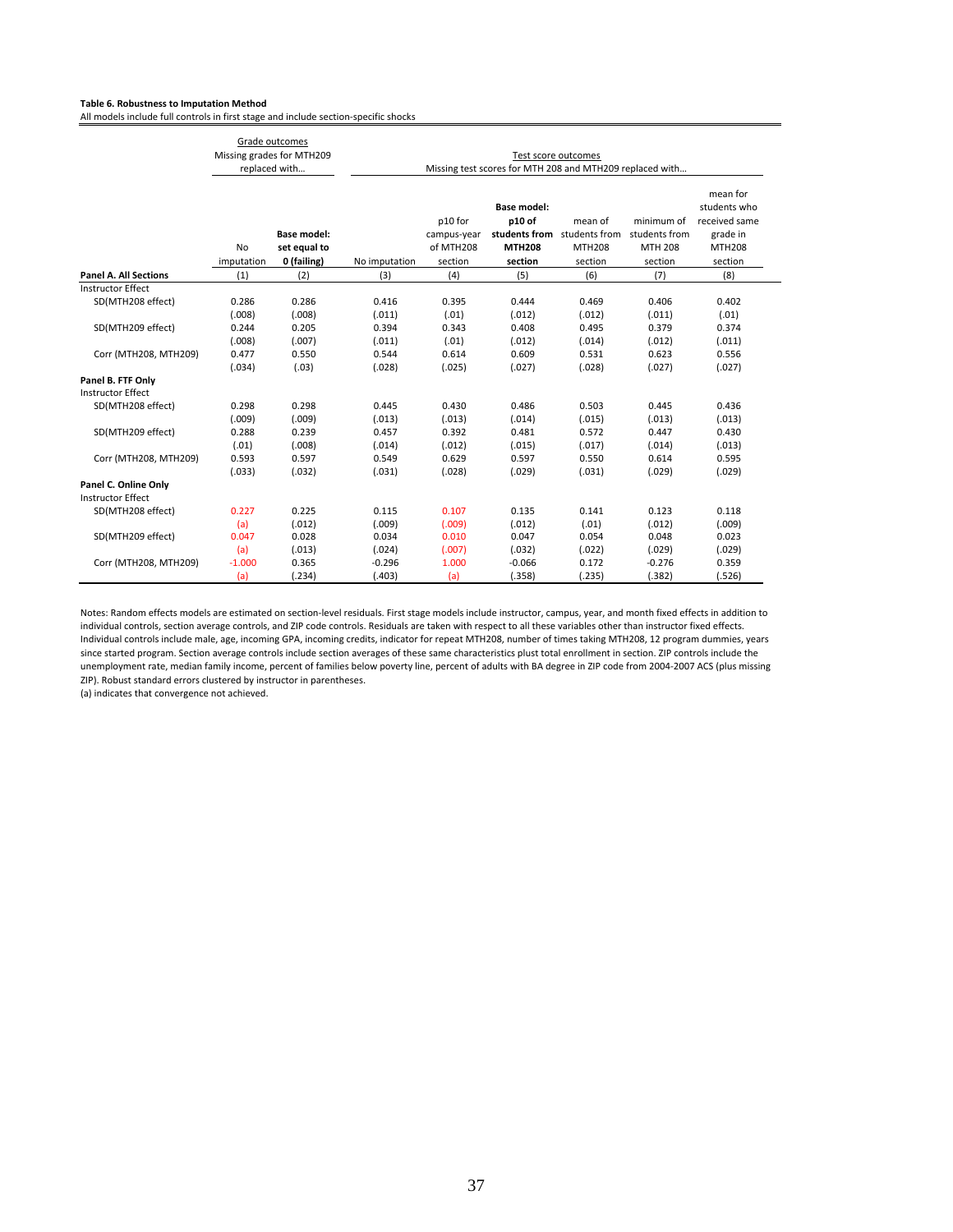#### **Table 7. Relationship between Course Grade or Test Effect and Teaching Evaluation**

|                          |               |                              | FTF and Online Combined |               |               |                              | FTF only      |               |                              |        | Online only   |               |
|--------------------------|---------------|------------------------------|-------------------------|---------------|---------------|------------------------------|---------------|---------------|------------------------------|--------|---------------|---------------|
|                          |               | Measure of student learning: |                         |               |               | Measure of student learning: |               |               | Measure of student learning: |        |               |               |
|                          | <b>MTH208</b> | MTH209                       | <b>MTH208</b>           | <b>MTH209</b> | <b>MTH208</b> | <b>MTH209</b>                | <b>MTH208</b> | <b>MTH209</b> | <b>MTH208</b>                | MTH209 | <b>MTH208</b> | <b>MTH209</b> |
|                          | grade         | grade                        | test                    | test          | grade         | grade                        | test          | test          | grade                        | grade  | test          | test          |
|                          | (1)           | (2)                          | (3)                     | (4)           | (5)           | (6)                          | (7)           | (8)           | (9)                          | (10)   | (11)          | (12)          |
| <b>Instructor Effect</b> |               |                              |                         |               |               |                              |               |               |                              |        |               |               |
| SD(learning effect)      | 0.286         | 0.205                        | 0.444                   | 0.410         | 0.299         | 0.240                        | 0.487         | 0.484         | 0.227                        | 0.028  | 0.137         | 0.048         |
|                          | (.008)        | (.007)                       | (.012)                  | (.012)        | (.009)        | (.008)                       | (.014)        | (.015)        | (.012)                       | (.013) | (.012)        | (.032)        |
| SD(eval effect)          | 0.219         | 0.219                        | 0.219                   | 0.219         | 0.240         | 0.239                        | 0.240         | 0.240         | 0.140                        | 0.141  | 0.141         | 0.141         |
|                          | (.006)        | (.006)                       | (.006)                  | (.006)        | (.008)        | (.008)                       | (.008)        | (.008)        | (.008)                       | (.009) | (.008)        | (.009)        |
| Corr (learning, eval)    | 0.439         | 0.237                        | 0.084                   | $-0.084$      | 0.390         | 0.223                        | 0.059         | $-0.074$      | 0.751                        | 0.597  | 0.520         | $-0.605$      |
|                          | (.033)        | (.042)                       | (.039)                  | (.041)        | (.039)        | (.047)                       | (.044)        | (.045)        | (.041)                       | (.293) | (.084)        | (.435)        |
| <b>Section Effect</b>    |               |                              |                         |               |               |                              |               |               |                              |        |               |               |
| SD(learning effect)      | 0.271         | 0.279                        | 0.399                   | 0.490         | 0.278         | 0.291                        | 0.400         | 0.450         | 0.257                        | 0.262  | 0.399         | 0.555         |
|                          | (.003)        | (.148)                       | (.352)                  | (.396)        | (.624)        | (.004)                       | (.266)        | (.224)        | (.255)                       | (.004) | (.006)        | (.275)        |
| SD(eval effect)          | 0.233         | 0.233                        | 0.219                   | 0.213         | 0.246         | 0.246                        | 0.232         | 0.228         | 0.210                        | 0.217  | 0.200         | 0.191         |
|                          | (.003)        | (.178)                       | (.641)                  | (.913)        | (.706)        | (.003)                       | (.457)        | (.442)        | (.313)                       | (.004) | (.004)        | (.797)        |
| Corr (learning, eval)    | 0.174         | 0.040                        | 0.119                   | 0.001         | 0.156         | 0.041                        | 0.102         | 0.001         | 0.214                        | 0.041  | 0.153         | 0.001         |
|                          | (.015)        | (.054)                       | (.452)                  | (.017)        | (.799)        | (.019)                       | (.27)         | (.021)        | (.534)                       | (.023) | (.024)        | (.026)        |
| Observations (sections)  | 7,267         | 7,267                        | 7,267                   | 7,267         | 4,707         | 4,707                        | 4,707         | 4,707         | 2,560                        | 2,560  | 2,560         | 2,560         |
| Number of Instructors    | 1,201         | 1,201                        | 1,201                   | 1,201         | 938           | 938                          | 938           | 938           | 292                          | 292    | 292           | 292           |

Notes: Random effects models are estimated on section‐level residuals. First stage models include instructor, campus, year, and month fixed effects in addition to individual controls, section average controls, and ZIP code controls. Residuals are taken with respect to all these variables other than instructor fixed effects. Individual controls include male, age, incoming GPA, incoming credits, indicator for repeat MTH208, number of times taking MTH208, 12 program dummies, years since started program. Section average controls include section averages of these same characteristics plust total enrollment in section. ZIP controls include the unemployment rate, median family income, percent of families below poverty line, percent of adults with BA degree in ZIP code from 2004‐2007 ACS (plus missing ZIP). Students who did not enroll in MTH209 were assigned <sup>a</sup> zero (failing) and students that did not possess <sup>a</sup> test score for 208 or 209 were assigned the 10th percentile of the test score from their 208 section. Robust standard errors clustered by instructor in parentheses.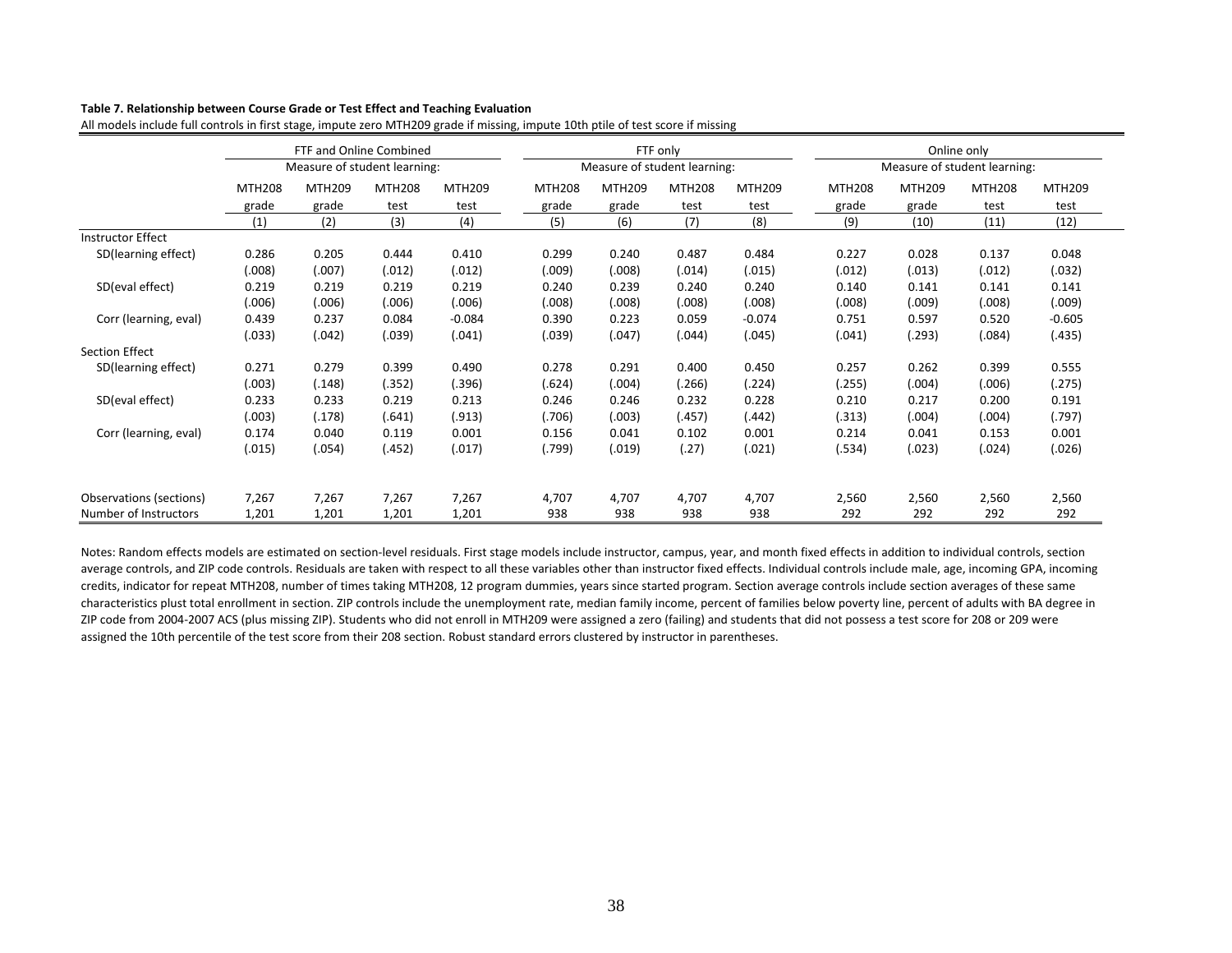# **Table 8. Instructor Effects for Alternative Outcomes**

First stage model with full controls

|                                  |        | Outcome                 |                |
|----------------------------------|--------|-------------------------|----------------|
|                                  |        |                         | Credits earned |
|                                  |        | Pass MTH208 Take MTH209 | 6mo            |
| Panel A. Full Sample             |        |                         |                |
| SD (instructor effect) - overall | 0.073  | 0.051                   | 0.126          |
| $(n = 26, 384)$                  | (.002) | (.002)                  | (.004)         |
| SD instructor effect - FTF       | 0.080  | 0.062                   | 0.154          |
| $(n = 13,791)$                   | (.002) | (.002)                  | (.005)         |
| SD instructor effect - online    | 0.059  | 0.031                   | 0.059          |
| $(n = 12,593)$                   | (.002) | (.002)                  | (.004)         |
| Panel B. Test Score Sample       |        |                         |                |
| SD (instructor effect) - overall | 0.072  | 0.059                   | 0.130          |
| $(n = 7,267)$                    | (.002) | (.003)                  | (.006)         |
| SD instructor effect - FTF       | 0.077  | 0.069                   | 0.150          |
| $(n = 4,707)$                    | (.003) | (.003)                  | (.007)         |
| SD instructor effect - online    | 0.056  | 0.032                   | 0.040          |
| ( n = 2,560)                     | (.004) | (.004)                  | (.011)         |

Notes: Random effects models are estimated on section‐level residuals. First stage models include instructor, campus, year, and month fixed effects in addition to individual controls, section average controls, and ZIP code controls. Residuals are taken with respect to all these variables other than instructor fixed effects. Individual controls include male, age, incoming GPA, incoming credits, indicator for repeat MTH208, number of times taking MTH208, 12 program dummies, years since started program. Section average controls include section averages of these same characteristics plust total enrollment in section. ZIP controls include the unemployment rate, median family income, percent of families below poverty line, percent of adults with BA degree in ZIP code from 2004‐2007 ACS (plus missing ZIP). Robust standard errors clustered by instructor in parentheses.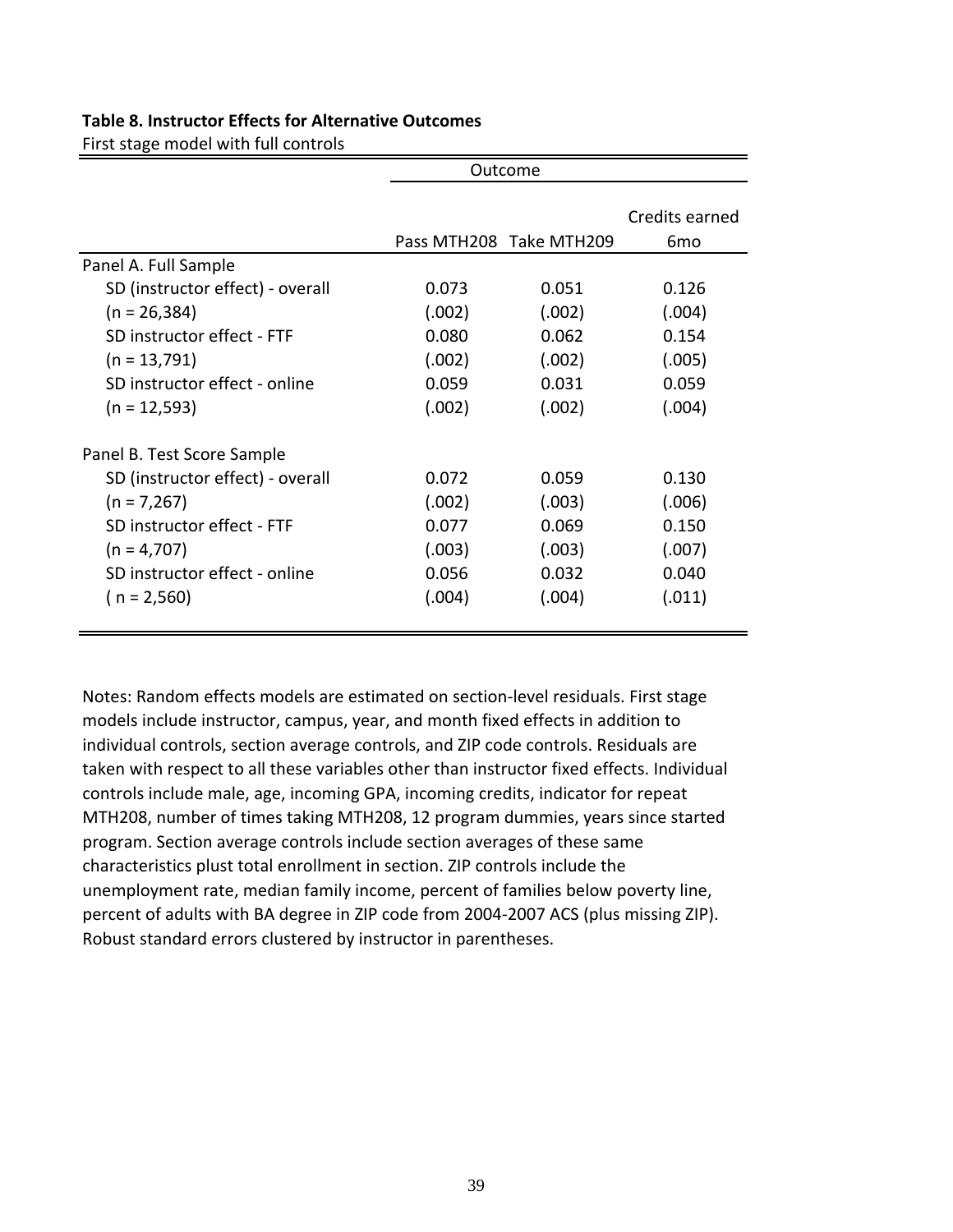#### **Table 9. Correlates of Instructor Effectiveness**

First stage model with full controls

All sections, faculty hired since 2002

|                                                                                                                     | Outcome: Section-level mean residual for |               |                         |             |                  |  |  |  |
|---------------------------------------------------------------------------------------------------------------------|------------------------------------------|---------------|-------------------------|-------------|------------------|--|--|--|
|                                                                                                                     | <b>MTH208</b>                            | <b>MTH209</b> |                         |             | Credits earned 6 |  |  |  |
|                                                                                                                     | grade                                    | grade         | MTH208 test MTH209 test |             | months           |  |  |  |
|                                                                                                                     | (1)                                      | (2)           | (3)                     | (4)         | (5)              |  |  |  |
| A. Linear, Only MTH208 Experience, Instructor FEs                                                                   |                                          |               |                         |             |                  |  |  |  |
| Taught MTH208 previously                                                                                            | $0.0384***$                              | 0.00635       | $0.0690**$              | 0.0192      | $-0.0162$        |  |  |  |
|                                                                                                                     | (0.0108)                                 | (0.0107)      | (0.0340)                | (0.0382)    | (0.0104)         |  |  |  |
| Times taught MTH208                                                                                                 | 0.00004                                  | 0.000127      | $-0.00333$              | $-0.0034$   | 0.00054          |  |  |  |
|                                                                                                                     | (0.0008)                                 | (0.0006)      | (0.0045)                | (0.0044)    | (0.0006)         |  |  |  |
| B. Piecewise, Only MTH208 Experience, Instructor FEs                                                                |                                          |               |                         |             |                  |  |  |  |
| Times taught MTH208 = $1$                                                                                           | $0.0313***$                              | $-0.00153$    | $0.0669*$               | 0.0198      | 0.00050          |  |  |  |
|                                                                                                                     | (0.0121)                                 | (0.0123)      | (0.0363)                | (0.0424)    | (0.0121)         |  |  |  |
| Times taught MTH208 = $2$ to 5                                                                                      | $0.0409***$                              | 0.00804       | $0.0777*$               | 0.045       | $-0.0195*$       |  |  |  |
|                                                                                                                     | (0.0121)                                 | (0.0121)      | (0.0398)                | (0.0440)    | (0.0114)         |  |  |  |
| Times taught MTH208 = $6$ to 10                                                                                     | $0.0403***$                              | 0.00798       | $0.137**$               | $-0.000604$ | $-0.005$         |  |  |  |
|                                                                                                                     | (0.0156)                                 | (0.0145)      | (0.0541)                | (0.0563)    | (0.0140)         |  |  |  |
| Times taught MTH208 = 11 to 15                                                                                      | $0.0412**$                               | 0.00129       | $0.169**$               | 0.0432      | $-0.00106$       |  |  |  |
|                                                                                                                     | (0.0200)                                 | (0.0176)      | (0.0656)                | (0.0682)    | (0.0170)         |  |  |  |
| Times taught MTH208 = $16$ to 20                                                                                    | $0.0397*$                                | $-0.0087$     | $0.159**$               | 0.0765      | 0.0171           |  |  |  |
|                                                                                                                     | (0.0235)                                 | (0.0195)      | (0.0792)                | (0.0810)    | (0.0191)         |  |  |  |
| Times taught MTH208 > 20                                                                                            | 0.0348                                   | $-0.00467$    | 0.131                   | 0.113       | $0.0428*$        |  |  |  |
|                                                                                                                     | (0.0278)                                 | (0.0231)      | (0.0893)                | (0.0964)    | (0.0225)         |  |  |  |
| C. Linear, Control for MTH209 experience, other math, non-math experience linearly, time since hire, Instructor FEs |                                          |               |                         |             |                  |  |  |  |
| Taught MTH208 previously                                                                                            | $0.0277**$                               | $-0.00529$    | 0.0588                  | $-0.0449$   | $-0.0248**$      |  |  |  |
|                                                                                                                     | (0.0135)                                 | (0.0127)      | (0.0484)                | (0.0547)    | (0.0118)         |  |  |  |
| Times taught MTH208                                                                                                 | 0.000248                                 | 0.00004       | $-0.00819$              | $-0.00256$  | 0.00084          |  |  |  |
|                                                                                                                     | (0.0009)                                 | (0.0006)      | (0.0051)                | (0.0048)    | (0.0006)         |  |  |  |
| Taught MTH209 previously                                                                                            | 0.0146                                   | 0.0144        | $-0.0135$               | $0.0809*$   | 0.0154           |  |  |  |
|                                                                                                                     | (0.0154)                                 | (0.0130)      | (0.0536)                | (0.0487)    | (0.0117)         |  |  |  |
| Times taught MTH209                                                                                                 | 0.0015                                   | 0.000885      | 0.00104                 | $0.00904**$ | $-0.00003$       |  |  |  |
|                                                                                                                     | (0.0010)                                 | (0.0008)      | (0.0047)                | (0.0044)    | (0.0008)         |  |  |  |
| Years since first hire date                                                                                         | 0.0023                                   | $-0.00468$    | 0.0192                  | 0.0382      | 0.0227           |  |  |  |
|                                                                                                                     | (0.0158)                                 | (0.0160)      | (0.0475)                | (0.0564)    | (0.0161)         |  |  |  |
| First hire more than one year ago                                                                                   | 0.0167                                   | 0.0167        | $0.0844***$             | $-0.0012$   | 0.0014           |  |  |  |
|                                                                                                                     | (0.0121)                                 | (0.0115)      | (0.0320)                | (0.0329)    | (0.0107)         |  |  |  |
|                                                                                                                     |                                          |               |                         |             |                  |  |  |  |

Notes: Section mean residuals are regressed on teaching experience, instructor fixed effects, and year and month fixed effects. Sample restricted to 18,409 sections (5970 for test scores) taught by instructors hired since 2002. First stage model include instructor, campus, year, and month fixed effects in addition to individual controls, section average controls, and ZIP code controls. Residuals are taken with respect to all these variables other than instructor fixed effects. Individual controls include male, age, incoming GPA, incoming credits, indicator for repeat MTH208, number of times taking MTH208, 12 program dummies, years since started program. Section average controls include section averages of these same characteristics plust total enrollment in section. ZIP controls include the unemployment rate, median family income, percent of families below poverty line, percent of adults with BA degree in ZIP code from 2004‐2007 ACS (plus missing ZIP). Students who did not enroll in MTH209 were assigned a zero (failing) and students that did not possess a test score for 208 or 209 were assigned the 10th percentile of the test score from their 208 section. Robust standard errors clustered by instructor in parentheses.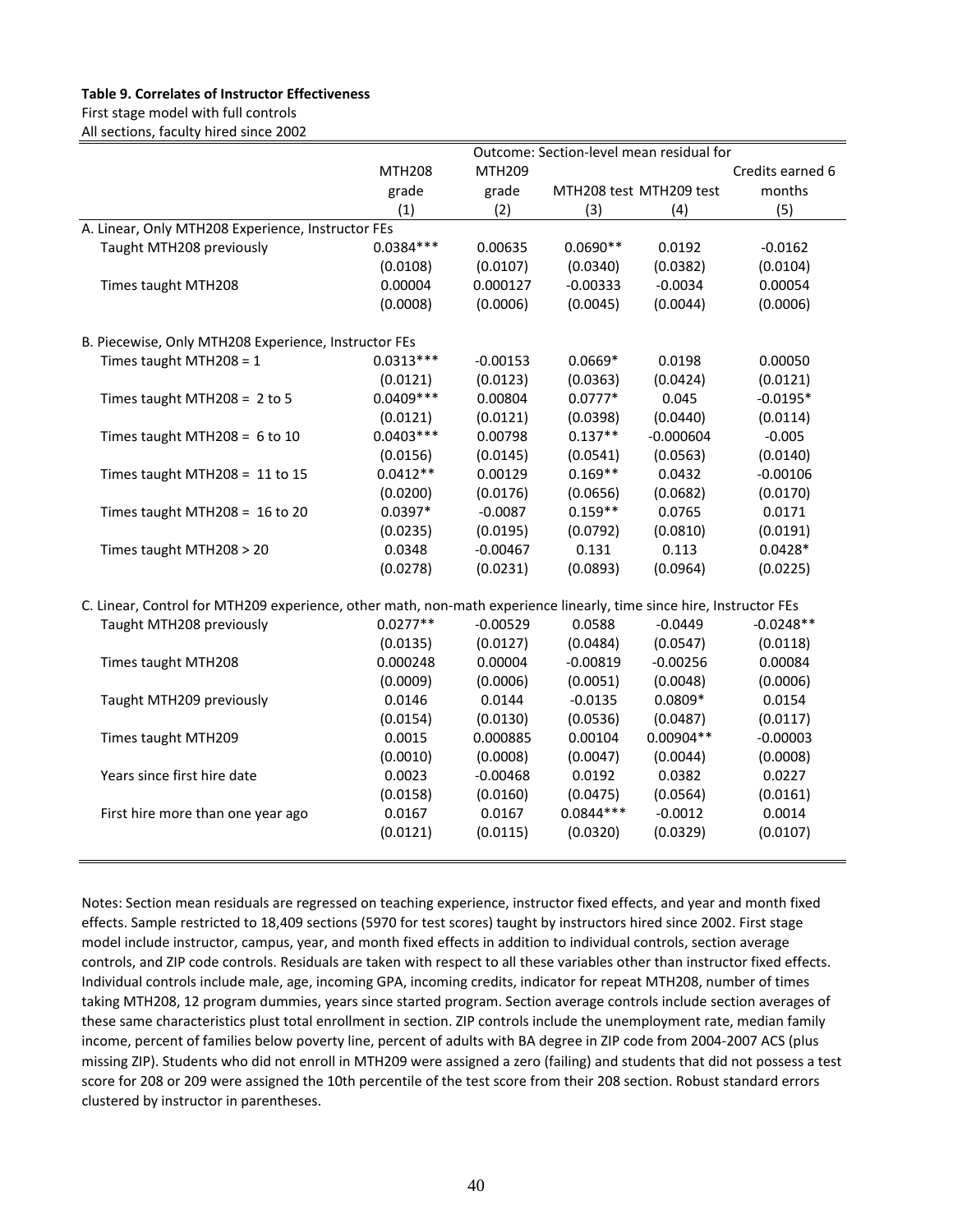#### **Table 10. Correlates of Instructor Salary**

All sections, faculty hired since 2002

|                                              |            |              |              | Total Salary Paid for MTH208 Section (\$1,000) (mean = 1.077) |              |
|----------------------------------------------|------------|--------------|--------------|---------------------------------------------------------------|--------------|
|                                              | (1)        | (2)          | (3)          | (4)                                                           | (5)          |
| Section-level mean residual for MTH209 grade | $-0.00521$ | 0.00331      | 0.00642      | 0.00654                                                       | 0.00648      |
|                                              | (0.00567)  | (0.00475)    | (0.00460)    | (0.00437)                                                     | (0.00437)    |
| Years since first hire date                  |            | $0.02950***$ | $0.02737***$ | $0.04439***$                                                  | $0.04592***$ |
|                                              |            | (0.00139)    | (0.00137)    | (0.00432)                                                     | (0.00442)    |
| First hire more than one year ago            |            | $0.01049***$ | $0.00768**$  | 0.00599                                                       | 0.00537      |
|                                              |            | (0.00368)    | (0.00352)    | (0.00368)                                                     | (0.00379)    |
| Total sections taught previously             |            | $0.00051***$ | $0.00047***$ | 0.00006                                                       |              |
|                                              |            | (0.00012)    | (0.00011)    | (0.00015)                                                     |              |
| Taught MTH208 previously                     |            |              |              |                                                               | 0.00221      |
|                                              |            |              |              |                                                               | (0.00353)    |
| Times taught MTH208                          |            |              |              |                                                               | $-0.00056**$ |
|                                              |            |              |              |                                                               | (0.00026)    |
| Times taught MTH209                          |            |              |              |                                                               | 0.00014      |
|                                              |            |              |              |                                                               | (0.00028)    |
| Times taught other math courses              |            |              |              |                                                               | $-0.00014$   |
|                                              |            |              |              |                                                               | (0.00030)    |
| Times taught nonmath courses                 |            |              |              |                                                               | 0.00015      |
|                                              |            |              |              |                                                               | (0.00020)    |
| Constant                                     | 1.03775    | 0.91904      | 0.90719      | 0.95343                                                       | 0.95072      |
|                                              | (0.00351)  | (0.00734)    | (0.00719)    | (0.01255)                                                     | (0.01273)    |
| R-squared                                    | 0.26521    | 0.53594      | 0.56478      | 0.71340                                                       | 0.71372      |
| <b>Fixed effects</b>                         | None       | None         | Campus       | Instructor                                                    | Instructor   |

Notes: Sample restricted to 18,080 sections taught by instructors hired since 2002.All specifications also include year and month fixed effects. Section‐level residuals include the full set of individual and section controls and campus fixed effects, imputing zero MTH209 grades for students that did not enroll. Robust standard errors clustered by instructor in parentheses.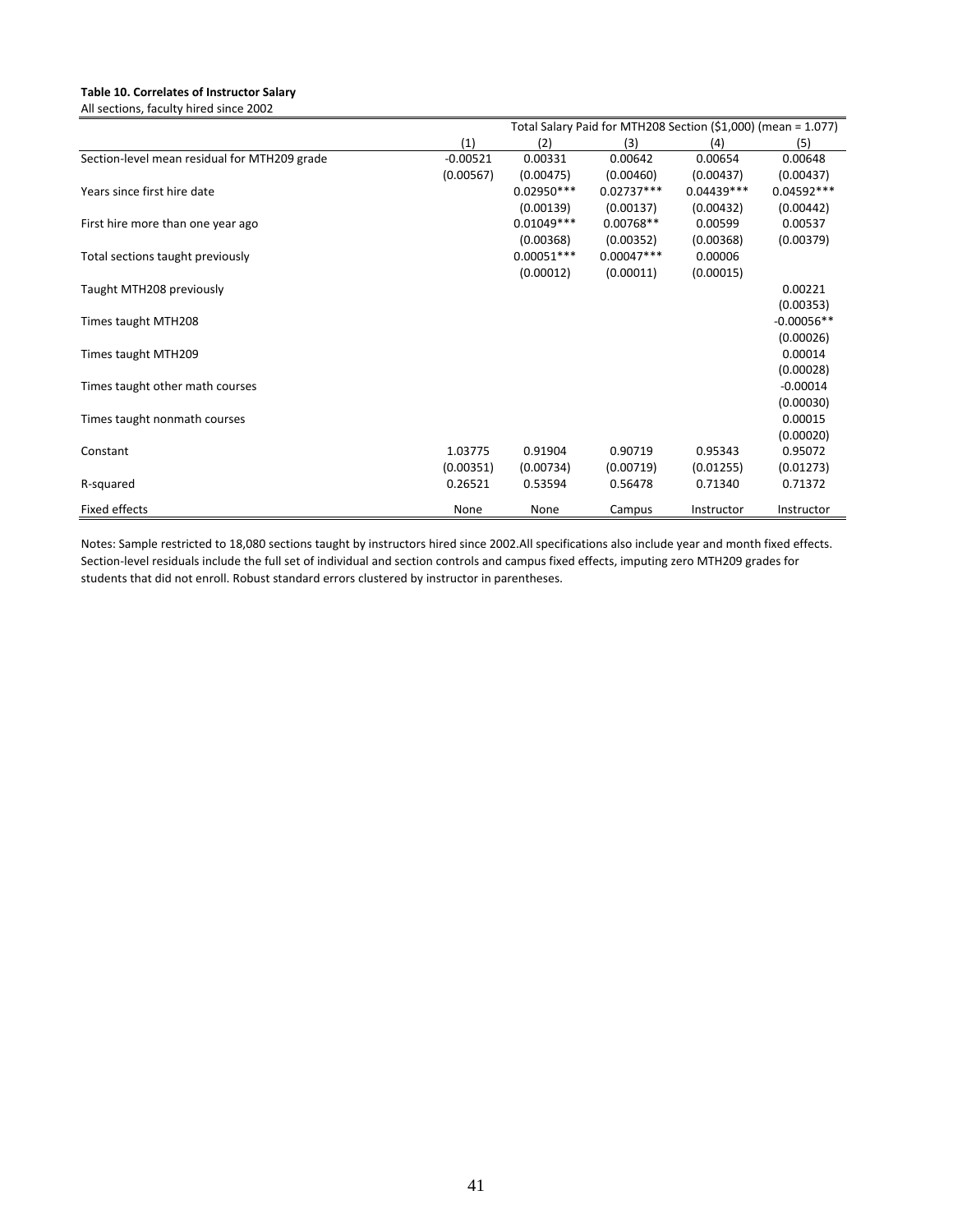# **Appendix A – Additional Tables and Figures**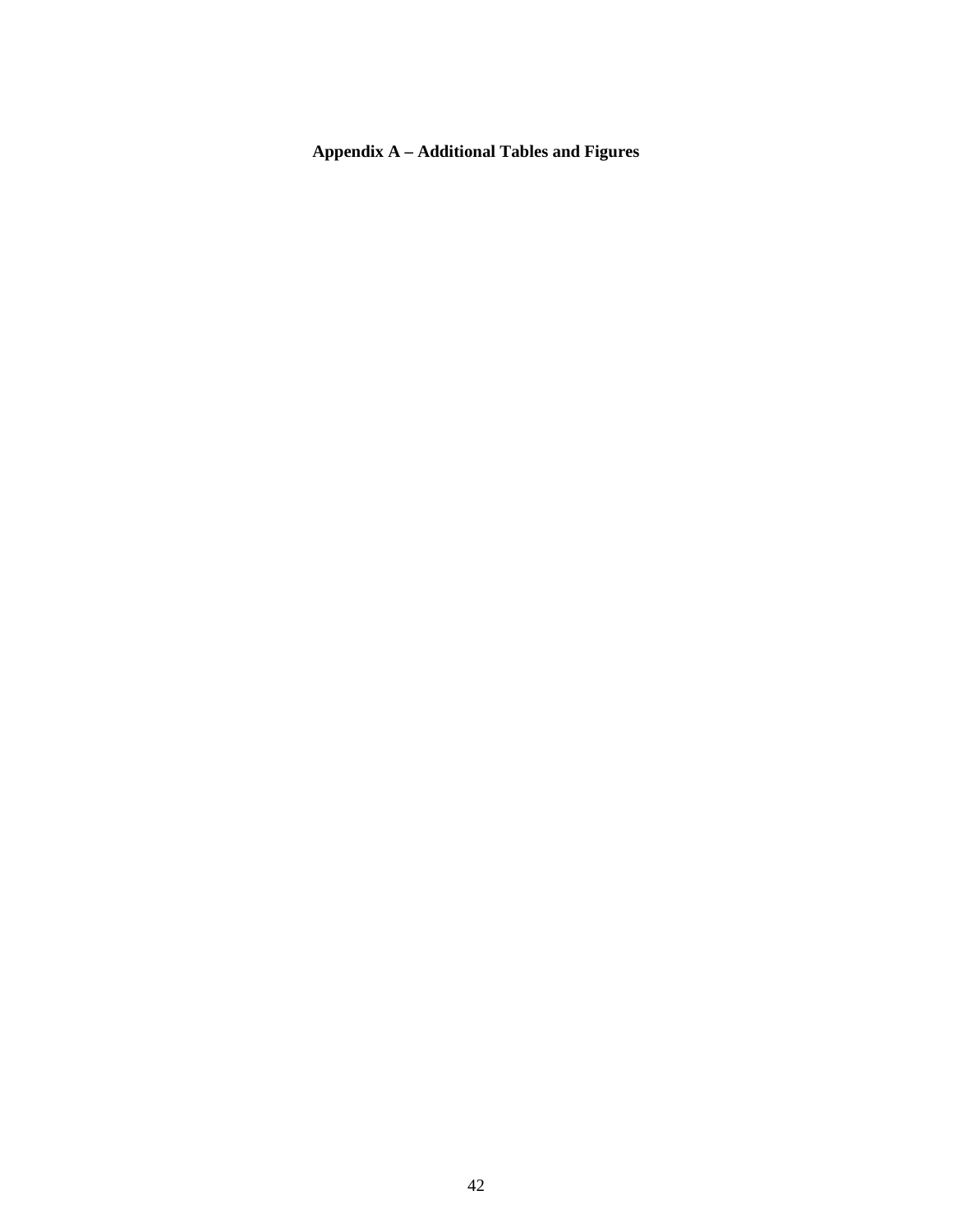**Table A1a. Descriptive Statistics for Sections and Instructors (Test Score Sample)**

|                                                        | All sectios   |           |        | Face-to-Face sections |        | Online sections |  |
|--------------------------------------------------------|---------------|-----------|--------|-----------------------|--------|-----------------|--|
|                                                        | $(n = 7,267)$ |           |        | $(n = 4,707)$         |        | $(n = 2,560)$   |  |
|                                                        | Mean          | Std. Dev. | Mean   | Std. Dev.             | Mean   | Std. Dev.       |  |
| Online section                                         | 0.352         | 0.478     | 0.000  | 0.000                 | 1.000  | 0.000           |  |
| Male                                                   | 0.683         | 0.465     | 0.699  | 0.459                 | 0.656  | 0.475           |  |
| White                                                  | 0.641         | 0.480     | 0.633  | 0.482                 | 0.652  | 0.476           |  |
| Section-average student age                            | 34.37         | 3.35      | 33.70  | 3.48                  | 35.60  | 2.72            |  |
| Section-average share male                             | 0.38          | 0.18      | 0.41   | 0.19                  | 0.32   | 0.14            |  |
| Section-average incoming GPA                           | 3.20          | 0.21      | 3.18   | 0.22                  | 3.23   | 0.17            |  |
| Section-average incoming credits                       | 24.53         | 7.15      | 25.20  | 7.77                  | 23.30  | 5.65            |  |
| Section-average repeat 208                             | 0.11          | 0.11      | 0.09   | 0.10                  | 0.15   | 0.10            |  |
| Section-average number times taken                     | 1.12          | 0.13      | 1.10   | 0.12                  | 1.16   | 0.13            |  |
| Section-average time since program start (years)       | 1.23          | 0.52      | 1.20   | 0.51                  | 1.30   | 0.53            |  |
| Section enrollment                                     | 13.04         | 4.28      | 12.70  | 5.16                  | 13.66  | 1.60            |  |
| Years since first hire                                 | 6.271         | 5.008     | 5.908  | 5.450                 | 6.939  | 3.987           |  |
| Years since first hire $> 1$                           | 0.832         | 0.374     | 0.802  | 0.399                 | 0.887  | 0.317           |  |
| Total math 208 sections taught prior to this section   | 19.661        | 20.900    | 13.704 | 15.689                | 30.615 | 24.542          |  |
| Ever taught MTH208 prior to this section               | 0.937         | 0.244     | 0.911  | 0.285                 | 0.984  | 0.126           |  |
| Total sections instructor taught prior to this section | 59.854        | 66.590    | 58.833 | 75.495                | 61.733 | 45.869          |  |
| Total MTH209 sections taught prior to this section     | 14.014        | 16.765    | 13.139 | 15.680                | 15.621 | 18.490          |  |
| Ever taught MTH209 prior to this section               | 0.805         | 0.396     | 0.896  | 0.306                 | 0.639  | 0.480           |  |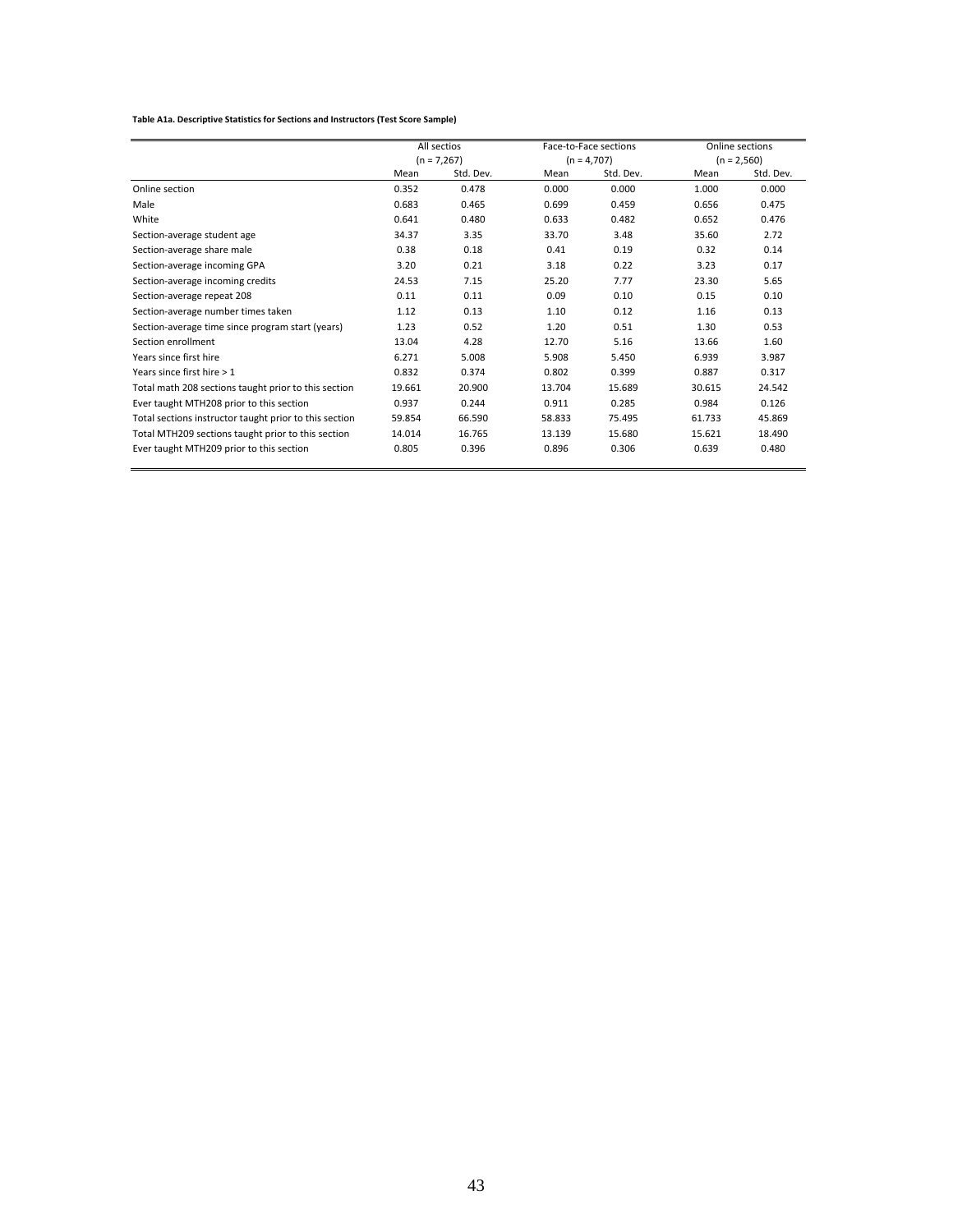#### **Table A1b. Descriptive Statistics for Students (Test Score Sample)**

|                                              | All sections    |           |        | Face-to-Face sections |        | Online sections |  |
|----------------------------------------------|-----------------|-----------|--------|-----------------------|--------|-----------------|--|
|                                              | $(n = 94, 745)$ |           |        | $(n = 59, 787)$       |        | $(n = 34,958)$  |  |
|                                              | Mean            | Std. Dev. | Mean   | Std. Dev.             | Mean   | Std. Dev.       |  |
| Male                                         | 0.384           | 0.486     | 0.419  | 0.493                 | 0.323  | 0.468           |  |
| Age                                          | 34.319          | 9.411     | 33.570 | 9.300                 | 35.601 | 9.460           |  |
| Baseline GPA (0-4)                           | 3.206           | 0.576     | 3.195  | 0.565                 | 3.227  | 0.594           |  |
| Credits earned prior to start of Math 208    | 24.533          | 17.534    | 25.256 | 16.690                | 23.296 | 18.827          |  |
| Took Math 208 before                         | 0.112           | 0.316     | 0.089  | 0.285                 | 0.152  | 0.359           |  |
| Number of times MTH 208 taken                | 1.124           | 0.407     | 1.103  | 0.360                 | 1.160  | 0.475           |  |
| BS (general studies)                         | 0.164           | 0.371     | 0.159  | 0.366                 | 0.173  | 0.378           |  |
| <b>BS</b> in Nursing                         | 0.044           | 0.206     | 0.017  | 0.131                 | 0.090  | 0.287           |  |
| <b>BS</b> in Accounting                      | 0.009           | 0.094     | 0.005  | 0.071                 | 0.015  | 0.123           |  |
| <b>BS</b> in Business                        | 0.382           | 0.486     | 0.467  | 0.499                 | 0.236  | 0.425           |  |
| <b>BS in Criminal Justice Administration</b> | 0.100           | 0.300     | 0.124  | 0.330                 | 0.058  | 0.234           |  |
| <b>BS</b> in Education                       | 0.028           | 0.166     | 0.013  | 0.115                 | 0.054  | 0.226           |  |
| <b>BS</b> in Health Administration           | 0.091           | 0.288     | 0.092  | 0.288                 | 0.090  | 0.287           |  |
| <b>BS in Human Services</b>                  | 0.044           | 0.204     | 0.036  | 0.186                 | 0.057  | 0.232           |  |
| <b>BS in Information Technology</b>          | 0.043           | 0.203     | 0.046  | 0.210                 | 0.038  | 0.191           |  |
| <b>BS</b> in Management                      | 0.055           | 0.228     | 0.027  | 0.162                 | 0.103  | 0.304           |  |
| Non-degree program                           | 0.013           | 0.114     | 0.003  | 0.056                 | 0.031  | 0.172           |  |
| <b>BS</b> in other Program                   | 0.025           | 0.155     | 0.009  | 0.095                 | 0.051  | 0.221           |  |
| Time since program start date (years)        | 1.234           | 1.596     | 1.197  | 1.425                 | 1.297  | 1.850           |  |
| Grade in Math 208                            | 2.385           | 1.361     | 2.405  | 1.324                 | 2.352  | 1.422           |  |
| $A/A$ -                                      | 0.283           | 0.451     | 0.275  | 0.447                 | 0.296  | 0.457           |  |
| $B+$ / B / B-                                | 0.277           | 0.448     | 0.283  | 0.451                 | 0.267  | 0.442           |  |
| $C+$ / $C$ / $C-$                            | 0.189           | 0.392     | 0.203  | 0.402                 | 0.167  | 0.373           |  |
| $D+$ / $D$ / $D-$                            | 0.092           | 0.289     | 0.099  | 0.299                 | 0.080  | 0.272           |  |
| F                                            | 0.052           | 0.221     | 0.050  | 0.217                 | 0.055  | 0.227           |  |
| Withdrawn                                    | 0.106           | 0.308     | 0.090  | 0.286                 | 0.135  | 0.342           |  |
| Passed Math 208                              | 0.842           | 0.365     | 0.861  | 0.346                 | 0.810  | 0.392           |  |
| Math 208 Final exam score available          | 0.854           | 0.354     | 0.894  | 0.308                 | 0.785  | 0.411           |  |
| Math 208 final exam % correct (if available) | 0.707           | 0.241     | 0.696  | 0.246                 | 0.728  | 0.230           |  |
| Took Math 209                                | 0.779           | 0.415     | 0.833  | 0.373                 | 0.686  | 0.464           |  |
| Grade in Math 209 (if took it)               | 2.467           | 1.249     | 2.524  | 1.187                 | 2.347  | 1.361           |  |
| $A/A$ -                                      | 0.265           | 0.442     | 0.265  | 0.442                 | 0.265  | 0.441           |  |
| $B+$ / $B$ / $B-$                            | 0.296           | 0.457     | 0.307  | 0.461                 | 0.273  | 0.445           |  |
| $C+$ / $C$ / $C-$                            | 0.220           | 0.414     | 0.233  | 0.423                 | 0.192  | 0.394           |  |
| $D+/D/D-$                                    | 0.102           | 0.302     | 0.107  | 0.309                 | 0.091  | 0.288           |  |
| F                                            | 0.040           | 0.195     | 0.031  | 0.174                 | 0.057  | 0.232           |  |
| Withdrawn                                    | 0.067           | 0.250     | 0.049  | 0.215                 | 0.105  | 0.306           |  |
| Math 209 Final exam score available          | 0.670           | 0.470     | 0.758  | 0.428                 | 0.518  | 0.500           |  |
| Math 209 final exam % correct (if available) | 0.690           | 0.245     | 0.691  | 0.243                 | 0.688  | 0.251           |  |
| Credits earned in following year             | 10.947          | 5.348     | 11.561 | 5.078                 | 9.897  | 5.628           |  |
| Have course evaluation                       | 0.369           | 0.483     | 0.342  | 0.474                 | 0.416  | 0.493           |  |
| Course evaluation: Recommend instructor      | 0.661           | 0.473     | 0.694  | 0.461                 | 0.614  | 0.487           |  |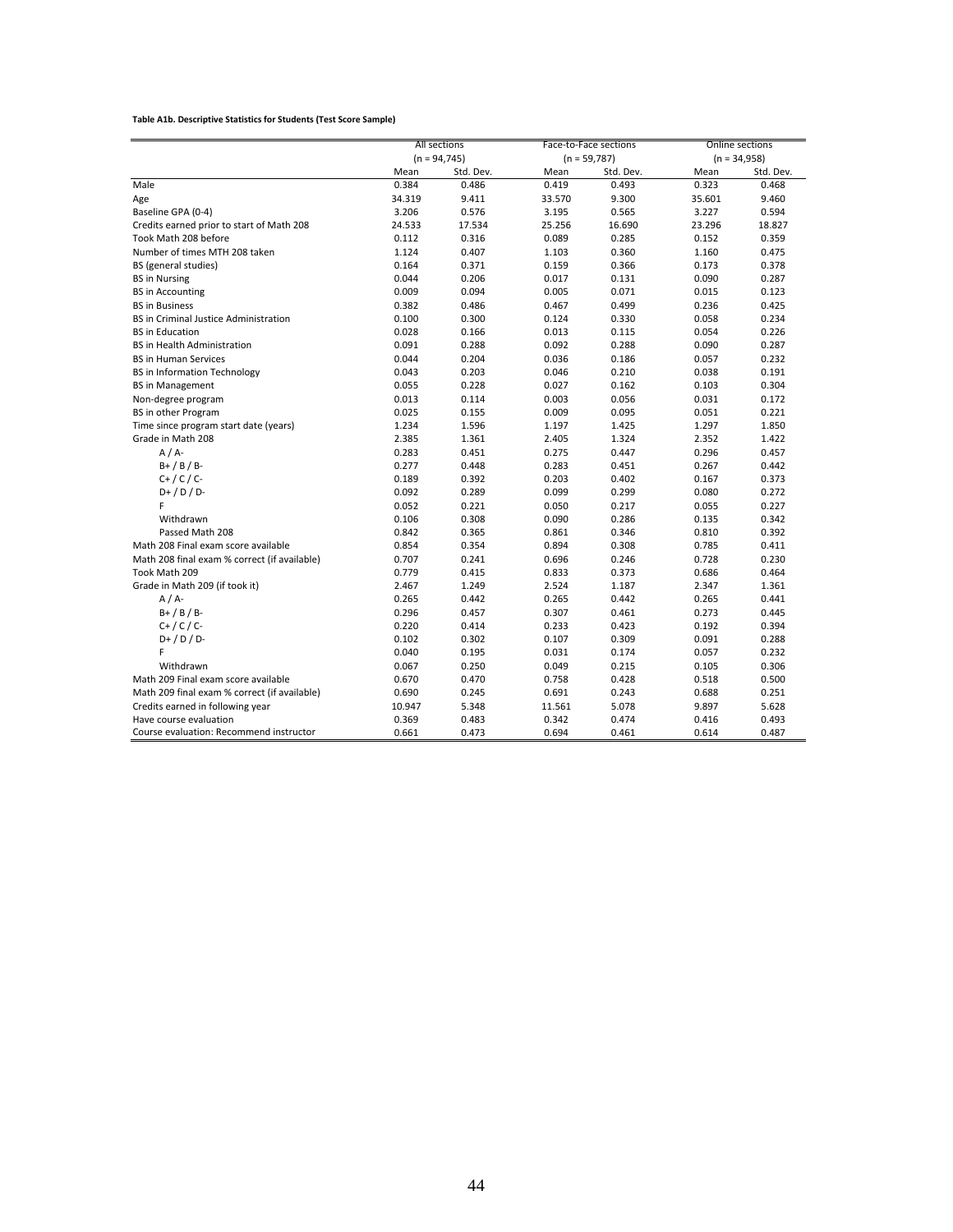# **Table A2. How much switching is there between online and FTF campuses?**

|               | Total FTF campuses taught at |       |     |    |   |       |  |
|---------------|------------------------------|-------|-----|----|---|-------|--|
|               |                              |       |     |    | Δ | Total |  |
| Never online  |                              | 1.498 | 110 | 10 |   | 1,619 |  |
| Taught online | 534                          | 126   | 14  |    |   | 677   |  |
| Total         | 534                          | 1.624 | 124 | 13 |   | 2.296 |  |

Number of MTH208 faculty by online and FTF participation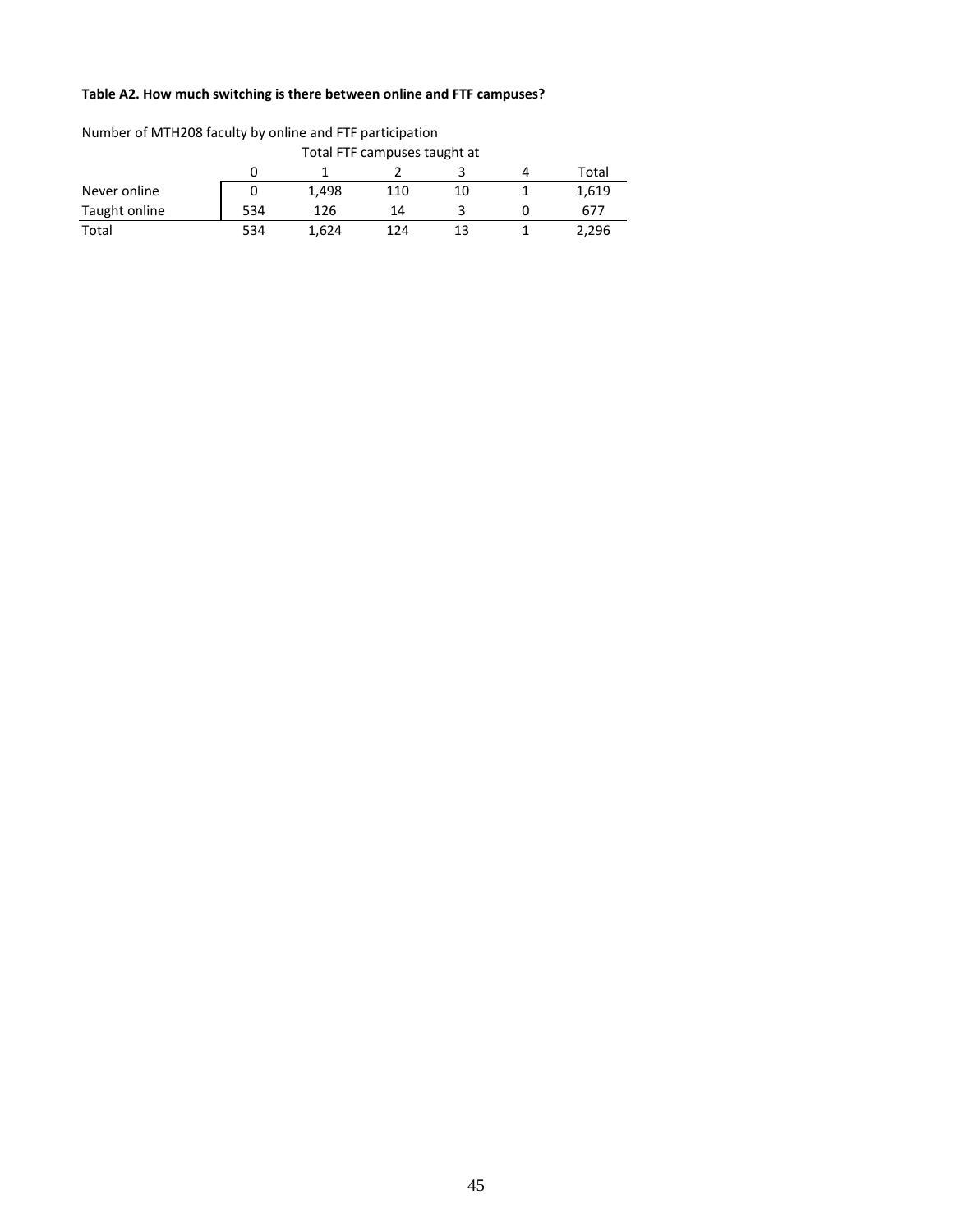#### **Table A3. Correlation across Outcomes (Restricted to Test Sample)**

All models include full controls in first stage, impute zero MTH209 grade if missing, impute 10th ptile of test score if missing.

| All sections, restricted to test and evaluations sample ( $N = 7,135$ sections)    |               |               |               |               |            |               |               |               |  |
|------------------------------------------------------------------------------------|---------------|---------------|---------------|---------------|------------|---------------|---------------|---------------|--|
|                                                                                    | Test          | Test          | Grade         | Grade         | Credits    | Pass          | Take          | Good eval     |  |
|                                                                                    | <b>MTH208</b> | <b>MTH209</b> | <b>MTH208</b> | <b>MTH209</b> | earned 6mo | <b>MTH208</b> | MTH209        | <b>MTH208</b> |  |
| Test MTH208                                                                        | 1.00          |               |               |               |            |               |               |               |  |
| Test MTH209                                                                        | 0.57          | 1.00          |               |               |            |               |               |               |  |
| Grade MTH208                                                                       | 0.53          | 0.27          | 1.00          |               |            |               |               |               |  |
| Grade MTH209                                                                       | 0.30          | 0.30          | 0.51          | 1.00          |            |               |               |               |  |
| Credits earned 6mo                                                                 | 0.23          | 0.08          | 0.40          | 0.47          | 1.00       |               |               |               |  |
| Pass MTH208                                                                        | 0.39          | 0.13          | 0.83          | 0.43          | 0.54       | 1.00          |               |               |  |
| Take MTH209                                                                        | 0.13          | 0.01          | 0.38          | 0.63          | 0.52       | 0.51          | 1.00          |               |  |
| Good evaluation in MTH208                                                          | 0.11          | $-0.04$       | 0.38          | 0.21          | 0.17       | 0.35          | 0.14          | 1.00          |  |
| FTF sections, restricted to test and evaluations sample ( $N = 4,581$ sections)    |               |               |               |               |            |               |               |               |  |
|                                                                                    | Test          | Test          | Grade         | Grade         | Credits    | Pass          | Take          | Good eval     |  |
|                                                                                    | <b>MTH208</b> | MTH209        | <b>MTH208</b> | MTH209        | earned 6mo | <b>MTH208</b> | <b>MTH209</b> | <b>MTH208</b> |  |
| Test MTH208                                                                        | 1.00          |               |               |               |            |               |               |               |  |
| Test MTH209                                                                        | 0.61          | 1.00          |               |               |            |               |               |               |  |
| Grade MTH208                                                                       | 0.54          | 0.35          | 1.00          |               |            |               |               |               |  |
| Grade MTH209                                                                       | 0.34          | 0.31          | 0.60          | 1.00          |            |               |               |               |  |
| Credits earned 6mo                                                                 | 0.35          | 0.12          | 0.46          | 0.47          | 1.00       |               |               |               |  |
| Pass MTH208                                                                        | 0.39          | 0.19          | 0.79          | 0.50          | 0.60       | 1.00          |               |               |  |
| Take MTH209                                                                        | 0.10          | 0.03          | 0.34          | 0.64          | 0.51       | 0.49          | 1.00          |               |  |
| Good evaluation in MTH208                                                          | 0.07          | $-0.03$       | 0.31          | 0.21          | 0.14       | 0.27          | 0.06          | 1.00          |  |
| Online sections, restricted to test and evaluations sample ( $N = 2,554$ sections) |               |               |               |               |            |               |               |               |  |
|                                                                                    | Test          | Test          | Grade         | Grade         | Credits    | Pass          | Take          | Good eval     |  |
|                                                                                    | <b>MTH208</b> | <b>MTH209</b> | <b>MTH208</b> | MTH209        | earned 6mo | <b>MTH208</b> | <b>MTH209</b> | <b>MTH208</b> |  |
| Test MTH208                                                                        | 1.00          |               |               |               |            |               |               |               |  |
| Test MTH209                                                                        | 0.06          | 1.00          |               |               |            |               |               |               |  |
| Grade MTH208                                                                       | 0.43          | $-0.30$       | 1.00          |               |            |               |               |               |  |
| Grade MTH209                                                                       | 0.23          | 0.30          | 0.18          | 1.00          |            |               |               |               |  |
| Credits earned 6mo                                                                 | 0.23          | $-0.06$       | 0.54          | 0.56          | 1.00       |               |               |               |  |
| Pass MTH208                                                                        | 0.39          | $-0.32$       | 0.91          | 0.20          | 0.62       | 1.00          |               |               |  |
| Take MTH209                                                                        | 0.28          | $-0.12$       | 0.53          | 0.71          | 0.66       | 0.59          | 1.00          |               |  |
| Good evaluation in MTH208                                                          | 0.37          | $-0.15$       | 0.66          | 0.19          | 0.35       | 0.63          | 0.42          | 1.00          |  |

Notes: Random effects models are estimated on section‐level residuals one outcome at a time. Tables show pair‐wise correlations between predicted BLUPs for random instructor effects for each pair of outcomes. First stage models include instructor, campus, year, and month fixed effects in addition to individual controls, section average controls, and ZIP code controls. Residuals are taken with respect to all these variables other than instructor fixed effects. Individual controls include male, age, incoming GPA, incoming credits, indicator for repeat MTH208, number of times taking MTH208, 12 program dummies, years since started program. Section average controls include section averages of these same characteristics plust total enrollment in section. ZIP controls include the unemployment rate, median family income, percent of families below poverty line, percent of adults with BA degree in ZIP code from 2004‐2007 ACS (plus missing ZIP). Students who did not enroll in MTH209 were assigned a zero (failing) and students that did not possess a test score for 208 or 209 were assigned the 10th percentile of the test score from their 208 section. Robust standard errors clustered by instructor in parentheses.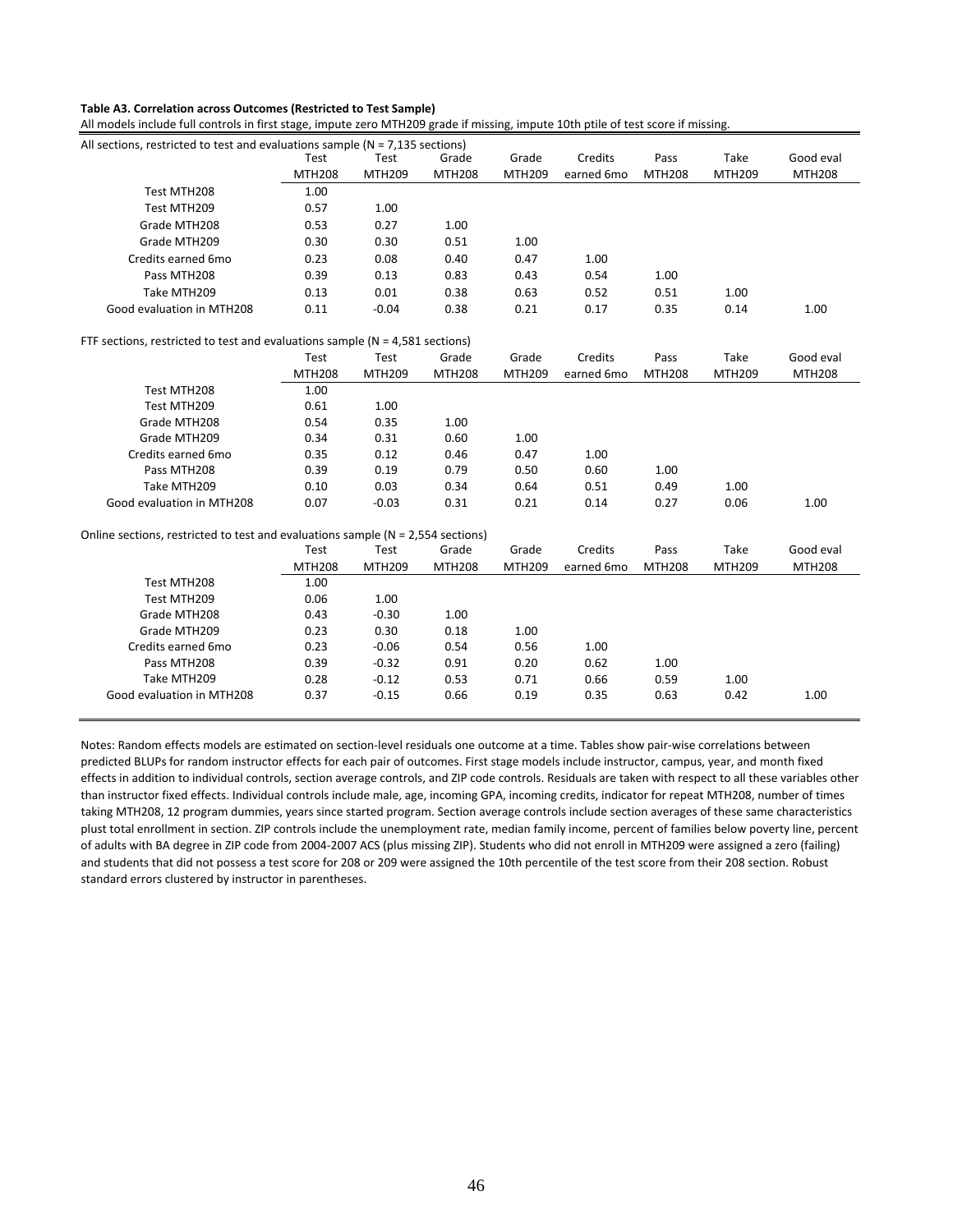#### **Appendix B – Final Exam Score Determination**

For sections from July 2010 to March 2014, we have detailed information on student performance separately by course assignment or assessment, which includes everything from individual homework assignments to group exercises to exams. We use this data to obtain a final exam score for each student when available. Because the data does not have a single, clear code for final exam component across all sections, and instructors have discretion to add additional final exam components, we use a decision rule to identify the "best" exam score for each student based on the text description of the assessment object.

Ideally, this measure would capture computer-administered tests, since instructors do not have discretion over these. We therefore define a quality measure, ranging from 1 (best) to 4 (worst), that indicates how clean we believe the identification of these test scores to be. Once a student in a certain section gets assigned a test score, it is marked and not considered in later steps, so students get assigned a single quality measure and the assigned test score is of the highest quality available

Group 1 consists of the computer-administered common assessments available to all UPX instructors. To identify these assessments, we flag strings that contain words or phrases associated with the computer testing regime (e.g., "Aleks", "MyMathLab" or "MML") as well as words or phrases indicating a final exam (e.g., "final exam," "final examination," "final test"). If a student has an assessment that meets these criteria, we use the score from this assessment as the student's final exam score.<sup>[1](#page-47-0)</sup> Specifically, we use the fraction of test items answered correctly as our measure of student performance. Roughly 11% of student-sections in our test score subsample have a final exam score with this highest level of quality, both for Math 208 and Math 209 test scores.

Some students have a single assessment with a word or phrase indicating a final exam (e.g., "final exam," "final examination," "final test"), but no explicit indication that the exam was from the standardized online system. If the assessment does not contain any additional words or phrases indicating that the test was developed by the instructor (e.g., "in class", "instructor generated," etc.), we are reasonably confident that it refers to the standardized online system. Hence, we use this assessment score as the student's final exam, but we consider these assessments as Group 2 for the purpose of exam quality. Another 77 percent of student-sections fall into this category for the Math 208 and Math 209 sections.

The third group looks at strings such as "test", "quiz", and "course exam". While quizzes and tests may sometimes refer to weekly refresher assessments, these strings identify final test scores

<span id="page-47-0"></span> $<sup>1</sup>$  In extremely rare cases (less than 4 percent of the sample), students will have more than one assessment that meets</sup> these criteria, in which case we sum the attained and maximal score for these components, and calculate the percentage score. This is, in part, because for many cases, there was no grade component that could be clearly identified as the test score (e.g. a student may have "Aleks final exam: part 1" and "Aleks final exam: part 2"). About 3.75% of these cases have two assessments that meet the criteria. The maximum number of components for a student is five.